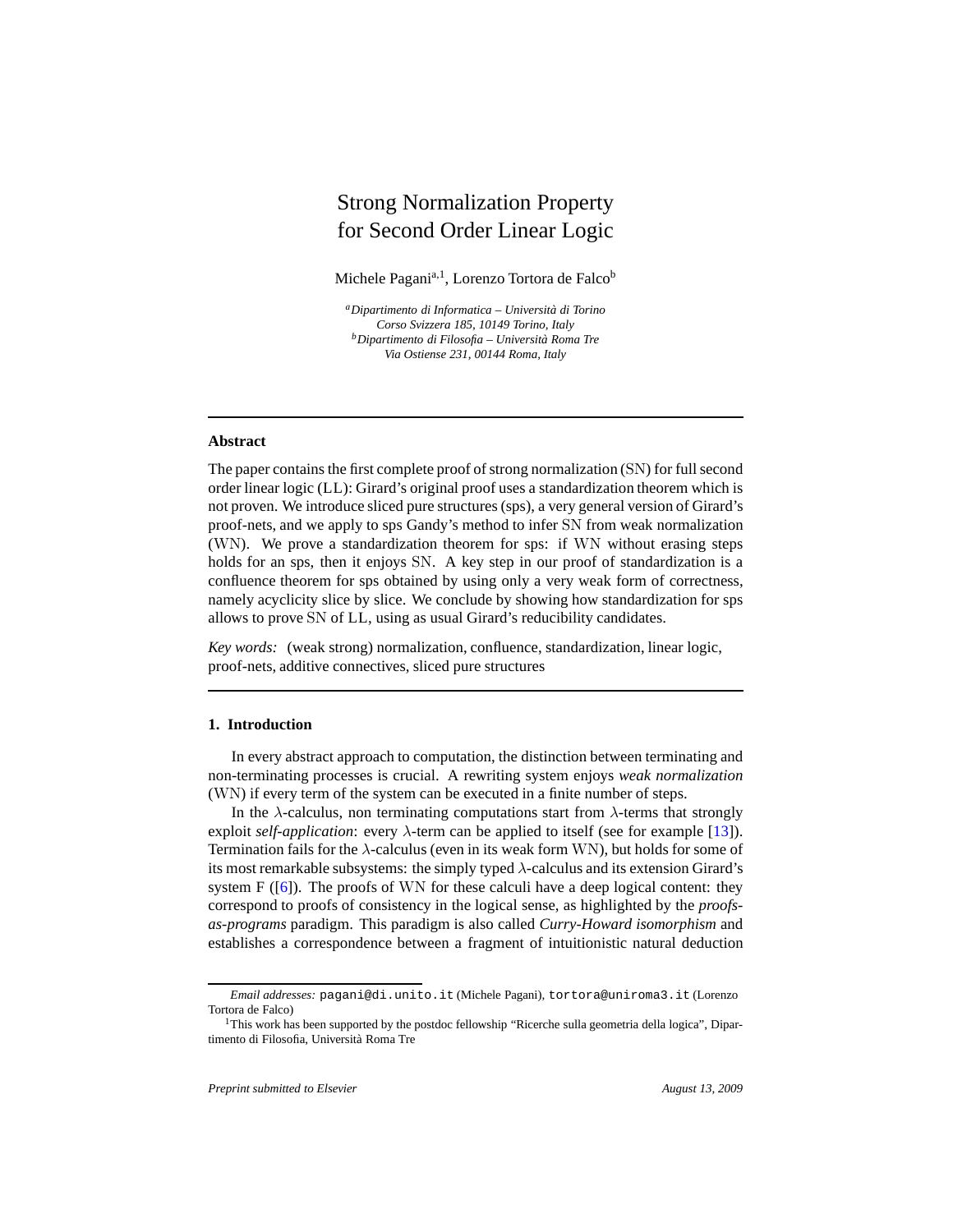and the typed  $\lambda$ -calculus, so that basically: (i) a type can be seen as a formula (and vice versa); (ii) a  $\lambda$ -term can be seen as a proof (and vice versa); and (iii) the βreduction of a λ-term can be seen as the application of the cut-elimination procedure to the corresponding proof (and vice versa). The  $\beta$ -redexes correspond to the cuts of the natural deduction (i.e. to the pairs of an introduction rule and an elimination rule of the same connective [\[19\]](#page-60-0)), hence the  $\beta$ -reduction to a normal form is equivalent to a strategy for eliminating the cuts in a proof: WN corresponds exactly to cutelimination. In traditional proof-theory (dating back to Gentzen) cut-elimination is a key property of a logical system, from which the consistency of the system immediately follows<sup>[2](#page-1-0)</sup>: WN of the simply typed  $\lambda$ -calculus (resp. of system F) corresponds then to a consistency proof for the implicational fragment of intuitionistic natural deduction NJ (resp. second order natural deduction  $NJ^2$ ).

The proofs-as-programs approach is a way to put constraints on the possibility of building  $\lambda$ -terms, and more precisely on self-application: from the logical point of view, these constraints are sufficient conditions to prove the consistency of the cor-responding logical system<sup>[3](#page-1-1)</sup>. While in the simply typed  $\lambda$ -calculus self-application is simply forbidden, in system F a (weak) form of self-application is accepted. System F combines then computational strength and termination (here is the remarkable interest of WN for F). Gödel's second incompleteness theorem sheds then a new light on the "difficulty" (and the deep meaning) of the termination property. Indeed, Peano Arithmetic PA can be translated into  $NJ^2$ , so that WN for F cannot be proven within NJ<sup>2</sup> (and of course this holds for any subsystem of the  $\lambda$ -calculus whose corresponding logical system contains PA).

The terms of system F actually enjoy *strong normalization* (SN), a much stronger termination property than WN: whatever execution strategy one applies to F's terms one eventually reaches a normal form. SN corresponds to saying that the tree of the computations starting from a term is well-founded. Several techniques to infer SN from WN have been proposed (see for example [\[21\]](#page-60-1)). In [\[8\]](#page-59-2) (p.150-159), the author adapted Gandy's proof for Gödel's system T (see  $[5]$ ) to NJ. The general method proposed by Gandy can be applied to any logical system S as follows:

- 1. modify S in such a way that "nothing is lost" during normalization $4$  (rewriting steps never erase pieces of proofs): let's denote by  $\frac{\neg e}{\rightarrow}$  the rewriting rule of S "without erasing steps";
- 2. prove WN for  $\stackrel{\neg e}{\longrightarrow}$  (we 'll often write in the sequel that S enjoys WN<sup> $\neg e$ </sup>) and confluence<sup>[5](#page-1-3)</sup> for  $\frac{\neg e}{\longrightarrow}$ ;

<span id="page-1-0"></span><sup>2</sup>Things went actually the other way round: cut-elimination was proven by Gentzen *in order to* prove consistency of Peano Arithmetic PA.

<span id="page-1-1"></span><sup>3</sup>A term associated with a proof in a logical system is often said to be *typed*, the conclusion of the proof is a *type* of the term.

<span id="page-1-2"></span> $4$ Thanks to the Curry-Howard isomorphism one can use the language of  $\lambda$ -terms for proofs, and vice versa.

<span id="page-1-3"></span><sup>&</sup>lt;sup>5</sup>A rewriting system enjoys the confluence property when if  $t \stackrel{*}{\to} t_1$  and  $t \stackrel{*}{\to} t_2$ , there always exists  $t'$ such that  $t_1 \stackrel{*}{\to} t'$  and  $t_2 \stackrel{*}{\to} t'$ , where  $t, t_1, t_2, t'$  are terms and  $\stackrel{*}{\to}$  is the reflexive and transitive closure of the rewriting rule of the system, see Section [2.2.](#page-11-0)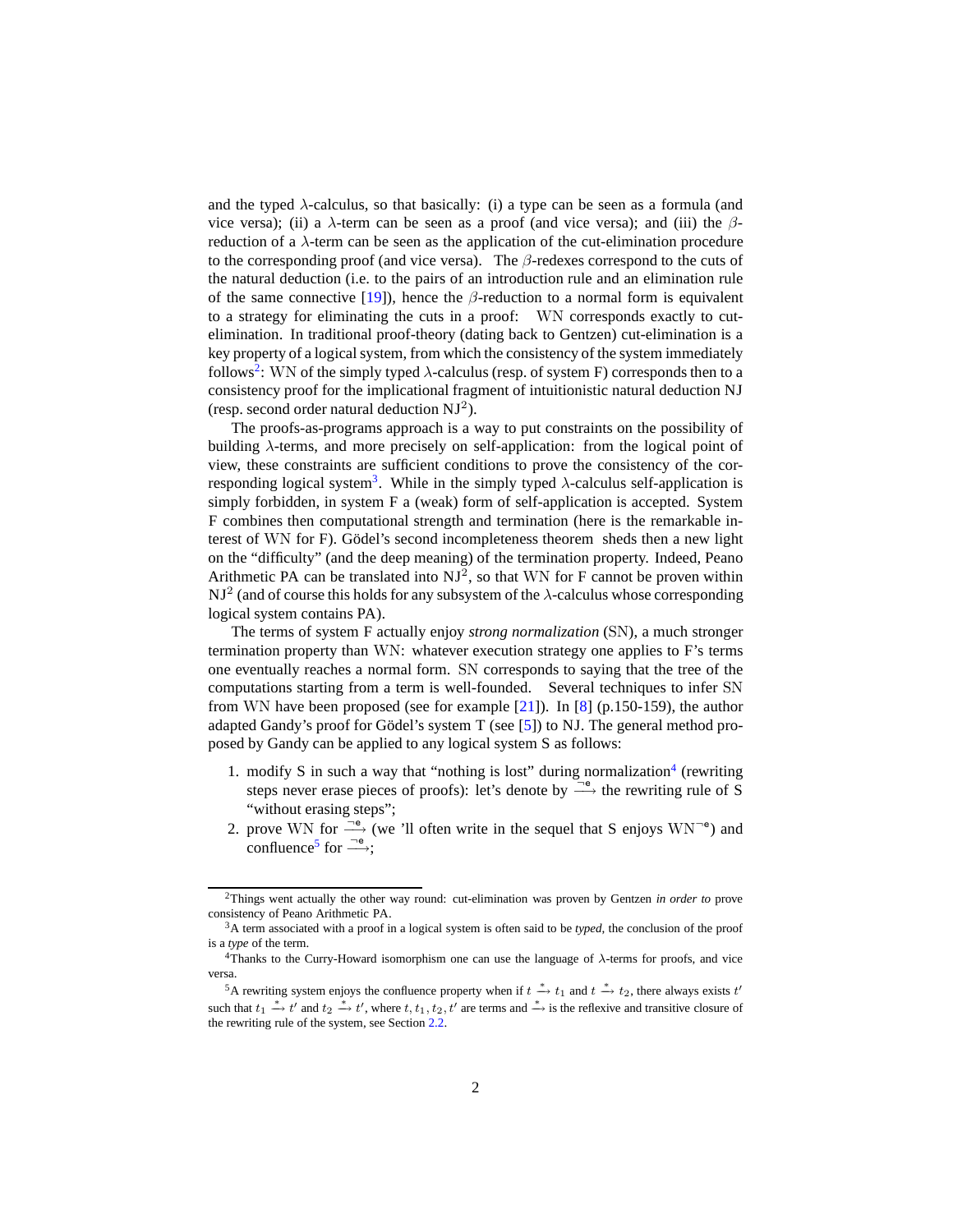- 3. define on the proofs of S a size function  $|\cdot|$ , which is strictly increasing with respect to  $\stackrel{\neg e}{\longrightarrow}$ ;
- 4. conclude that S enjoys SN.

Notice that the size function  $|\cdot|$  "computes" an upper bound for the length of the  $\longrightarrow^{\mathsf{e}}$  reduction sequences starting from any proof  $\pi$  of S: it is the value of  $|\cdot|$  on the  $\neg$ e-normal form of  $\pi$ .

Linear Logic (LL [\[7](#page-59-4)]) is a refinement of intuitionistic logic and of classical logic, which gives a *logical* status to the operations of erasing and copying (corresponding to the *structural rules* of intuitionistic logic and of classical logic). This change of viewpoint on structural operations has striking consequences: one of the most important is the introduction of proof-nets (simply called *nets* in this paper). Proof-nets yield a graph-theoretical representation of computation, where the strict distinction between inputs and outputs completely vanishes (this is a sharp difference between nets and  $\lambda$ terms). In LL, cut-elimination is defined directly for proof-structures (general graphs which are not necessarily proofs), and nets are the "correct" proof-structures (the ones satisfying a *correctness* condition). The presence of proof-structures as new computational objects widens the space of possible interactions between logical agents: this makes the system much richer and more complicated. We'll show how, for the termination property of LL proof-structures, not only the distinction typed/untyped is relevant (this was already the case for  $\lambda$ -terms), but also the one correct/noncorrect (which is independent from the typed/untyped one). Indeed this idea underlies much of Girard's work, since [\[7](#page-59-4)]: the correspondence between logical correctness and termination property.

We present the first complete proof of SN for full second order LL: we prove SN for Girard's nets as presented in [\[24\]](#page-60-2). Because SN of full second order LL entails the consistency of (second order) PA, its proof cannot be carried out within PA: it uses Girard's reducibility candidates (introduced in [\[6\]](#page-59-1) and already used for LL in [\[7\]](#page-59-4)). However, by applying Gandy's method to LL, we show that strong principles are needed only to prove WN (more precisely  $WN^{-e}$ ).

Some readers might be surprised that so many years after the discovery of LL (and after so many papers on the subject) no complete proof of SN for LL has been given. In [\[7\]](#page-59-4) Girard gives a "proof" of SN based on a theorem called *standardization theorem* (theorem 4.25 p.72 of [\[7](#page-59-4)]), which is not proven in the paper<sup>[6](#page-2-0)</sup>. Intuitively, the theorem states that if a net can be transformed into a  $\neg$ e-normal form "without applying erasing steps", then it enjoys SN. This basically corresponds to achieving all the tasks of Gandy's method, except the proof of WN<sup>-e</sup>.

In LL, the absence of a unique output (actually the vanishing of the distinction between inputs and outputs) entails the absence of a distinguished cut (something like a "head cut"). There still exists some kind of hierarchy on cuts in LL nets (namely the

<span id="page-2-0"></span><sup>&</sup>lt;sup>6</sup>Let us point out here that the word "standardization" used by Girard might be misleading w.r.t. the  $\lambda$ calculus literature: the "standardization property" of the λ-calculus refers to a different well-known theorem, while Girard's standardization theorem is called *conservation theorem* (see e.g. [\[1](#page-59-5)]); moreover, Girard's standardization is called "propriété de striction" by Danos in  $[2]$  (théorème 8.31 p.64). In the present paper we will adopt Girard's terminology, however.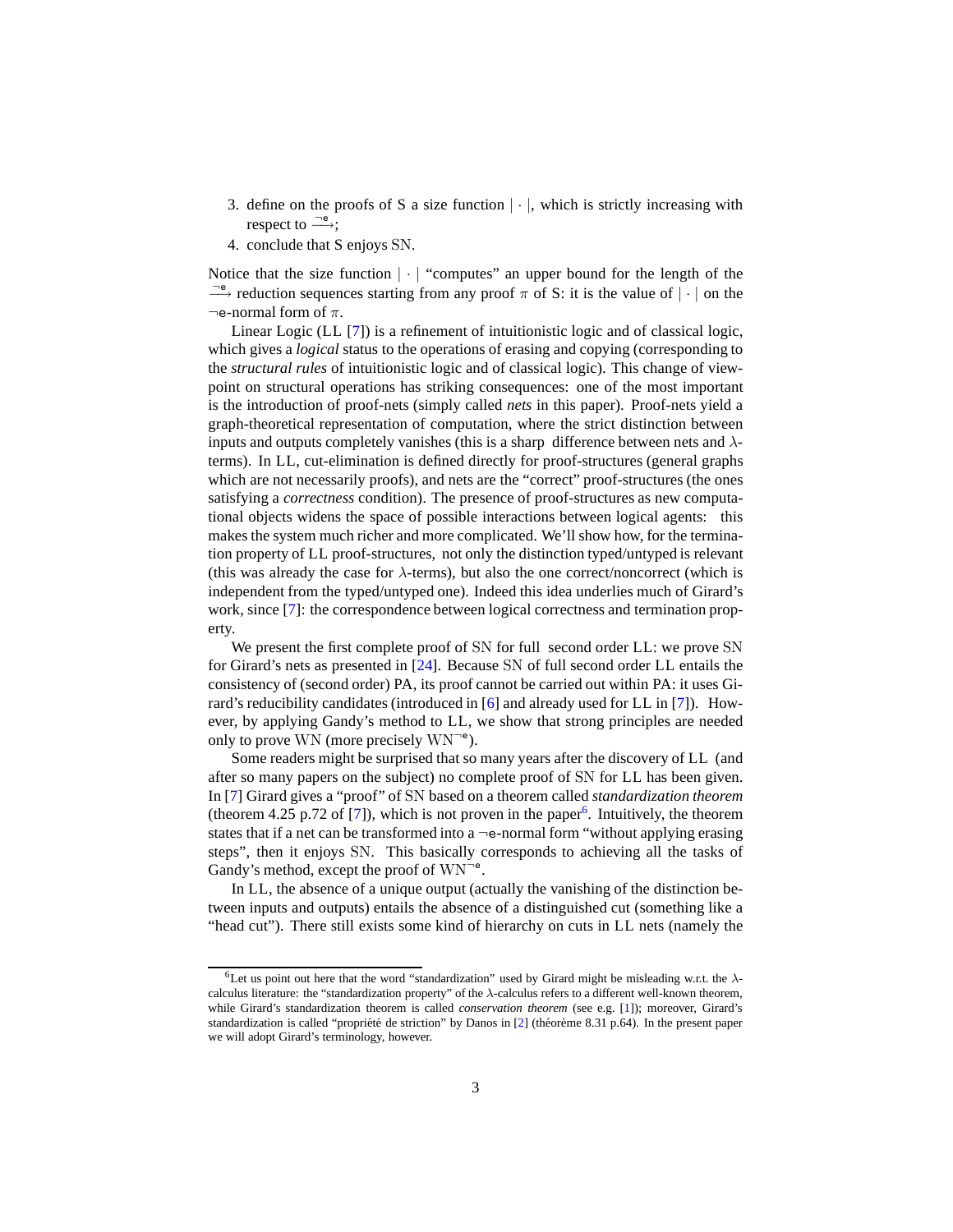so-called *exponential depth*), but no difference can be made between two cuts with the same depth. Worse, the reduction of a cut may seriously affect the status (and thus the potential reduction) of other cuts at the same exponential depth. There is no analogue of such a meddling of cuts in the life of their fellows with the same exponential depth in the  $\lambda$ -calculus: the  $\beta$ -reduction of a redex may affect other redexes only if these last ones are deeper than the former one (in LL terminology: the affected redexes must have a greater exponential depth than that of the reduced one). The reader can refer to Subsection [3.2](#page-26-0) (where the notion of *exponential dependence* is introduced to overcome this difficulty) for a more precise discussion. All this makes the standardization theorem an essential ingredient of the SN proof for second order LL, which *is not* a straightforward adaptation of the WN proof. This is in sharp contrast with what happens for Girard's system  $F$  (see [\[6\]](#page-59-1)). The presence of an head redex in  $F$ 's terms makes it easy to turn the proof of WN into a proof of SN (by a slight modification of the definition of reducibility candidate): the proof of SN is an easy variant of the proof of WN in system F. One might find more elegant (following Gandy) to distinguish the logical part of the SN proof (the proof of WN) from the purely combinatorial part (the proof of the standardization theorem) but in F it is still possible to mix them without loosing control on the combinatorial part of the proof. This becomes very difficult in LL, where a subtle theorem of standardization is needed to turn WN into SN. Something similar to what we have in LL can be found in  $\lambda$ -calculi with explicit substitution (see for example [\[4\]](#page-59-7)).

In [\[2](#page-59-6)], Danos proves standardization (théorème 8.31 p.64) for second order multiplicative and exponential LL ( $MELL<sup>2</sup>$ ), a significant fragment of LL containing system F: Danos' result achieved the proof of SN for MELL<sup>2</sup>. Later on, SN of several other classical and linear systems has been proven thanks to appropriate embeddings in MELL<sup>2</sup> (see for example [\[3\]](#page-59-8) and [\[15](#page-59-9)]). But up to now, no proof of SN was available for the full system, essentially because of the presence of the additive connectives, whose computational behaviour is difficult to handle (for example, cut-elimination is not confluent in presence of the additives, at least in the traditional syntax). The main goal of the paper is to finally fill this (rather big) gap in LL's literature. For the sake of completeness, we mention here two previous attempts to prove this result: annexe A of [\[23\]](#page-60-3) and [\[18\]](#page-60-4). In annexe A of [\[23\]](#page-60-3) a proof of a variant of the standardization theorem is given but, as explained in that paper, it is not sufficient to prove SN for full LL. In [\[18\]](#page-60-4), a nice approach to termination using phase semantics is proposed, which is suitable for WN (at least in the fragment  $MELL<sup>2</sup>$ ) but not for SN: on the one hand the proof of standardization for  $MELL^2$  is not convincing (it is only "sketched" as the author writes) and on the other hand in presence of the additives the considered cutelimination procedure is not the full one (see Subsection [5.2](#page-50-0) for a detailed discussion on [\[18\]](#page-60-4)).

Our approach is to start from scratch, having in mind the two following guidelines:

- as soon as the system is powerful enough, the combinatorial part of the SN proof (standardization or any of its variants) should be split from the part involving logically strong principles (WN or any of its variants);
- it should be stressed where logic (more precisely types and correctness) comes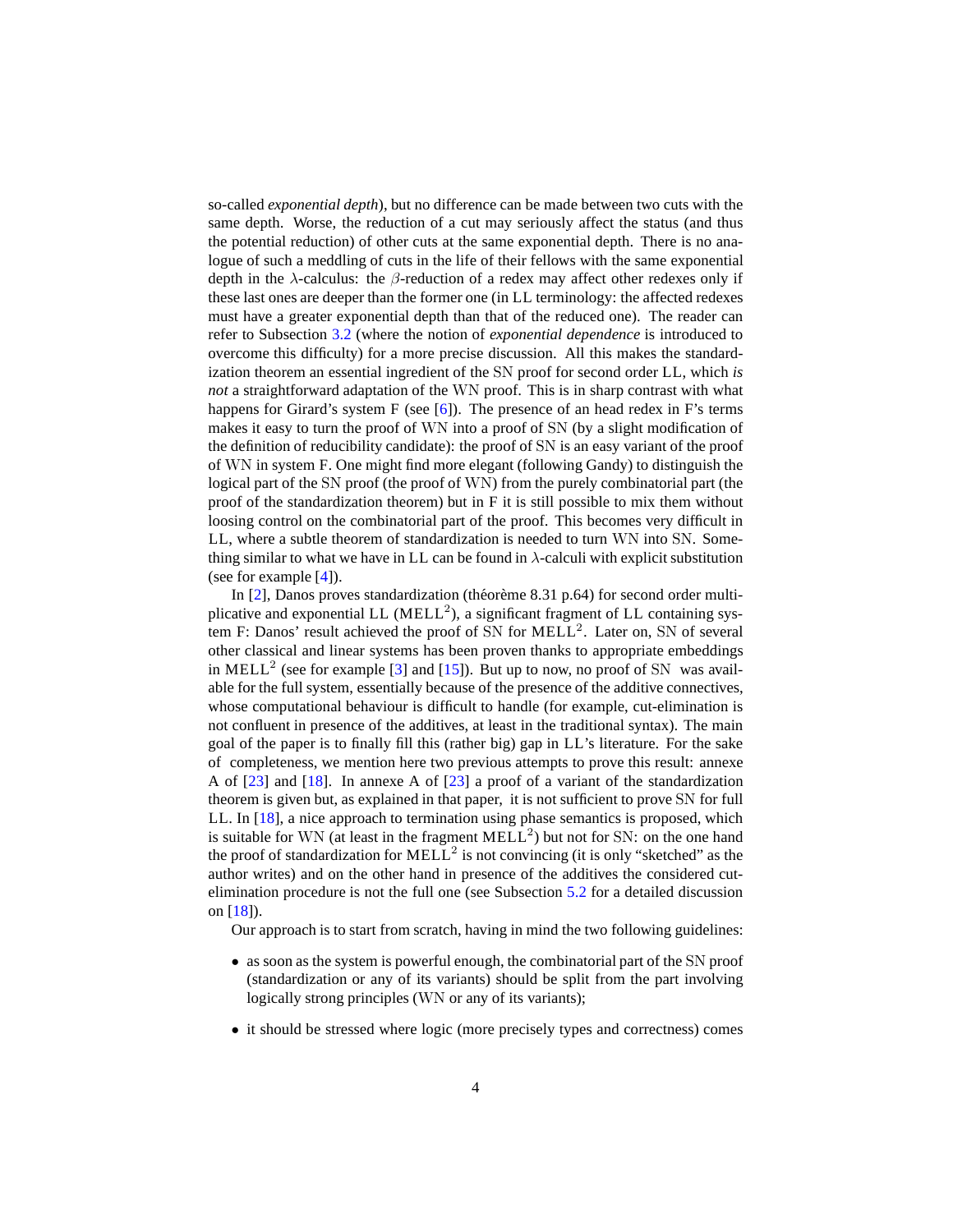into the picture: to which extent is it possible to compute with untyped proofstructures?

Our main contribution is actually a standardization theorem (Theorem [4.2\)](#page-37-0), proven for "sliced pure structures" (sps) — a notion of proof-structure which yields a better account of additive cut-elimination than the nets of [\[7](#page-59-4)]. Section [5](#page-48-0) studies the translation from nets to sps, proving in particular that a net is SN whenever its translation into sps is SN. The notion of "slice" was introduced in [\[7\]](#page-59-4) in order to reduce the difficulty of dealing with the additive connectives. In the polarized framework, its variant "sliced proof-structure" is proven to enjoy nice properties  $[16]$ . The main reason why we use slices in this paper is that we need to prove a confluence property (remember it is part of Gandy's method), and it is the only known syntax of LL for which one can hope to prove such a property. Our sps are an extension of sliced proof-structures to full *untyped* LL. Indeed, following the idea that types and correctness should be used only when necessary, we start our analysis with the most general kind of graph we have: untyped and noncorrect. We show in Section [2](#page-9-0) how one can always compute with such general structures. This is a first novelty of our paper: both in [\[7](#page-59-4)] and [\[24\]](#page-60-2), in presence of the additives, computations are defined only for nets (typed and correct proof-structures). However, without any kind of correctness, computation behaves very badly (and this is not related to the presence/absence of types): we give a counterexample to both WN and confluence for such general (noncorrect) sps (see Figure [12\)](#page-22-0). We then introduce the correctness condition "acyclicity slice by slice" (AC condition, Definition [2.15\)](#page-22-1). It is well-known that this condition is far too weak to characterize proofs (see  $[10]$ ), and there is a wealth of papers presenting criteria stronger than the correctness slice by slice in order to characterize logical correctness (see for instance [\[10,](#page-59-10) [11\]](#page-59-11)). What we show here is that, despite its weakness, the AC condition is sufficient to prove confluence (Theorem  $4.18$ ) and standardization (Theorem  $4.2$ ): from the computational point of view only a very weak form of correctness is needed.

Let us now describe more precisely the structure of the paper. As the connection between the different results is rather delicate and complex, we conclude the introduction by a graphical representation of the logical structure of the paper (see Figure [1\)](#page-8-0). Also, the whole paper is scattered with examples and figures: we hope this will help the reader.

Section [2](#page-9-0) is devoted to sps. In Subsection [2.1](#page-9-1) we define sps (Definition [2.2\)](#page-9-2) and their cut-elimination (Definition [2.12\)](#page-14-0). Subsection [2.4](#page-18-0) is entirely devoted to motivating our results and choices by several examples and counterexamples. In Subsection [2.5](#page-22-2) we introduce the weak form of correctness used in the paper and expressed by the AC condition of Definition [2.15.](#page-22-1)

Section [3](#page-24-0) achieves a first essential step of our proof: Definition [3.1](#page-24-1) splits the cutelimination rewriting rule (denoted by  $\xrightarrow{\text{cut}}$ ) into two strongly normalizing reductions, the logical reduction ( $\frac{\log p}{\log p}$ , proven to enjoy SN in Proposition [3.4\)](#page-25-0) and the structural reduction  $(\stackrel{\text{str}}{\longrightarrow})$ , proven to enjoy SN in Proposition [3.10\)](#page-29-0). These two reductions are disjoint and their union is  $\xrightarrow{\text{cut}}$ ; they both enjoy SN on sps satisfying AC, even if their union  $\xrightarrow{\text{cut}}$  does not even enjoy WN (the untyped  $\lambda$ -calculus can be embedded in sps satisfying AC, see in particular the example of Fig. [10\)](#page-21-0). Propositions [3.4](#page-25-0) and [3.10](#page-29-0) are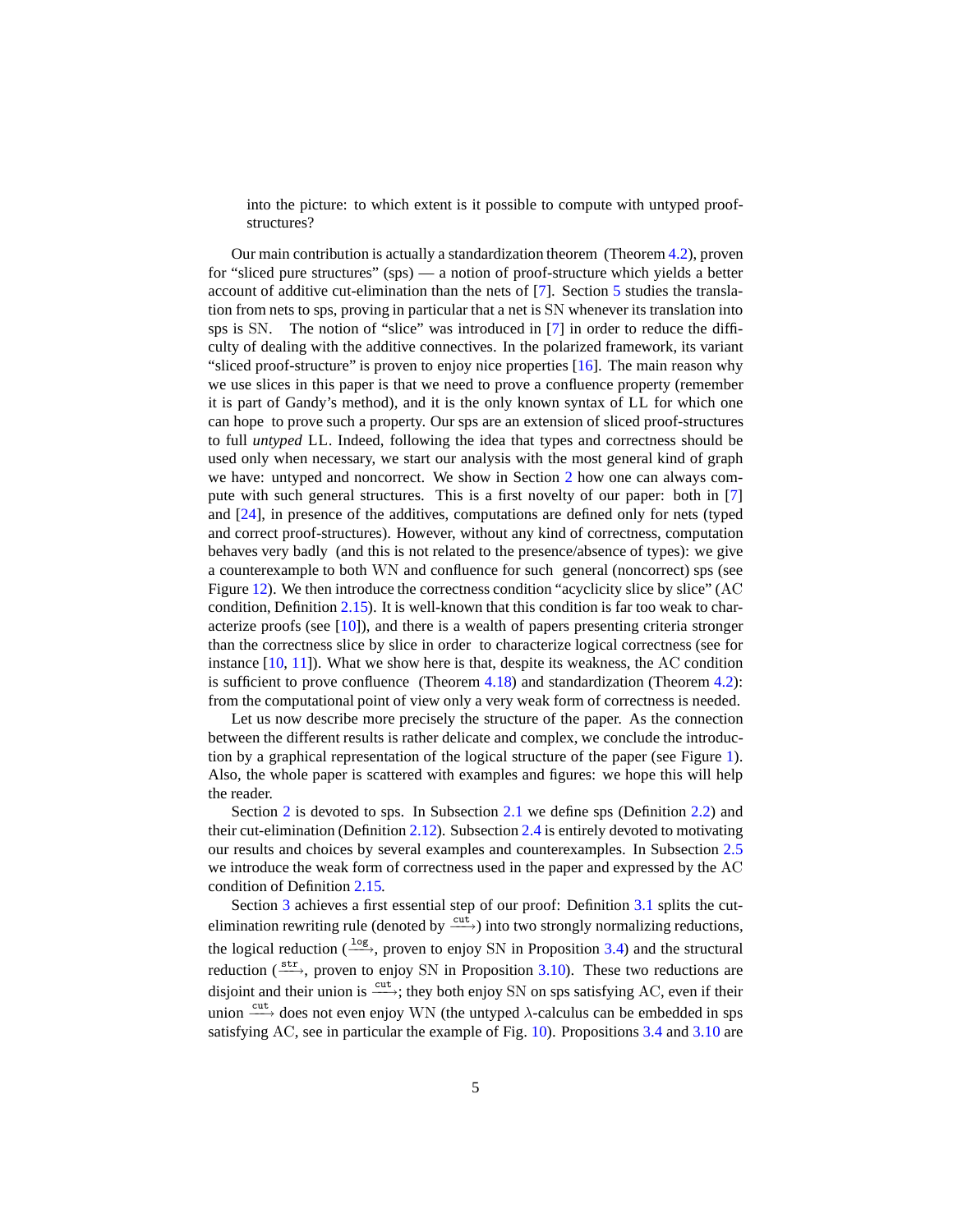essential ingredients in the proof of confluence (Theorem [4.18\)](#page-47-0) of the next section.

In Section [4](#page-37-1) we apply Gandy's method to sps: we distinguish the erasing cuts from the non erasing ones and we define the  $\stackrel{\neg e}{\longrightarrow}$  rewriting rule for sps (Definition [4.1\)](#page-37-2). We then explain (Subsection [4.1\)](#page-37-3) why SN of  $\stackrel{\neg e}{\longrightarrow}$  entails SN of  $\stackrel{\text{cut}}{\longrightarrow}$ : a postponement lemma (Lemma [4.4\)](#page-38-0) allows to "delay" erasing steps after any non-erasing one, from which the result easily follows (Proposition [4.5\)](#page-38-1). Subsection [4.2](#page-38-2) shows that from WN of  $\frac{\neg e}{\longrightarrow}$  one can deduce SN of  $\frac{\neg e}{\longrightarrow}$ : the key point here is the confluence theorem (Theorem [4.18\)](#page-47-0), proven for a *labelled* version of sps (see Definitions [4.6](#page-39-0) and [4.7\)](#page-39-1). We first prove that labels allow to define an increasing size on (labelled)  $\text{sps}^7$  $\text{sps}^7$ , and that (assuming confluence holds) this allows to prove  $WN^{-e} = SN^{-e}$  for sps satisfying AC: from this equality and Subsection [4.1,](#page-37-3) our main result (standardization, Theorem [4.2\)](#page-37-0) immediately follows. The rest of Section [4](#page-37-1) is devoted to the proof of confluence, based on the following results:

- 1. confluence of the labelled version of the logical reduction  $\xrightarrow{\log}$  of Section [3:](#page-24-0) it follows from local confluence (Lemma [4.12\)](#page-41-0) and SN (immediate consequence of Proposition [3.4](#page-25-0) of Section [3\)](#page-24-0);
- 2. confluence of the labelled version of the structural reduction  $\xrightarrow{\text{str}}$  of Section [3:](#page-24-0) it follows from local confluence (Lemma [4.14\)](#page-42-0) and SN (immediate consequence of Proposition [3.10](#page-29-0) of Section [3\)](#page-24-0);
- 3. commutation of the labelled versions of  $\frac{\log 4}{\sqrt{2}}$  and  $\frac{\text{str}}{\sqrt{2}}$  (Lemma [4.17\)](#page-47-1);
- 4. Hindley-Rosen lemma (see [\[12\]](#page-59-12)): a rewriting rule which is the union of two confluent rewriting rules which commute is itself confluent.

It is important to stress the fact that confluence (so as the main result of the paper, Theorem [4.2\)](#page-37-0) is far from being an immediate consequence of the same result for MELL. It is only partially true that sps allow to work "slice by slice": the additive commutative normalization step (the nightmare of normalization in presence of the additives, see Section [5](#page-48-0) and Figure [19\)](#page-49-0) is not explicitely present in our syntax, but it is hidden in other normalization steps (the  $(!/?d)$ ) and the  $(!/!)$  steps of Definition [2.12\)](#page-14-0). Indeed the exponential connectives are the bridge between the additive and the multiplicative worlds through the isomorphism  $!(A\&B) = !A \otimes !B$ .

Last, Section [5](#page-48-0) introduces the nets of [\[24\]](#page-60-2) with units, and it turns a proof of  $W N^{-e}$ for sps into a proof of SN for the nets of  $[24]$ . The syntax of  $[24]$  is described in Subsection [5.1](#page-48-1) and it generalizes Girard's notion of net, [\[7\]](#page-59-4). As already mentioned, confluence (even local confluence) fails for nets, hence to apply Gandy's method one must pass through a confluent syntax, in our case the syntax of sps. Subsection [5.2](#page-50-0) contains the motivations for our choice of sps and relates our results to previous attempts (namely [\[7](#page-59-4)] and [\[18\]](#page-60-4)). Subsection [5.3](#page-52-0) gives a translation of nets into sps, called *slicing*, and it shows that the slicing of a net  $\beta$  satisfies AC (Proposition [5.1\)](#page-53-0), and that  $\beta$  enjoys SN whenever its slicing does (Proposition [5.6\)](#page-55-0). Finally in Subsection [5.4](#page-55-1) we prove that the slicing of any net enjoy  $WN^{-e}$  (Theorem [5.11\)](#page-57-0). Standardization for sps (Theorem [4.2\)](#page-37-0) allows then to conclude SN for nets (Theorem [5.12\)](#page-58-0). Actually, the proof

<span id="page-5-0"></span> $7$ Notice that the AC condition is not needed here.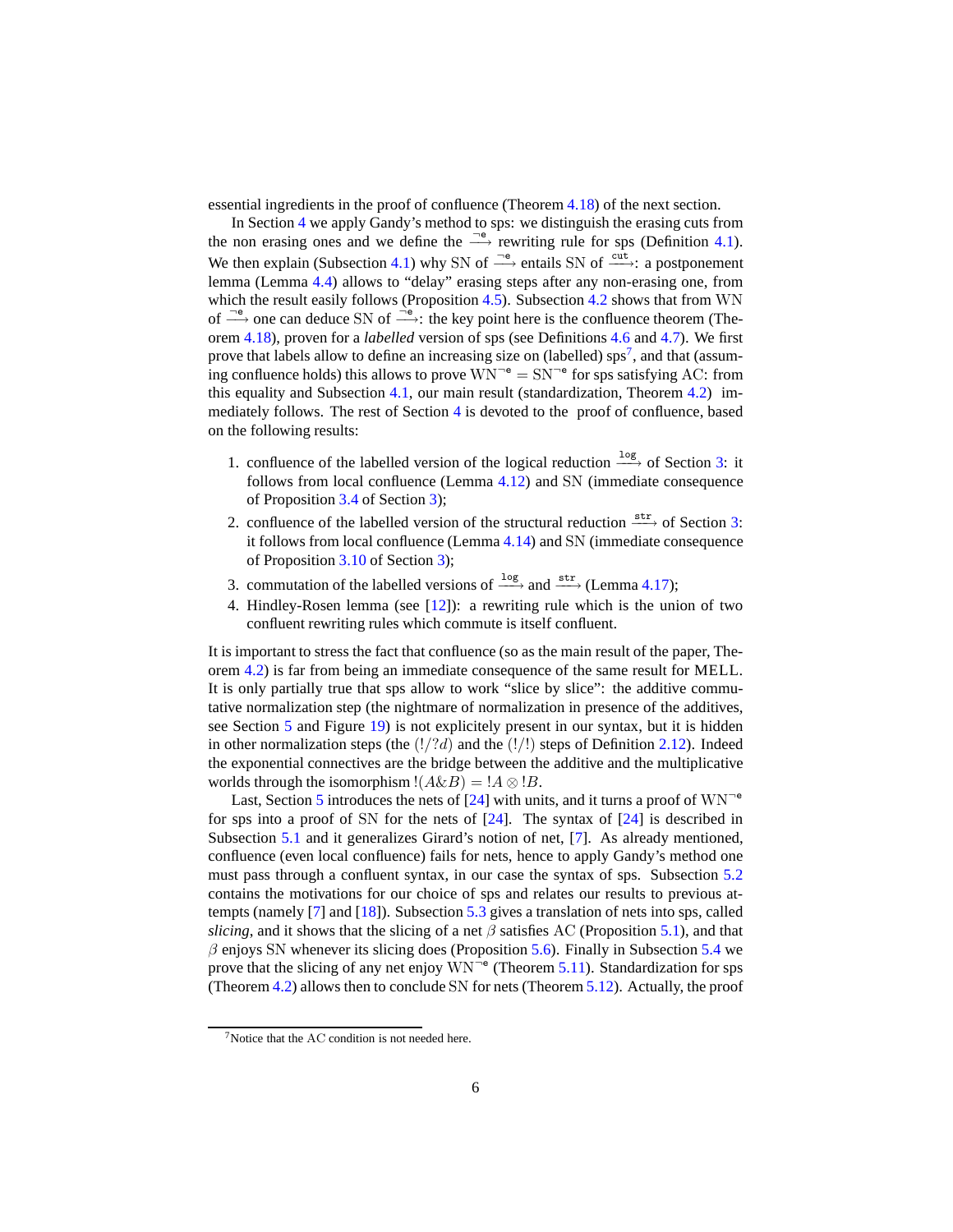of Theorem [5.11](#page-57-0) is given in a terse and sketchy style (using a simple variant of Girard's reducibility candidates): this is because there is no doubt about this result, and no real point in giving more details in the present paper.

*Added in print.* During the last revision of the paper, we realized that the proof of our main Theorem (Theorem [4.2\)](#page-37-0) can be simplified thanks to a result of Bezem and Klop. Indeed item (iii) of Theorem 1.2.3 p. 18 of [\[22\]](#page-60-6) says that an abstract rewriting system enjoying local confluence, WN and such that it is possible to define an increasing size, enjoys also SN. In our framework, this means that in order to prove  $WN^{-e}$  =  $SN^{-e}$  (Proposition [4.10\)](#page-40-0) we only need local confluence instead of confluence. This essentially means that in order to prove Theorem [4.2](#page-37-0) one can omit Section [3.](#page-24-0) Indeed Lemmata [4.12,](#page-41-0) [4.14](#page-42-0) and [4.16](#page-45-0) suffice to prove the local confluence of the labelled cutelimination. By the way, notice that this holds for the fragment  $MELL<sup>2</sup>$  too, so that Danos' standardization theorem (théorème 8.31 p.64 of [\[2\]](#page-59-6)), and thus SN for MELL<sup>2</sup>, can be proven using local confluence instead of confluence.

However, we decided to keep the present version of the paper since we believe that confluence for sps (Theorem [4.18](#page-47-0) and Remark [4.19\)](#page-47-2), so as confluence for Danos' nets , are interesting results by themselves. Furthermore, the str-measure defined in Section [3](#page-24-0) is rather sharp and can be generalized to other notions of net (like for example differential nets [\[25\]](#page-60-7), [\[26\]](#page-60-8)); it should be a useful tool also for  $\lambda$ -calculus with explicit substitutions (see for example [\[4\]](#page-59-7)).

Let us also mention that correctness is used in our proof of SN in three points: under the form of the AC condition, (i) to prove the SN of structural reduction (Propo-sition [3.10\)](#page-29-0), (ii) to prove the local confluence of structural reduction (Lemma [4.14\)](#page-42-0), hence confluence of cut-elimination (Theorem [4.18\)](#page-47-0); under the form of sequentialization, (iii) to prove  $WN^{-e}$  (Theorem [5.11\)](#page-57-0). The simplified proof just mentioned uses only (ii) and (iii).

## **Contents**

|             | 1 Introduction                             |  |     |  |  |  |  |  |  |  |
|-------------|--------------------------------------------|--|-----|--|--|--|--|--|--|--|
|             | <b>Definitions</b>                         |  |     |  |  |  |  |  |  |  |
|             | 2.1                                        |  | - 9 |  |  |  |  |  |  |  |
|             |                                            |  | -11 |  |  |  |  |  |  |  |
|             | 2.3                                        |  | 13  |  |  |  |  |  |  |  |
|             | 2.4                                        |  | 18  |  |  |  |  |  |  |  |
|             |                                            |  | 22  |  |  |  |  |  |  |  |
| $3^{\circ}$ | <b>Two results of strong normalization</b> |  |     |  |  |  |  |  |  |  |
|             |                                            |  | 24  |  |  |  |  |  |  |  |
|             |                                            |  |     |  |  |  |  |  |  |  |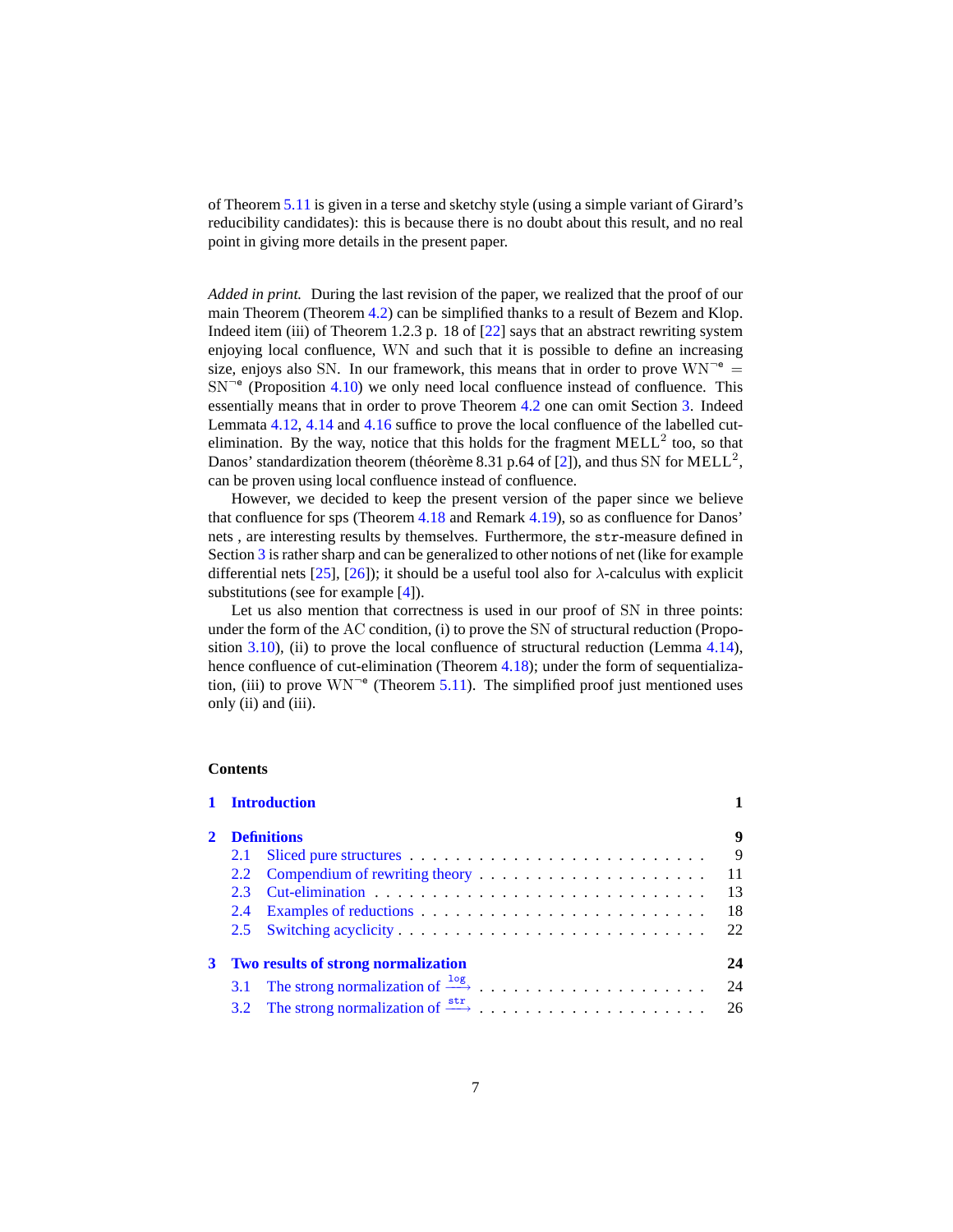| 4 Standardization for sliced pure structures   |  |          |  |  |  |  |  |
|------------------------------------------------|--|----------|--|--|--|--|--|
|                                                |  | 37       |  |  |  |  |  |
|                                                |  | 38       |  |  |  |  |  |
|                                                |  | 40       |  |  |  |  |  |
| <b>5</b> Strong Normalization for Linear Logic |  |          |  |  |  |  |  |
|                                                |  | 48       |  |  |  |  |  |
|                                                |  |          |  |  |  |  |  |
|                                                |  | 48<br>50 |  |  |  |  |  |
|                                                |  | 52       |  |  |  |  |  |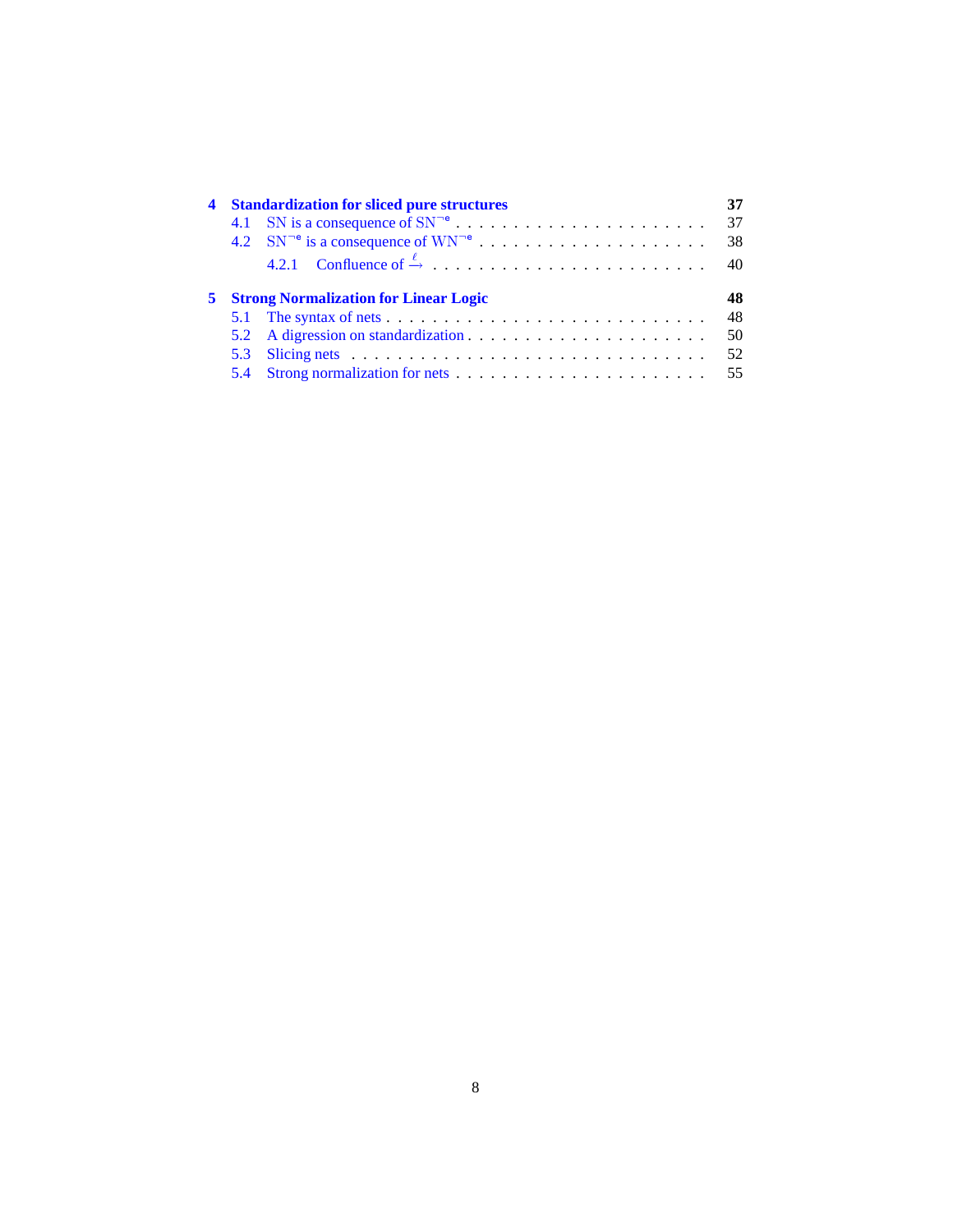<span id="page-8-0"></span>

Figure 1. Dependencies between the results of this paper.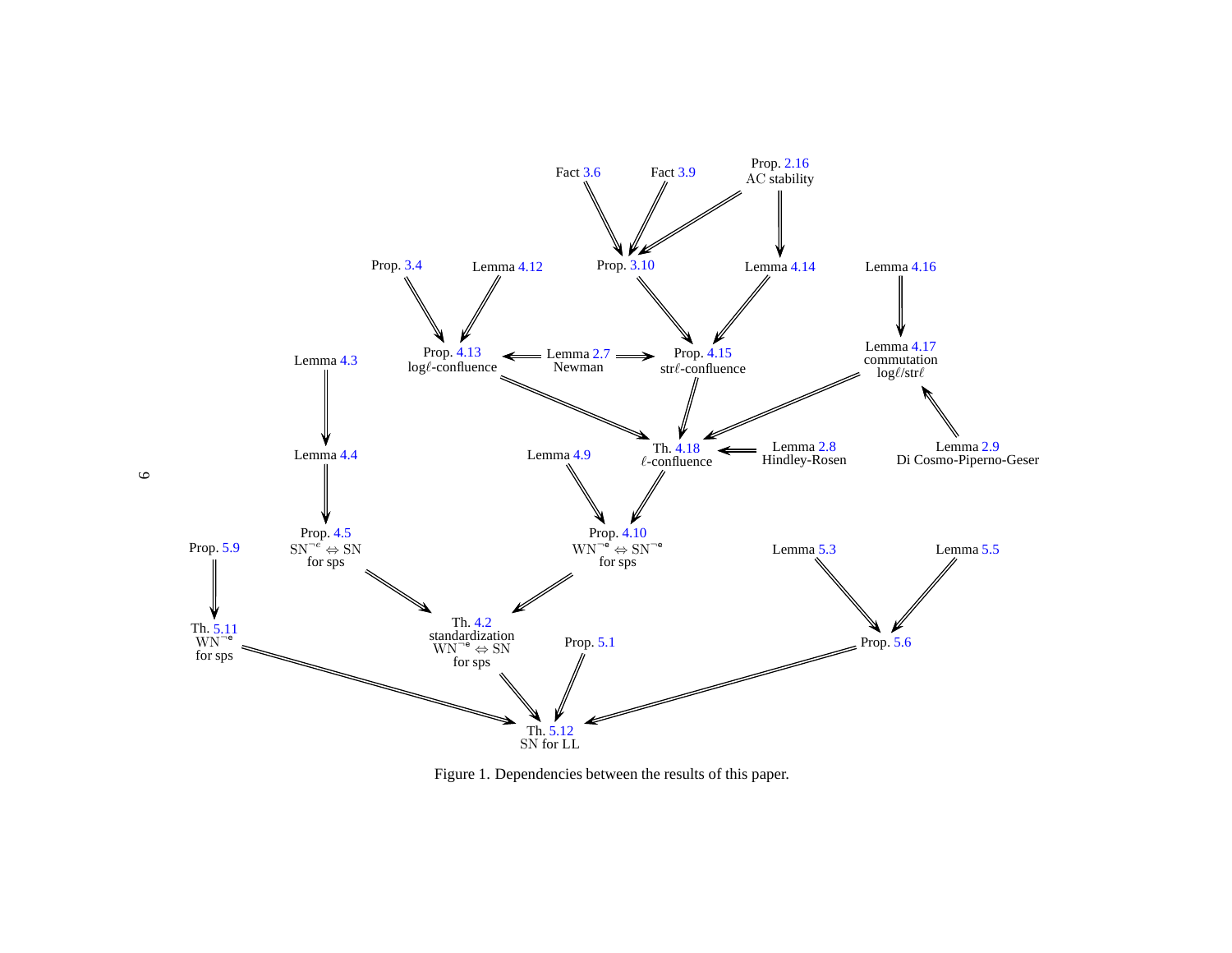<span id="page-9-3"></span>

Figure 2: Sps links

### <span id="page-9-0"></span>**2. Definitions**

In this section we introduce the main tools used in the sequel of the paper. In Subsection [2.1](#page-9-1) we define sliced pure structures (sps), Subsection [2.2](#page-11-0) is devoted to recall some standard results in rewriting theory that will be applied to cut-elimination of sps, and in Subsection [2.3](#page-13-0) we define cut-elimination for sps. After the main definitions, we illustrate by means of several examples the notions previously introduced (Subsection [2.4\)](#page-18-0); we then conclude by presenting the AC condition (Subsection [2.5\)](#page-22-2).

### <span id="page-9-1"></span>*2.1. Sliced pure structures*

We start by extending to full LL the definition of "sliced proof-structure" given in [\[16\]](#page-60-5) for the polarized fragment. In the style of [\[17](#page-60-9)], we work in an untyped framework.

**Definition 2.1 (Flat).** A *flat* is a finite (possibly empty) labelled directed graph whose nodes (also called links) are defined together with an arity and a coarity, that is a given number of incident edges called the *premises* of the node and a given number of emergent edges called the *conclusions* of the node. The valid nodes are pictured in Figure [2.](#page-9-3)

The !-links and the ⊤-links have a distinguished conclusion (denoted in Figure [2](#page-9-3) by a bold arrow) called *main* conclusion of the link; the other conclusions, if any, are the *auxiliary* conclusions. We allow edges with a source but no target, they are called *conclusions* of the flat.

Links will be denoted by Latin letters  $l, m, \ldots$  Flats will be denoted by initial Greek letters  $\alpha, \beta, \ldots$ 

Notice that every edge must be *conclusion of a link*, but it needs not be *conclusion of a flat*. When drawing flats we represent edges oriented downwards and we will omit to write explicitly the orientation of the edges. Moreover, we speak of moving "downwards" or "upwards" in the graph, and of nodes or edges "above" or "under" a given node/edge.

<span id="page-9-2"></span>Sliced pure structures are, basically, multisets of slices, and slices are flats having the !-links parameterized by sliced pure structures. This means that slices and sliced pure structures must be defined simultaneously by induction on the exponential depth, i.e. on the number  $d$  of nesting of !-links.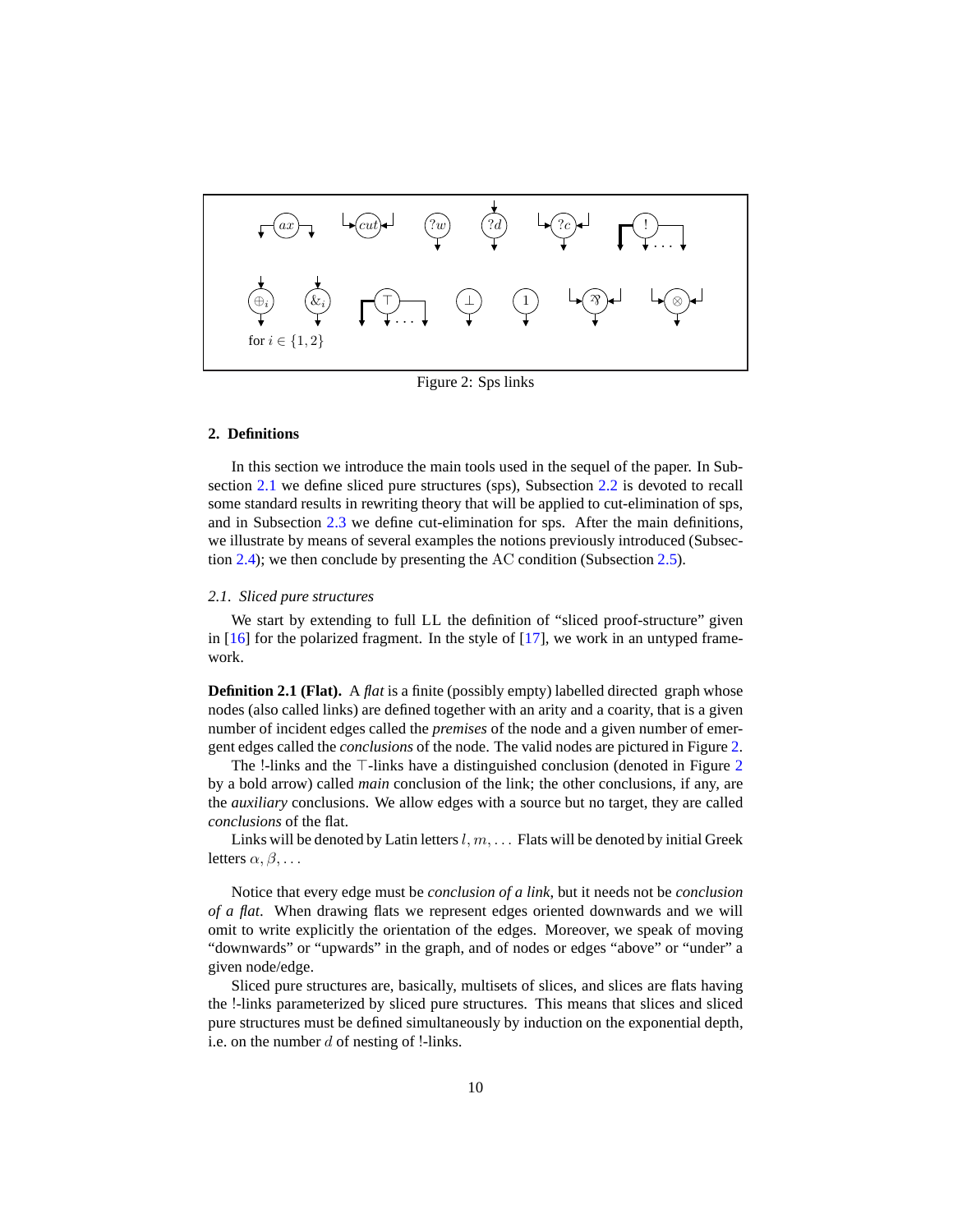**Definition 2.2 (Sliced pure structure).** A slice of depth at most 0 is simply a flat without !-links. A *slice of depth at most*  $d + 1$  is a flat  $\alpha$  such that with every !-link  $\alpha$  of  $\alpha$ with  $n<sub>o</sub> + 1$  conclusions is associated a sliced pure structure of depth at most d, called the *box of*  $o$  and denoted by  $\pi^o$ , with  $n_o$  *auxiliary* conclusions corresponding to the  $n<sub>o</sub>$  auxiliary conclusions of  $o$  and another conclusion, the *main* conclusion of the box, corresponding to the main conclusion of o.

A *sliced pure structure*, sps for short, *of depth at most* d is a finite (possibly empty) multiset of slices of depth at most  $d$  with the same conclusions: we mean that an sps comes equipped with an equivalence relation on the conclusions of its slices s.t. every equivalence class contains exactly one conclusion for each slice. The conclusions of the sps are the equivalence classes of the conclusions of its slices.

We denote slices by initial Greek letters  $\alpha, \beta, \ldots$ , sps by final Greek letters  $\pi, \sigma, \ldots$ 

The depth of a slice  $\alpha$  (resp. an sps  $\pi$ ) is the least d such that  $\alpha$  (resp.  $\pi$ ) is of depth at most d. A *flat*  $\alpha$  *at depth* d in an sps  $\pi$  is a flat at depth d in a slice  $\beta$  of  $\pi$ ;  $\alpha$  is at depth d in  $\beta$  if  $d = 0$  and  $\alpha$  is  $\beta$  (considered as a flat), or  $d > 0$  and  $\alpha$  is a flat at depth  $d-1$  in a box associated with a !-link of  $\beta$  (considered as a flat). A link l at depth d in  $\pi$  is a link l of a flat  $\alpha$  at depth d in  $\pi$ . We denote by depth  $\pi$  (l) the depth d of l in  $\pi$ . We refer more generally to a link/flat of  $\pi$  meaning a link/flat at some depth in  $\pi$ . We use the same terminology for the edges of  $\pi$ . We denote by  $!^0(\pi)$  the set of !-links at depth 0 in  $\pi$ . The *size* of  $\pi$ , denoted size( $\pi$ ), is the number of links (at any depth) of  $\pi$ .

Given a link  $l$  of an sps  $\pi$ , we will often speak of "the flat of  $l$ " always meaning the flat at some depth in  $\pi$  containing l. The reader should notice that our sps are *multisets* of slices, and not simply sets, as it is in [\[16](#page-60-5)], [\[17](#page-60-9)]: this quibble is needed to avoid an unnatural erasing of slices during cut-elimination. We refer to Subsection [2.4](#page-18-0) for examples of this phenomenon. We use the additive notation for multisets: 0 is the empty multiset,  $\pi + \sigma$  is the disjoint union of  $\pi$  and  $\sigma$  (repetitions do matter); an sps  $\pi$  can also be written as  $\sum_{\alpha \in \pi} \alpha$ . As a consequence, when we write  $\alpha \in \pi$ , we are considering an occurence of  $\alpha$  in the multiset  $\pi$ , and when that expression binds an operator, as for example in  $\sum_{\alpha\in\pi}$ , we mean that  $\sum_{\alpha\in\pi}$  varies on the set of occurences of  $\pi$ 's slices.

Figure [3](#page-11-1) is an example of sps of depth 1; the correspondence between the conclusions of the box of a !-link and the conclusions of the !-link is given in the figure by the order of the edges (from left to right).

**Remark 2.3.** Notice that, by definition, the boxes of an sps satisfy a *nesting condition*: two boxes are either disjoint or contained one in the other.

**Remark 2.4.** Once the decision to work without types has been taken, the question arising is: to which extent? A possibility was to use recursive types (like in [\[2\]](#page-59-6), [\[20](#page-60-10)]), another one to type only ?-edges (like in  $[17]$ ). In the general LL case that we consider here, none of the answers is completely satisfactory and we decided to work in a strongly untyped framework. There are little surprises following this choice: the main one is that a clash (Definition [2.10\)](#page-13-1) might become reducible after some cut-elimination steps (Definition [2.12\)](#page-14-0): for example, the cut s of Figure [3](#page-11-1) is a clash, but it becomes reducible after the reduction of the cut  $r$  (see Subsection [2.4\)](#page-18-0). However such oddities cause no problem w.r.t. our purposes.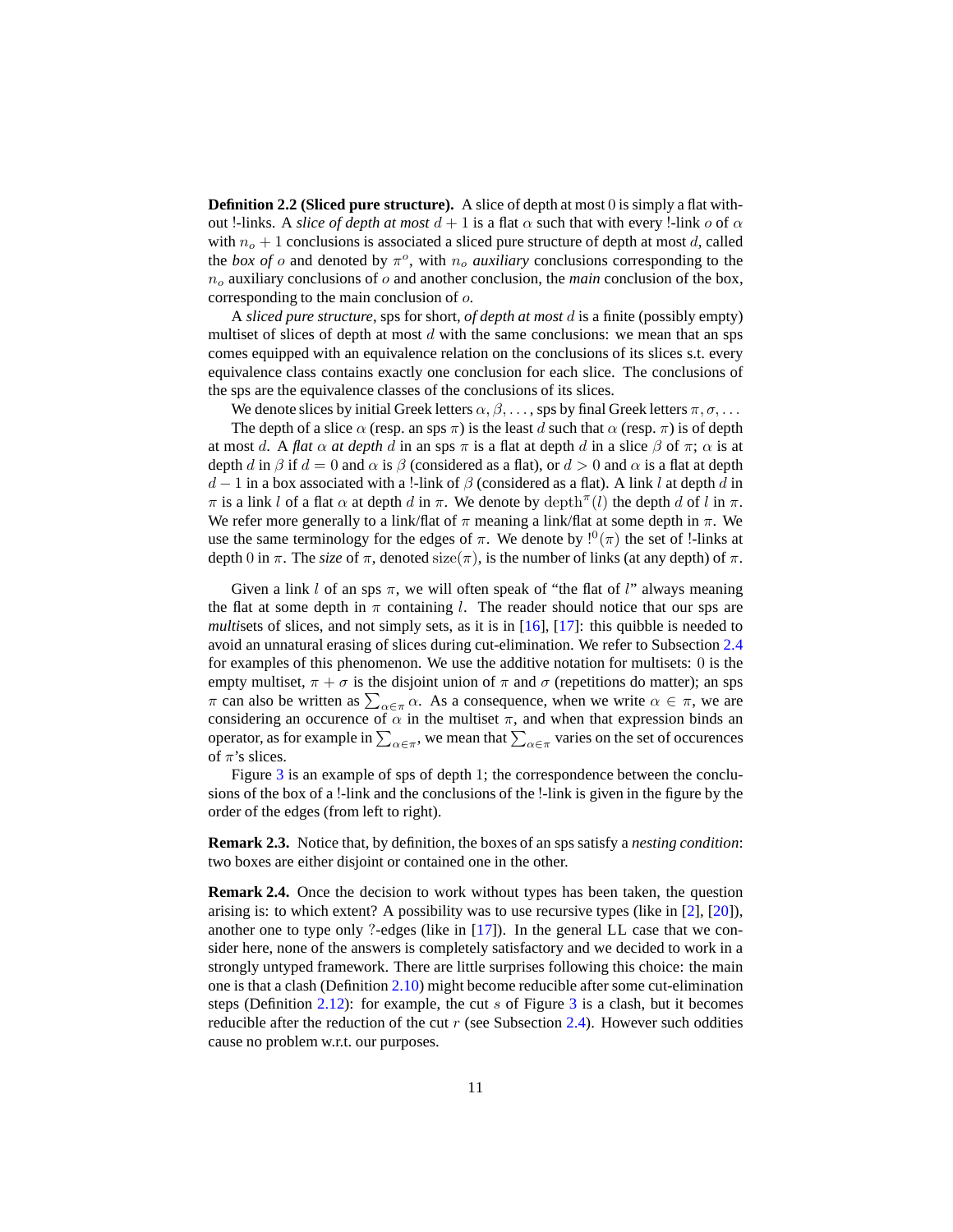<span id="page-11-1"></span>

Figure 3: An example of sps

<span id="page-11-2"></span>**Remark 2.5.** In order to have a very general result we had to use all the links of [\[7\]](#page-59-4), including ⊤. A possible (and rather natural) choice was to rule out that link and to represent the  $\top$  rule as empty sps (like in [\[14\]](#page-59-13)). Indeed, such a choice would realize a greater quotient on proofs: this notion of sps is "closer" to denotational semantics. However, the absence of  $\top$  in sps makes it more difficult to infer strong normalization of LL nets from strong normalization of sps (Proposition [5.6\)](#page-55-0). More precisely, we would lose Lemma [5.3:](#page-54-2) this is the reason for our choice.

Anyway all the properties we prove for our sps still hold for ⊤-free sps (in particular Theorem [4.2\)](#page-37-0).

<span id="page-11-3"></span>**Remark 2.6.** Concerning the presence of empty structures, notice that:

- the empty flat does exist (and so do the empty slice and sps containing the empty slice), and it has no conclusion. Its presence is required by the cut-elimination procedure (Definition [2.12\)](#page-14-0): the procedure applied (for example) to the sps containing a unique flat consisting of a 1-link a cut and a  $\perp$ -link yields the empty graph;
- with a !-link o of an sps, it is *never* possible to associate an sps containing the empty slice: o has at least one conclusion and this has also to be the case for the sps associated with o;
- empty sps (that is empty multisets of slices) do exist: there is one such sps for every set of conclusions.

The reader should notice the difference between the empty slice, that is the empty graph, and empty sps, that is empty multisets of slices. They are two different kinds of emptyness, the first one is multiplicative (it can be produced by eliminating a multiplicative cut), while the second one is additive (it can be produced by eliminating an additive cut).

#### <span id="page-11-0"></span>*2.2. Compendium of rewriting theory*

Before introducing the cut-elimination on sps, we give a short reminder of some standard terminology and results in rewriting theory, which will be used in the sequel. Our references will be [\[12](#page-59-12)] and [\[22](#page-60-6)].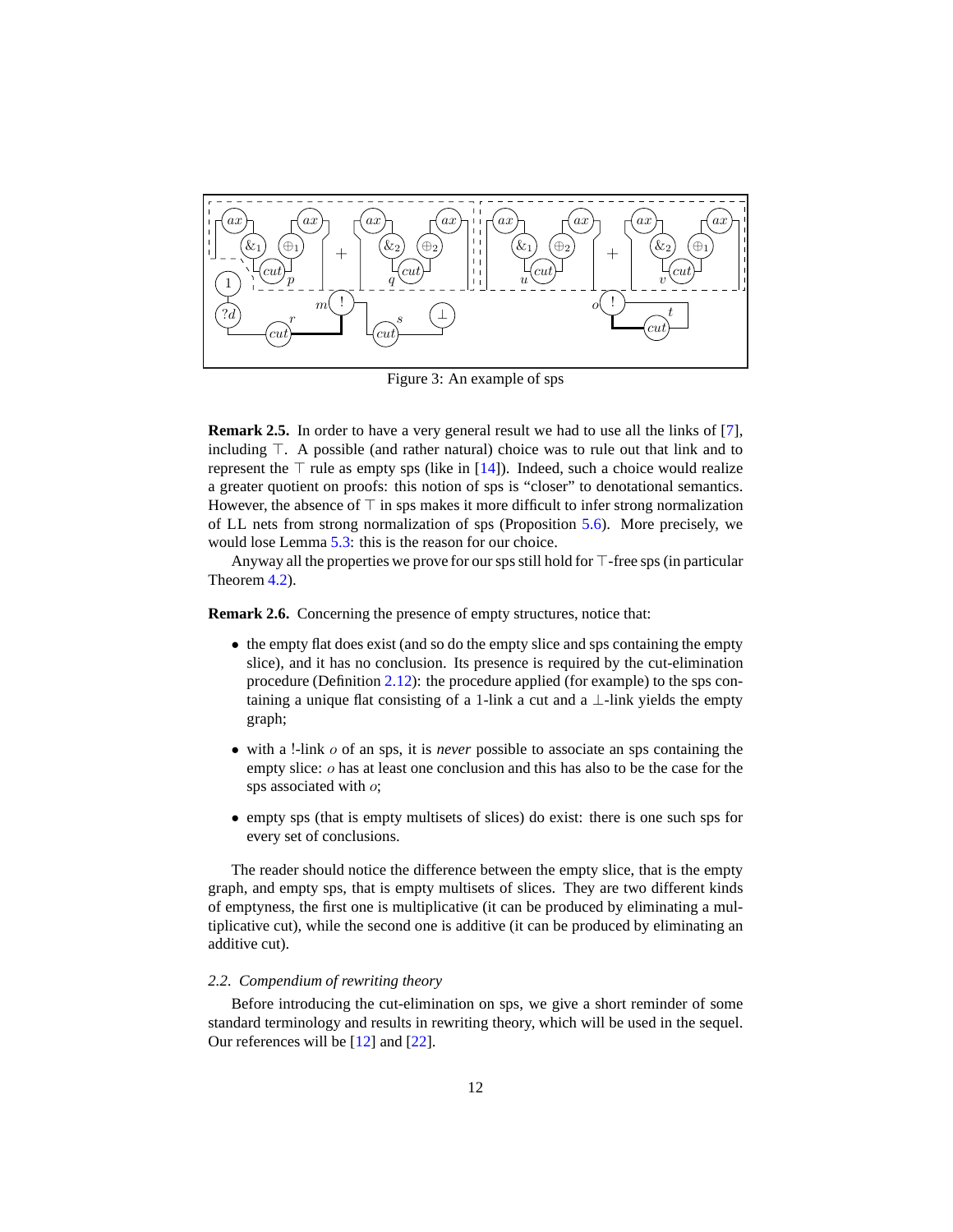<span id="page-12-6"></span><span id="page-12-5"></span><span id="page-12-4"></span><span id="page-12-3"></span><span id="page-12-2"></span><span id="page-12-1"></span><span id="page-12-0"></span>

<span id="page-12-7"></span>Figure 4: Diagrams for confluence, commutation and postponement

Let  $\stackrel{x}{\rightarrow}$  be a binary relation on sps, then  $\stackrel{x=}{\longrightarrow}$ ,  $\stackrel{x+}{\longrightarrow}$  and  $\stackrel{x*}{\longrightarrow}$  denote, respectively, the reflexive, transitive and reflexive/transitive closure of  $\stackrel{x}{\rightarrow}$ .

Let  $\pi$  be a sps:  $\pi$  is a x-normal form whenever there is no sps  $\pi_1$  with  $\pi \stackrel{x}{\rightarrow} \pi_1$ ;  $\pi$  is *weakly* x-normalizable whenever there is a x-normal form  $\pi_1$  s.t.  $\pi \xrightarrow{x^*} \pi_1$ ;  $\pi$  is *strongly* x-*normalizable* whenever there is no infinite sequence  $(\pi_i)_{i \in \mathbb{N}}$  s.t.  $\pi_0 = \pi$  and  $\pi_i \stackrel{x}{\rightarrow} \pi_{i+1}$ . We denote by  $WN^x$  and  $SN^x$  the sets of, respectively, weakly and strongly x-normalizable sps. Clearly we have  $SN^x \subseteq WN^x$ . We say that  $\stackrel{x}{\rightarrow}$  is *weakly* (resp. *strongly) normalizing* on a set S of sps, if  $S \subseteq WN^x$  (resp.  $S \subseteq SN^x$ ).

The relation  $\stackrel{x}{\rightarrow}$  is *locally confluent* if for every  $\pi, \pi_1, \pi_2$  s.t.  $\pi_1 \stackrel{x}{\leftarrow} \pi \stackrel{x}{\rightarrow} \pi_2$ , there is  $\pi_3$  s.t.  $\pi_1 \stackrel{x*}{\longrightarrow} \pi_3 \stackrel{x*}{\longleftarrow} \pi_2$  (see Figure [4\(a\)\)](#page-12-3);  $\stackrel{x}{\rightarrow}$  is *confluent* if for every  $\pi, \pi_1, \pi_2$  s.t.  $\pi_1 \stackrel{x*}{\longleftarrow} \pi \stackrel{x*}{\longrightarrow} \pi_2$ , there is  $\pi_3$  s.t.  $\pi_1 \stackrel{x*}{\longrightarrow} \pi_3 \stackrel{x*}{\longleftarrow} \pi_2$  (see Figure [4\(b\)\)](#page-12-4);  $\stackrel{x}{\rightarrow}$  is *strongly confluent* if for every  $\pi, \pi_1, \pi_2$  s.t.  $\pi_1 \stackrel{x}{\leftarrow} \pi \stackrel{x}{\rightarrow} \pi_2$ , there is  $\pi_3$  s.t.  $\pi_1 \stackrel{x}{\rightarrow} \pi_3 \stackrel{x}{\leftarrow} \pi_2$ (see Figure  $4(c)$ ). Strong confluence implies confluence and confluence implies local confluence, and none of the converse implications holds (as it is well-known).

Two relations  $\stackrel{x}{\rightarrow}$  and  $\stackrel{y}{\rightarrow}$  *commute*, if for every  $\pi, \pi_1, \pi_2$  s.t.  $\pi_1 \stackrel{x}{\leftarrow} \pi \stackrel{y}{\rightarrow} \pi_2$ , there is  $\pi_3$  s.t.  $\pi_1 \stackrel{y*}{\longrightarrow} \pi_3 \stackrel{x*}{\longleftarrow} \pi_2$  (see Figure [4\(d\)\)](#page-12-6); the relation  $\stackrel{x}{\rightarrow}$  *can be postponed* w.r.t. the relation  $\stackrel{y}{\rightarrow}$ , when for every  $\pi$ ,  $\pi_1$ ,  $\pi_2$  s.t.  $\pi \stackrel{x}{\rightarrow} \pi_1 \stackrel{y}{\rightarrow} \pi_2$ , there is  $\pi_3$  s.t.  $\pi \stackrel{y}{\rightarrow} \pi_3 \stackrel{x}{\rightarrow} \pi_2$ (see Figure  $4(e)$ ).

<span id="page-12-9"></span>**Lemma 2.7 (Newman).** *A locally confluent and strongly normalizing relation is confluent.*

<span id="page-12-8"></span>**Lemma 2.8 (Hindley-Rosen).** *If two relations*  $\stackrel{x}{\rightarrow}$ ,  $\stackrel{y}{\rightarrow}$  *are confluent and commute, then their union*  $\stackrel{x}{\rightarrow} \cup \stackrel{y}{\rightarrow}$  *is confluent.* 

<span id="page-12-10"></span>**Lemma 2.9 (Di Cosmo-Piperno-Geser).** *Let*  $\stackrel{x}{\rightarrow}$ ,  $\stackrel{y}{\rightarrow}$  *be two relations s.t.*  $\stackrel{x}{\rightarrow}$  *is strongly normalizing and for every*  $\pi$ ,  $\pi_1$ ,  $\pi_2$  *s.t.*  $\pi_1 \stackrel{y}{\leftarrow} \pi \stackrel{x}{\rightarrow} \pi_2$ *, there is*  $\pi_3$  *s.t.*  $\pi_1 \stackrel{x+}{\longrightarrow} \pi_3$  *and*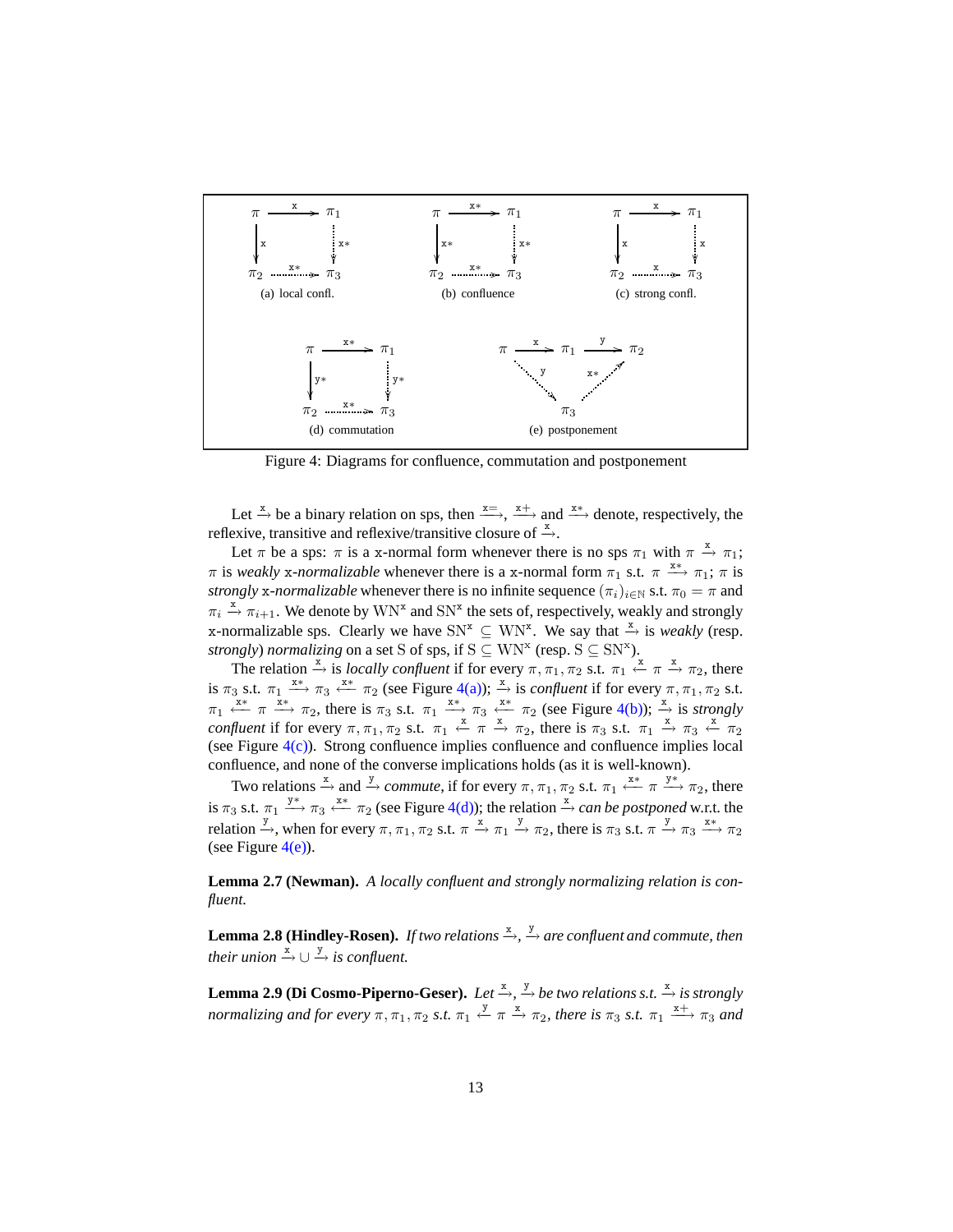$\pi_2 \stackrel{y*}{\longrightarrow} \pi_3$ , that is the following diagram holds

$$
\pi \xrightarrow{\mathbf{x}} \pi_2
$$
\n
$$
\begin{array}{ccc}\n & \downarrow & \downarrow & \downarrow \\
 & \downarrow & \downarrow & \downarrow \\
 & \downarrow & \downarrow & \downarrow \\
 & \pi_1 \xrightarrow{\mathbf{x} +} \pi_3\n\end{array} (1)
$$

# <span id="page-13-0"></span> $then \stackrel{x}{\rightarrow} and \stackrel{y}{\rightarrow} commute.$

### *2.3. Cut-elimination*

We now define the binary relation of cut-elimination  $\xrightarrow{\text{cut}}$  on sps. Before the details let us give an idea of how  $\frac{\text{cut}}{\longrightarrow}$  works: to eliminate a cut at depth 0 in a slice  $\alpha$  means in general to transform  $\alpha$  in an sps  $\pi_{\alpha} = \sum_{i \in I} \alpha'_i$ , s.t. every slice  $\alpha'_i$  is obtained from  $\alpha$ by substituting a specific subgraph  $\beta$  of  $\alpha$  with a subgraph  $\beta_i$  having the same pending edges (i.e. edges with no target or no source) as  $\beta$ , as pictured below:



The number *n* and the subgraphs  $\beta$ ,  $\beta$ <sub>1</sub>, . . . . ,  $\beta$ <sub>n</sub> depend on the cut we want to reduce. Definition [2.11](#page-14-1) formalizes the notion of substituting a subgraph in a sps introducing the notion of module and one-hole context; Definition [2.12](#page-14-0) and Figure [5](#page-17-0) give the substitutions which define the cut-elimination.

As mentioned in the introduction, our sps are very general structures: they are untyped and they may be incorrect (w.r.t. the proofs of LL). Even in such a general setting cut-elimination can be defined and nice properties hold, as we will show in the sequel of the paper. However, one has to handle carefully some strange phenomenons related to this rather "wild" situation, like the presence of cuts which are not reducible:

<span id="page-13-1"></span>**Definition 2.10 (Clash and deadlock).** The two edges premises of a cut link are *dual* when one of the following conditions holds:

- they are conclusions of a  $\otimes$ -node and of a  $\mathcal{P}$ -node,
- they are conclusions of a  $\oplus_i$ -node and of a  $\&_i$ -node (for  $i, j \in \{1, 2\}$ ),
- they are conclusions of a 1-node and of a ⊥-node,
- one is the main conclusion of a !-node and the other one is either an auxiliary conclusion of a !-node, or the conclusion of one of the following nodes:  $?c, ?w$ , ?d.

A cut node of an sps is: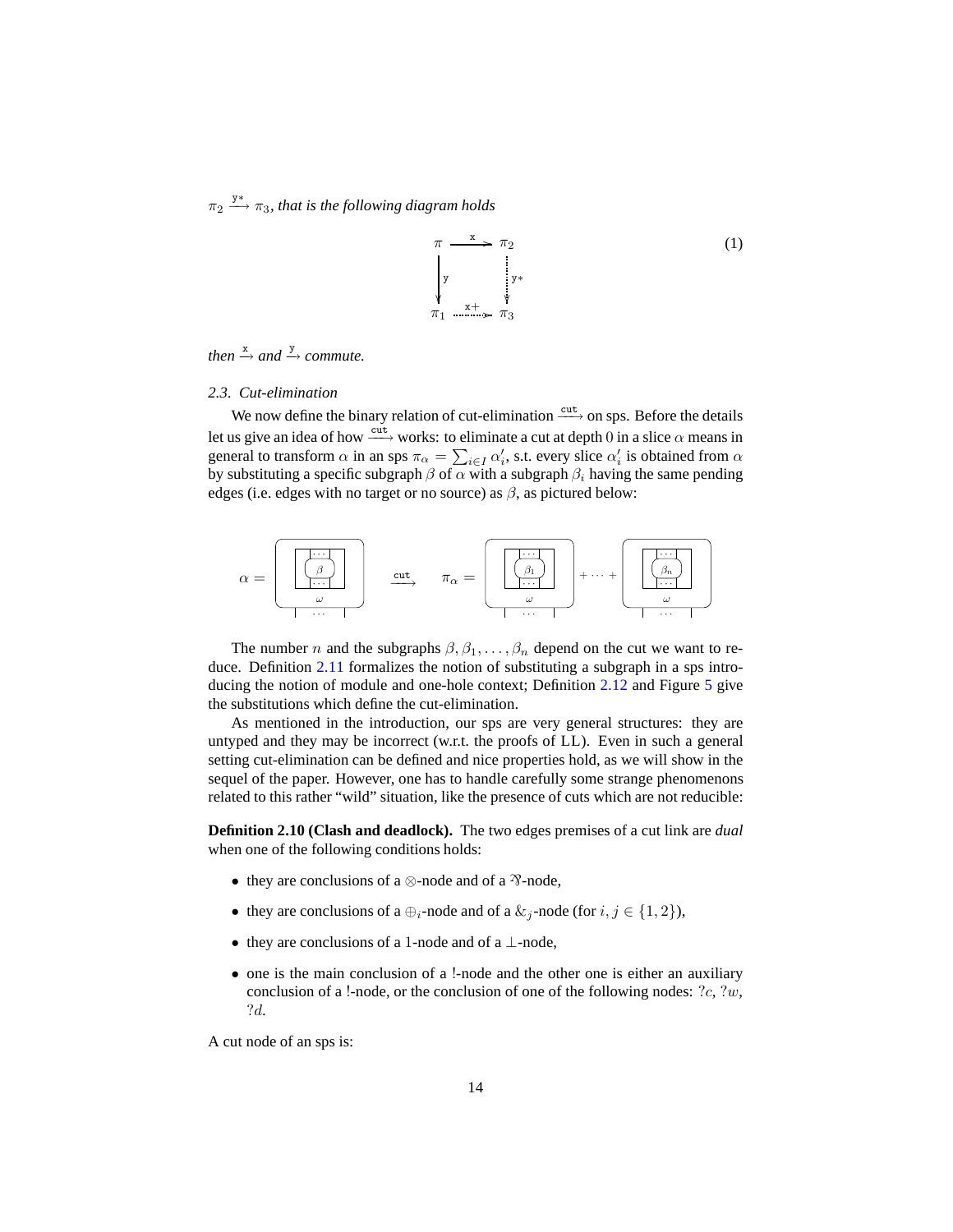- a *clash*, when the premises of the cut node are not dual edges and none of the two is the conclusion of an  $ax$ -link nor an auxiliary conclusion of a  $\top$ -link;
- a *deadlock*, when the two premises of the cut link are conclusions of the same ax-link (resp. !-link,  $\top$ -link);
- *reducible*, otherwise.

<span id="page-14-1"></span>In Figure [3,](#page-11-1) for example,  $t$  is a deadlock,  $s$  is a clash and the five other cuts are reducible.

**Definition 2.11 (Module, context closure, substitution).** A *module*  $\mu$  is an sps whose slices at depth 0 may have edges without source, called *hypotheses*. In addition to having the same conclusions, the slices of a module are required to have the same hypotheses, i.e. a module comes equipped with an equivalence relation on the hypotheses of its slices at depth 0 s.t. every equivalence class contains exactly one hypothesis for each slice at depth  $0^8$  $0^8$ .

A *one-hole context*  $\omega$ [] is an sps having exactly one occurrence of a special cell, the *hole*, which has an arbitrary arity and coarity. This formally means that  $\omega[\,] = \sigma + \alpha[$ , where  $\sigma$  is an sps and  $\alpha$ [] is a slice having at depth 0 either exactly one occurrence of the hole or a !-link o such that with o is associated a one-hole context  $\rho$ [].

Given a one-hole context  $\omega$ [] =  $\sigma$  +  $\alpha$ [] and a module  $\mu$  equipped with a bijection between the hypotheses (resp. conclusions) of  $\mu$  and the premises (resp. conclusions) of the hole in  $\omega$ [], we define the sps  $\omega[\mu]$  by induction on the depth of the hole in  $\omega$ []:

- if the hole has depth 0 in  $\alpha$ [], then  $\omega[\mu] = \sigma + \sum_{\beta \in \mu} \alpha[\beta]$ , where  $\alpha[\beta]$  is the slice obtained by substituting in  $\alpha$ [] the slice  $\beta$  for the hole, i.e. identifying the hypotheses (resp. conclusions) of  $\beta$  with the corresponding premises (resp. conclusions) of the hole;
- if the hole is a cell of the one-hole context  $\rho$ [] associated with a !-link  $\sigma$  at depth 0 in  $\alpha$ , then  $\omega[\mu]$  is obtained by associating with  $\alpha$  the sps  $\rho[\mu]$ .

The *context closure* of a binary relation R between modules is the smallest relation containing R and such that for every one-hole context  $\omega[$ ,  $\mu R\mu'$  implies  $\omega[\mu]R\omega[\mu']$ . We also say that  $\omega[\mu']$  is the result of *substituting*  $\mu'$  for  $\mu$  in  $\omega[\mu]$ .

<span id="page-14-0"></span>**Definition 2.12 (Types of cut and cut-elimination).** We define the *reduction steps* as the following relations between a single slice module  $\beta$ , the *redex*, containing a reducible cut t and a module  $\sum_i \beta_i$ , the *contractum*. Apart from the cases  $(\&i/\oplus j)$ ,  $(!/?d)$ , the contractum is a single slice  $\beta'$ , too. All reduction steps are pictured in Figure [5.](#page-17-0)

(ax):  $\beta$  is made of t and two distinct links l,n, each of them having one premise of t as conclusion; moreover, one link between  $l, n$ , say  $l$ , is an  $ax$ -link and if n is a  $\top$ -link, then the edge shared by n and t is the main conclusion of n. In this case the contractum  $\beta'$  is simply the link n.

<span id="page-14-2"></span> $8$ Of course since the slices at depth 0 of a module have the same conclusions, there is also an equivalence relation on the conclusions of the slices at depth 0 of a module, as explained in Definition [2.2.](#page-9-2)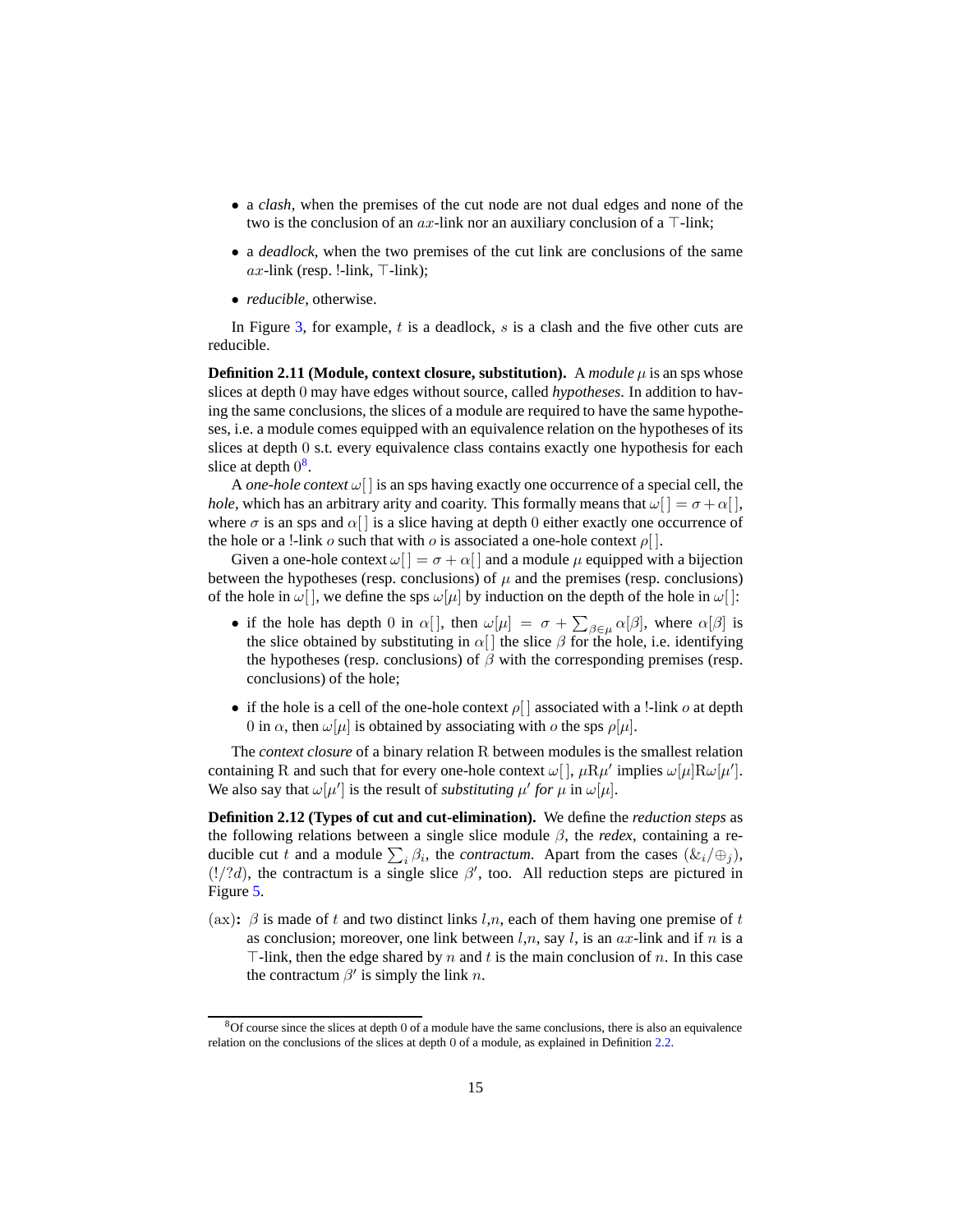- $(1/\perp)$ :  $\beta$  is made of t, a 1-link and a  $\perp$ -link; a premise of t is the conclusion of the 1-link and the other is the conclusion of the ⊥-link. In this case the contractum  $\beta'$  is the empty graph.<sup>[9](#page-15-0)</sup>
- ( $\otimes$ / $\hat{\gamma}$ ):  $\beta$  is made of t, a  $\hat{\gamma}$ -link and a  $\otimes$ -link; a premise of t is the conclusion of the  $\otimes$ -link and the other is the conclusion of the  $\mathcal{R}$ -link. In this case the contractum β' is obtained from β by erasing the  $\mathcal{R}$ -link, the  $\otimes$ -link and the cut link t (and its premises) and by putting two new cut links between the two left (resp. right) premises of the  $\mathcal{R}$ -link and of the  $\otimes$ -link<sup>[10](#page-15-1)</sup>.
- ( $\top$ /cc):  $\beta$  is made of t, a  $\top$ -link l having one premise of t among its auxiliary conclusions and a slice  $\gamma$  (not containing l) having the other premise of t among its conclusions. Let us call a (resp. b) the edge shared by t and l (resp. t and  $\gamma$ ). The contractum  $\beta'$  is a  $\top$ -link, which we still call l, with conclusions the conclusions of l different from a and the conclusions of  $\gamma$  different from b.
- $(\bigoplus_i/\&_i)$ :  $\beta$  is made of t, a  $\bigoplus_i$ -link, and a  $\&_i$ -link; a premise of t is the conclusion of the  $\bigoplus_i$ -link and the other is the conclusion of the  $\&i$ -link. If  $i = j$ , then the contractum  $\beta'$  is obtained from  $\beta$  by erasing the two links (and their conclusions) and by moving up the cut link to their premises. If  $i \neq j$ , then the contractum is the empty multiset.
- $(!/?d)$ :  $\beta$  is made of t, a !-link with main conclusion a premise of t and a  $?d$ -link with conclusion the other premise of t. Let  $\rho$  be the sps associated with the !-link. If  $\rho$ is the empty multiset, then so it is the contractum. Otherwise, with each slice  $\gamma$ of  $\rho$ , we associate the slice  $\gamma'$  defined by cutting  $\gamma'$ s main conclusion<sup>[11](#page-15-2)</sup> with the premise of the ?*d*-link: the contractum is then  $\sum_{\gamma \in \rho} \gamma'$ .
- $(!/?w)$ :  $\beta$  is made of t, a !-link with main conclusion a premise of t and a ?w-link with conclusion the other premise of t. In this case, the contractum  $\beta'$  is made of as many ?w-links as the auxiliary conclusions of the  $1$ -link $12$ .
- $(!/?c)$ **:**  $\beta$  is made of t, a !-link l with main conclusion a premise of t and a ?c-link n with conclusion the other premise of t. In this case, the contractum  $\beta'$  is obtained from  $\beta$  as follows: let's call  $a_1$  and  $a_2$  the two edges premises of the ?c-link n. We create a new !-link  $l'$  by copying the link  $l$ , and we pairwise contract the auxiliary conclusions of l and l': the conclusions of these new ?c-links substitute the auxiliary conclusions of l in  $\beta$ . We then erase n (and its conclusion) and t, and we connect the main conclusion of  $l$  (resp.  $l'$ ) with  $a_1$  (resp.  $a_2$ ) by means of a cut link. The sps associated with  $l$  and  $l'$  are the same.

<sup>9</sup>This case yields the *singleton* of the empty graph, that has not to be confused with the *empty multiset*, contractum of the  $(\bigoplus_i/\&i)$  redex.

<span id="page-15-1"></span><span id="page-15-0"></span><sup>&</sup>lt;sup>10</sup>Notice that this means that the premises of the ⊗/<sup>2</sup>?-links are *ordered*; we shall see in the transformation associated with the  $(!/?c)$  cut link that this is not the case of the premises of the ?c-links (nor of the premises of the cut links).

<span id="page-15-2"></span><sup>&</sup>lt;sup>11</sup>We extend here the notion of "main conclusion of a box" to every slice of the box.

<span id="page-15-3"></span> $12$ In case the !-link has no auxiliary conclusion, the contractum is the singleton of the empty graph, like in the  $(1/\perp)$  case.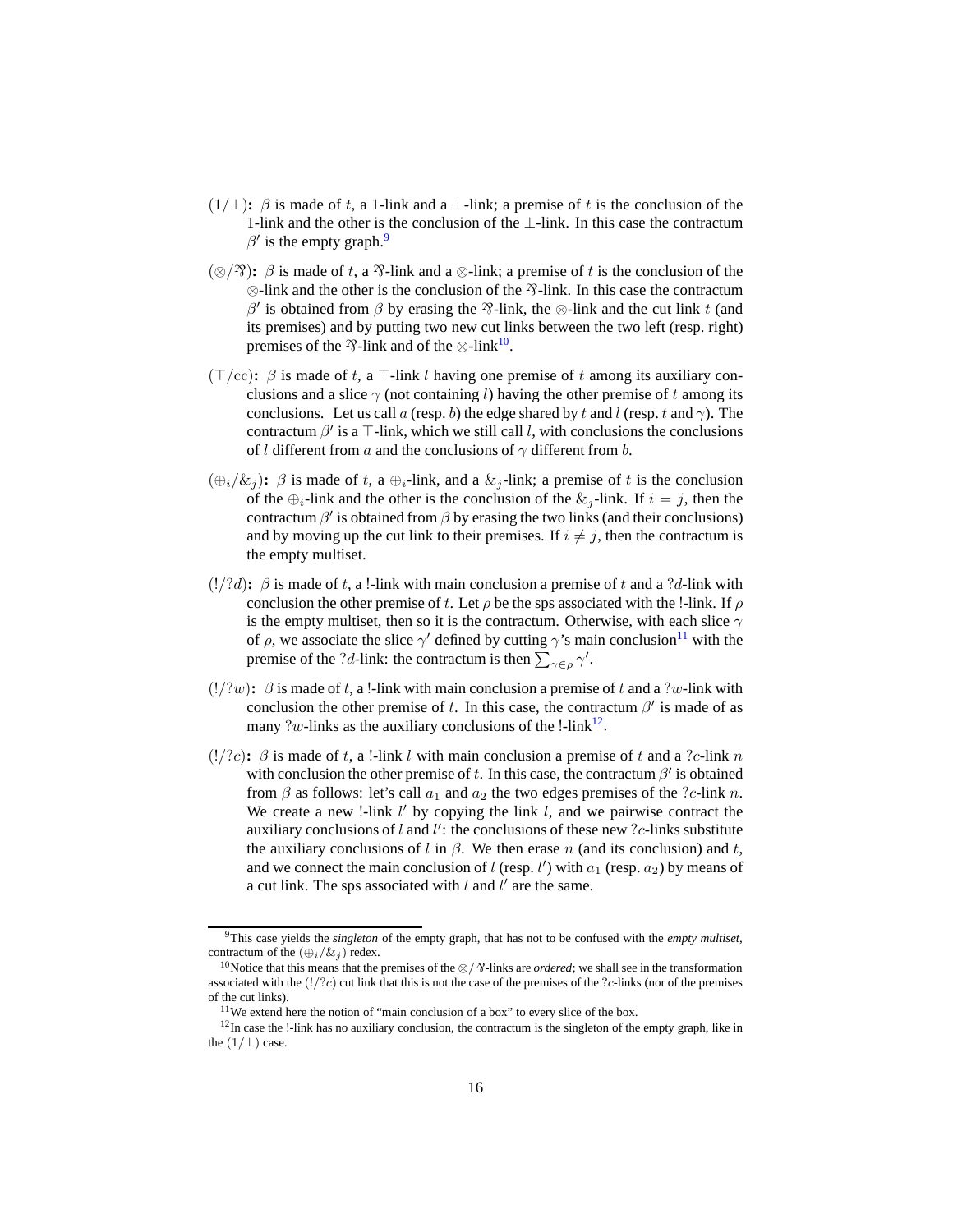(!/!):  $\beta$  is made of t, a !-link l with main conclusion a premise of t and a !-link l' having the other premise of  $t$  among its auxiliary conclusions. Let us call  $a'$  the edge shared by l' and t, and  $\rho$  the sps associated with l'. The contractum  $\beta'$  is a !-link, which we still denote by  $l'$ , having as conclusions the conclusions of  $l'$  different from a' and the auxiliary conclusions of l, and having as box the sps  $\sum_{\gamma \in \rho} \gamma'$ , where  $\gamma'$  is obtained by cutting the auxiliary  $\gamma$ 's conclusion corresponding to  $a'$ with the main conclusion of l (the sps associated with l remains unchanged)<sup>[13](#page-16-0)</sup>.

The *cut-elimination*  $\frac{cut}{ }$  is the context closure of the union of the reduction steps. Given a sps  $\pi$  and a reducible cut t in  $\pi$ , we denote by  $t(\pi)$  the sps<sup>[14](#page-16-1)</sup> obtained by replacing the redex associated with t by its contractum. We will also refer to  $t(\pi)$  as a one step reduct of  $\pi$ . We say that x is the type of t whenever  $\pi \stackrel{x}{\rightarrow} t(\pi)$ . In the sequel we will denote the set WN<sup>cut</sup> (resp. SN<sup>cut</sup>) of weakly (resp. strongly) normalizable sps w.r.t.  $\xrightarrow{\text{cut}}$  simply by WN (resp. SN).

## <span id="page-16-3"></span>**Remark 2.13.**

- Notice that the cut-elimination procedure is defined without any reference to correctness.
- Observe the restriction imposed in the (ax) case: in order for a cut to be of type  $(ax)$ , not only one premise of t must be conclusion of an axiom, but also the other premise cannot be an auxiliary conclusion of a ⊤-link. This restriction makes every cut link of an sps of a unique type: in the absence of it, there would be a (unique) case in which a reducible cut link  $t$  of an sps might have two different types ((ax) and (⊤/cc)). Notice that this little problem would not occur if ⊤ were rejected from sps links (see Remark [2.5\)](#page-11-2). Anyway, this constraint does not restrict the possible reductions starting from a sps, because there is an obvious  $(\top/cc)$  reduction step having exactly the same effect as the  $(ax)$  reduction step: choose the axiom link as the  $\gamma$  in the redex of (⊤/cc) (see Figure [5\)](#page-17-0). Working with reducible cut links having a unique type is simpler and useful in Section [4,](#page-37-1) when we define the notion of erasing cut (Definition [4.1\)](#page-37-2).
- Notice that the  $(\top/cc)$  step gives rise to non deterministic (and non confluent) reductions: for example, a cut whose premises are auxiliary conclusions of two distinct  $\top$ -links l, l' can be reduced by erasing either l or l'. Anyway such phenomena disappear when one considers only non erasing reductions (see Definition [4.1\)](#page-37-2).

<span id="page-16-2"></span>We now give a precise definition of the notions of ancestor and residue of a node: the point is to know whether a node of  $t(\pi)$  has been created by the cut-elimination procedure or was already a node of  $π$ .

<sup>&</sup>lt;sup>13</sup>Notice that if  $\rho$  is the empty multiset, so is the box associated with  $l'$ .

<span id="page-16-1"></span><span id="page-16-0"></span><sup>&</sup>lt;sup>14</sup>The fact that  $t(\pi)$  is indeed an sps can be easlily checked.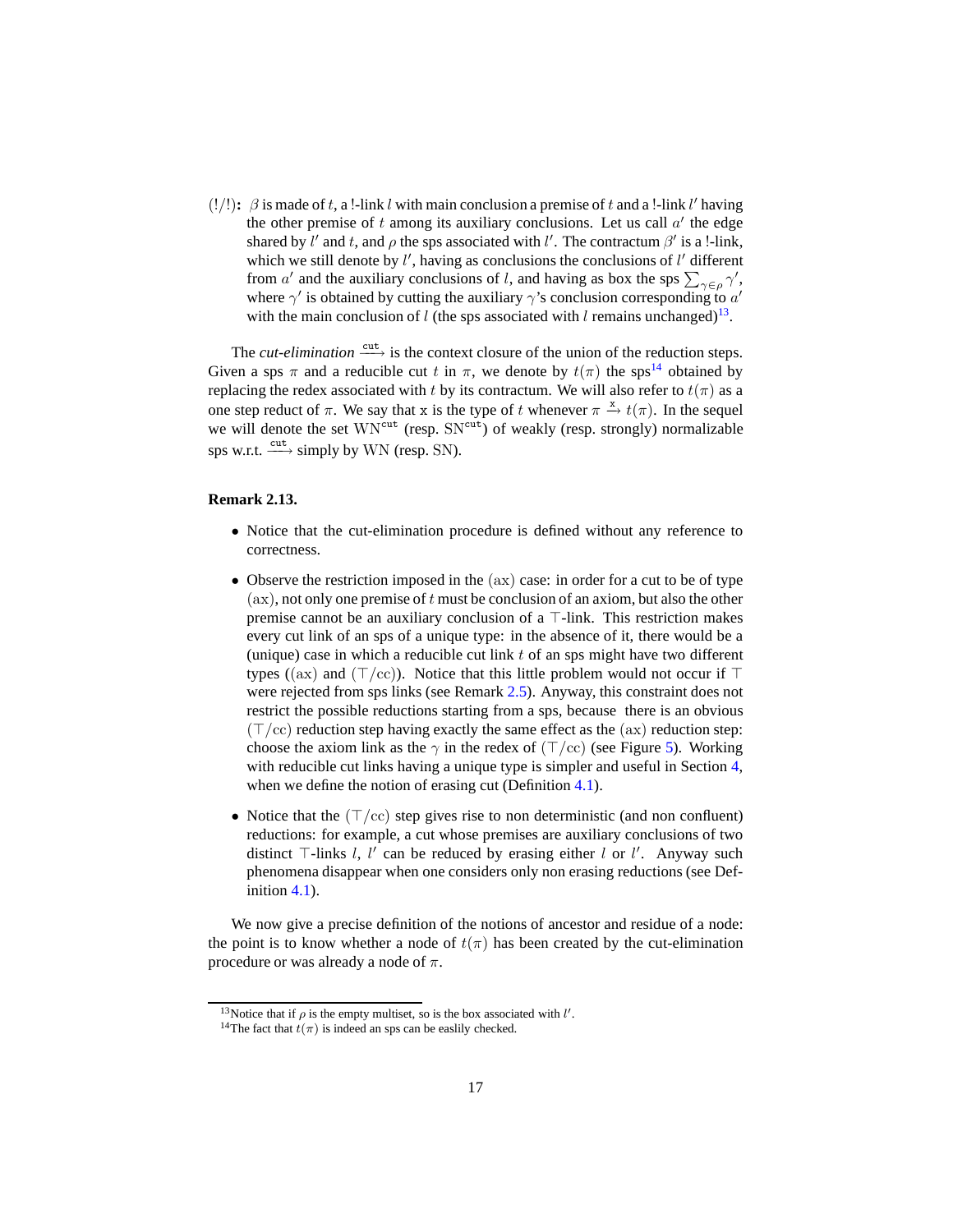<span id="page-17-0"></span>

Figure 5: The reduction steps for cut-elimination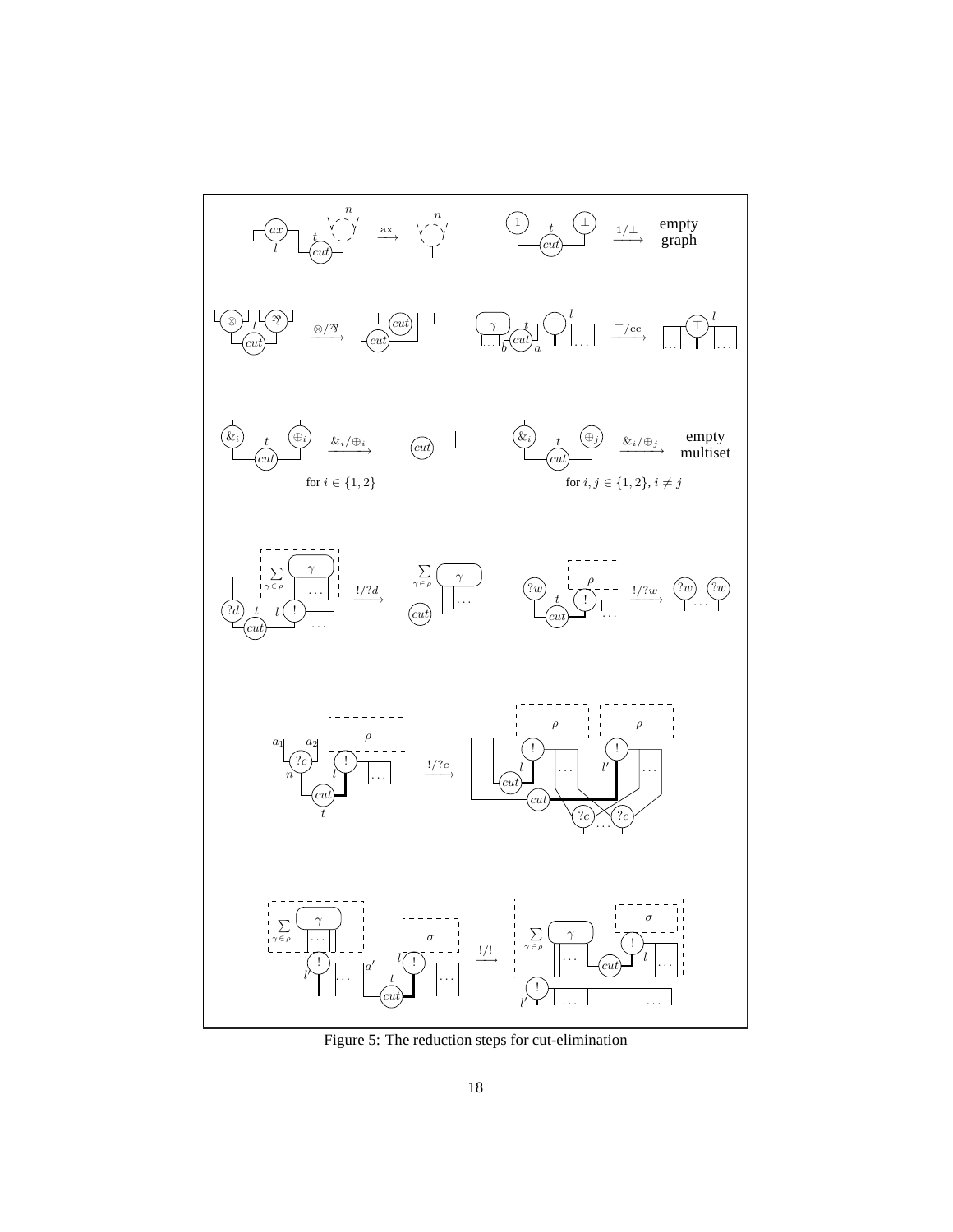**Definition 2.14 (Ancestor, residue).** Let  $\pi$  be an sps, t be a cut link of  $\pi$  and  $t(\pi)$  be a one step reduct of  $\pi$  associated with t. When a node l of  $t(\pi)$  comes from a (unique) node  $\overline{l}$  of  $\pi$ , we say that  $\overline{l}$  is the *ancestor* of l in  $\pi$  and that l is a *residue* of  $\overline{l}$  in  $t(\pi)$ . If this is not the case, then l has no ancestor in  $\pi$ , and we say it is a *created* node. We indicate, for every type of cut node  $t$  of Definition [2.12,](#page-14-0) which links are created in  $t(\pi)$  (meaning that the other nodes of  $t(\pi)$  are residues of some  $\pi$ 's node). We use the notations of Definition [2.12](#page-14-0) and Figure [5:](#page-17-0)

- (ax): there are no created nodes in  $t(\pi)$ ;
- $(1/\perp)$ : there are no created nodes in  $t(\pi)$ ;
- $(\otimes$ / $\hat{\gamma}$ ): the two new cut links between the two left (resp. right) premises of the  $\hat{\gamma}$ -link and of the ⊗-link are created nodes;
- $(T/\text{cc})$ : there are no created nodes in  $t(\pi)$ ;
- $(\bigoplus_i/\&_i)$ : if  $i = j$ , then the cut link between the two premises of the  $\bigoplus_i/\&_i$ -links is a created node. If  $i \neq j$ , there are no created nodes in  $t(\pi)$ ;
- $(!/?d)$ : every cut link between  $\gamma_i$ 's main conclusion and the premise of the ?d-link is a created node;
- $(!/?w)$ : all the ?w-links added during this step are created links;
- $(1/?c)$ : the new ?c-links having as premises the auxiliary conclusions of l and l' are created nodes. The two cut links having among their premises the main conclusions of  $l$  and  $l'$  are created nodes;<sup>[15](#page-18-1)</sup>
- (!/!): every cut link between the auxiliary  $\gamma$ 's conclusion corresponding to a' and l's main conclusion is a created link. (Notice that the "new" !-link  $l'$  is considered a residue of the corresponding !-link of  $\pi$ , even though it might have different conclusions).

# <span id="page-18-0"></span>*2.4. Examples of reductions*

After so many definitions, some examples might be useful.... Let us apply cutelimination to the sps  $\pi$  of Figure [3.](#page-11-1) If one reduces the  $(\&_1/\oplus_1)$  cut p, the  $(\&_2/\oplus_2)$ cut q, and then the two created cuts of type ax, one obtains the sps  $\pi'$  of Figure [6.](#page-19-0) Notice that the sps  $\pi^m$  associated with the !-link m has now two occurences of the same slice (consisting of an ax-link): if we had defined the sps as *sets* of slices, we would have missed one occurence of the slice in  $\pi^m$ , so giving an "erasing" feature to the  $(\&i \cdot/\oplus i)$ step which is quite unnatural. As already mentioned in the Introduction, it is crucial in order to apply Gandy's method to have a good notion of *erasing* cut-elimination step: this will appear clear in Section [4,](#page-37-1) where we split  $\frac{\text{cut}}{\text{cut}}$  into the erasing and the non-easing reduction (see Definition [4.1\)](#page-37-2).

<span id="page-18-1"></span><sup>&</sup>lt;sup>15</sup>Notice that  $l$  and  $l'$  are both residues of  $l$ .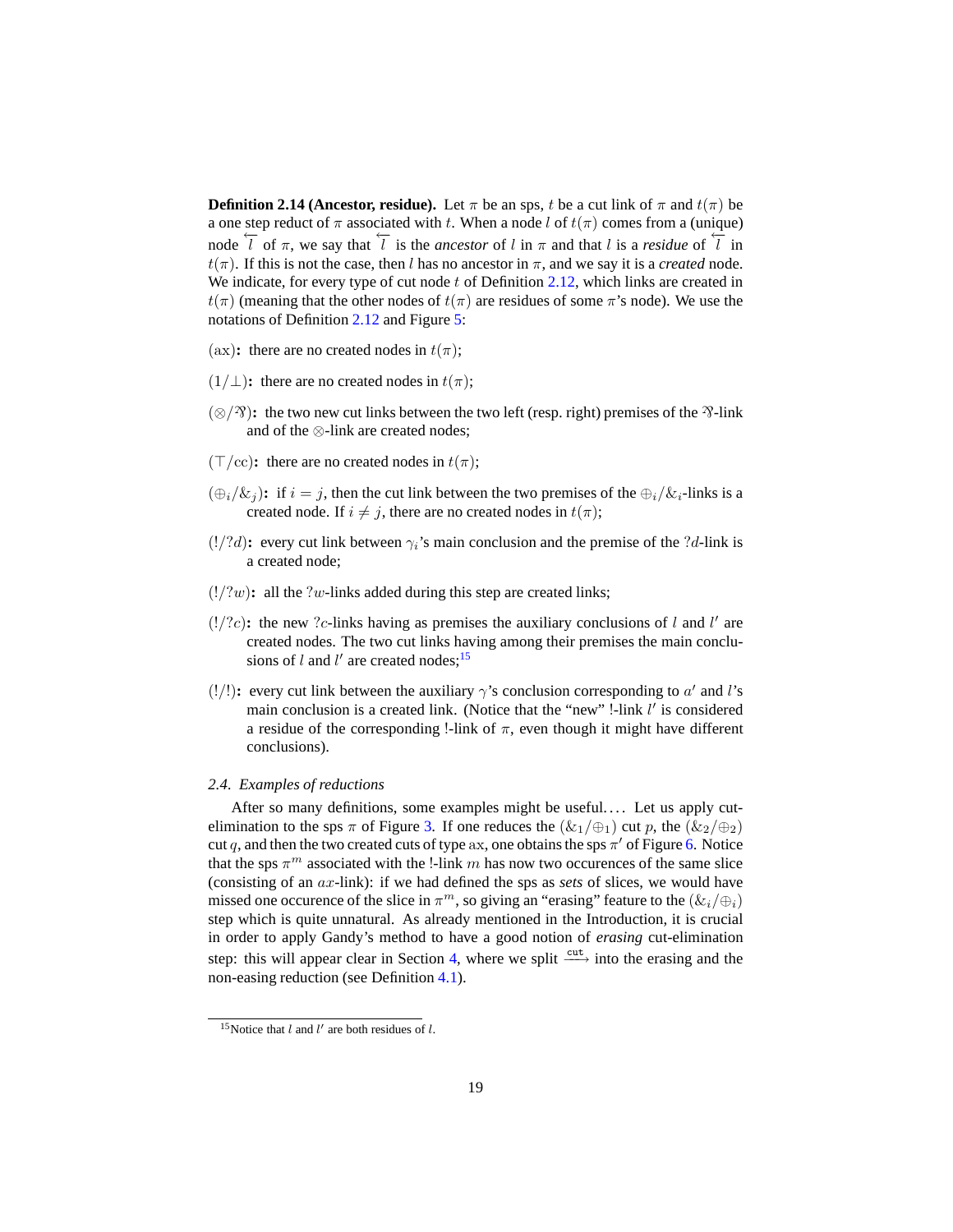<span id="page-19-0"></span>

Figure 6: The result of applying cut-elimination to the sps of Figure [3](#page-11-1)

Let us go on in the elimination of the cuts in the sps  $\pi'$  of Figure [6.](#page-19-0) If one reduces the  $(!/?d)$  cut r, then one gets the sps  $\pi''$  of Figure [7.](#page-19-1) Notice that this reduction duplicates the unique slice of  $\pi'$ , since it opens a box containing two slices. This is a tricky feature of sps (due to the presence of additive slices): the reduction of a cut of type  $(!/d)$  (like r) may duplicate other cuts at the same exponential depth (like the cuts t and s in  $\pi'$ ). We tame this kind of duplication in Section [3,](#page-24-0) where we prove that the "logical" subreduction of  $\xrightarrow{\text{cut}}$  (Definition [3.1\)](#page-24-1) is strongly normalizing (Proposition [3.4\)](#page-25-0).

Yet another remark on the reduction of  $r$ : notice that the residues of the clash  $s$ of Figure [6](#page-19-0) are reducible cuts of Figure [7.](#page-19-1) Thus, let us reduce these residues of  $s$ , the  $(1/\perp)$  cuts so obtained and the two  $(\&i_{i}/\oplus j)(i \neq j)$  cuts u and v in the box associated with o: we obtain the sps  $\pi^{\prime\prime\prime}$  of Figure [8.](#page-20-0) Notice that the two reduction steps of type  $(\&i \neq j)$  ( $i \neq j$ ) have erased both the slices of the sps associated with o, transforming it in the empty multiset of slices. This is really different from the reduction of the cut of type  $(1/\perp)$ , which has transformed the subgraph consisting in the 1-link, the  $\perp$ -link and the cut in the empty graph: pay attention not to confuse empty sps (i.e. empty multiset of slices) with the empty slice (see also Remark [2.6\)](#page-11-3). The sps  $\pi^{\prime\prime\prime}$  of Figure [8](#page-20-0) is a cut-normal form. Notice however that  $\pi^{\prime\prime\prime}$  contains the deadlock t: in general cut-normal forms may contain non-reducible cuts, i.e. clashes or deadlocks.

Let us come now to the problem of normalization. The cut-elimination procedure applied to an sps  $\pi$  may lead to infinite reduction sequences basically in two distinct cases: (i) either because  $\pi$  is not typable (by LL formulas, see the grammar in Fig-

<span id="page-19-1"></span>

Figure 7: The result of applying cut-elimination to the sps of Figure [6](#page-19-0)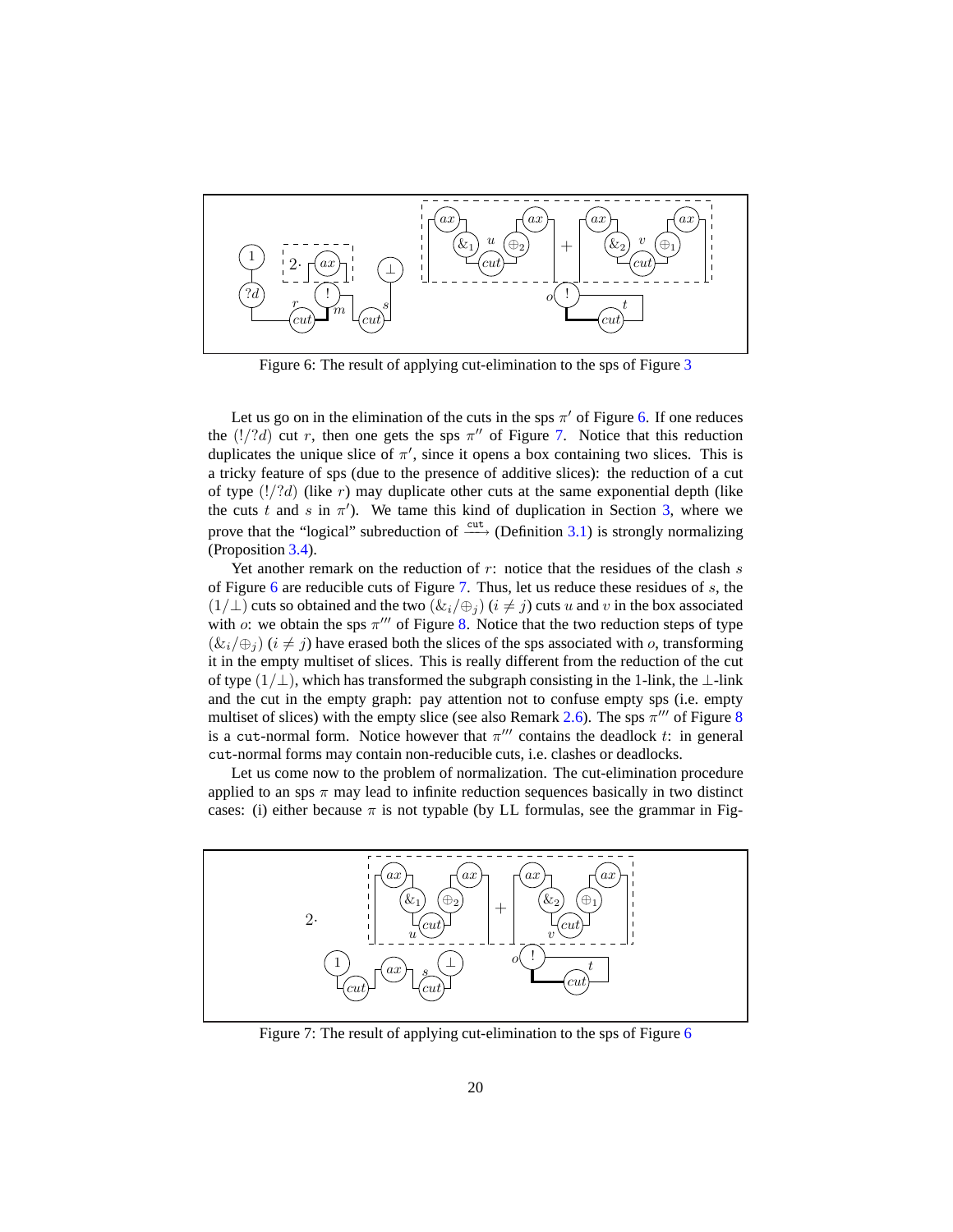<span id="page-20-0"></span>

Figure 8: The result of applying cut-elimination to the sps of Figure [7](#page-19-1)

ure [17\)](#page-48-2) or (ii) because  $\pi$  is not correct (w.r.t. a notion of correctness which will be introduced in the following Subsection [2.5\)](#page-22-2). We give an example of (i) in Figure [9,](#page-20-1) and examples of (ii) are in Figure [11](#page-21-1) and in Figure [12.](#page-22-0) Let us comment a bit each of them.

The sps  $\delta\delta$  of Figure [9](#page-20-1) is taken from [\[18\]](#page-60-4): it is a simplification in the setting of nets of the most famous  $\lambda$ -term which is not normalizable,  $\Delta\Delta$ , with  $\Delta = \lambda x.xx$ . Figure [10](#page-21-0) shows that  $\delta\delta$  reduces to itself. The sps  $\delta\delta$  is not even weakly normalizable, and it is not typable by LL formulas, even if it is correct in the sense that it satisfies the AC condition of Definition [2.15.](#page-22-1)

Let us now consider the slice  $\alpha$  of Figure [11:](#page-21-1)  $\alpha$  is typable by LL formulas, but it is not switching acyclic (Definition [2.15\)](#page-22-1) owing to the cycle crossing the cut, the !-link and the ?c-link. Such a cycle is the actual reason for the loop pictured in Figure [11.](#page-21-1)

We can use the slice  $\alpha$  of Figure [11](#page-21-1) to show a last intriguing example of cutelimination. Let  $\gamma$  be the slice obtained from  $\alpha$  by erasing the cut link, then consider the slice  $\beta$  defined in Figure [12:](#page-22-0)  $\beta$  is a counter-example both to the confluence and to the normalization of cut-elimination for sps which are not correct (they don't satisfy the AC condition of Definition [2.15\)](#page-22-1). On the one hand, if one reduces the  $(!/!)$  cut t, then the created cut (!/?d) and last the created ( $\otimes$ / $\hat{\gamma}$ ) cut, one obtains the slice  $\beta_1$ of Figure [12,](#page-22-0) which is not weakly normalizable since reducing the cut  $t'$  leads to a looping cut-elimination, similar to the one described in Figure [11.](#page-21-1) On the other hand, if one reduces the cut u in  $\beta$ , then one obtains the slice  $\beta_2$  of Figure [12,](#page-22-0) which is even strongly normalizable: its (unique) normal form is  $\beta_3$  (notice that the cut t has become a deadlock, so it is not reducible any more). This example clearly shows that if we drop the AC condition, we loose both confluence and weak (thus strong) normalization *even for typable sps*.

<span id="page-20-1"></span>

Figure 9: The slice  $\delta\delta$  which is not WN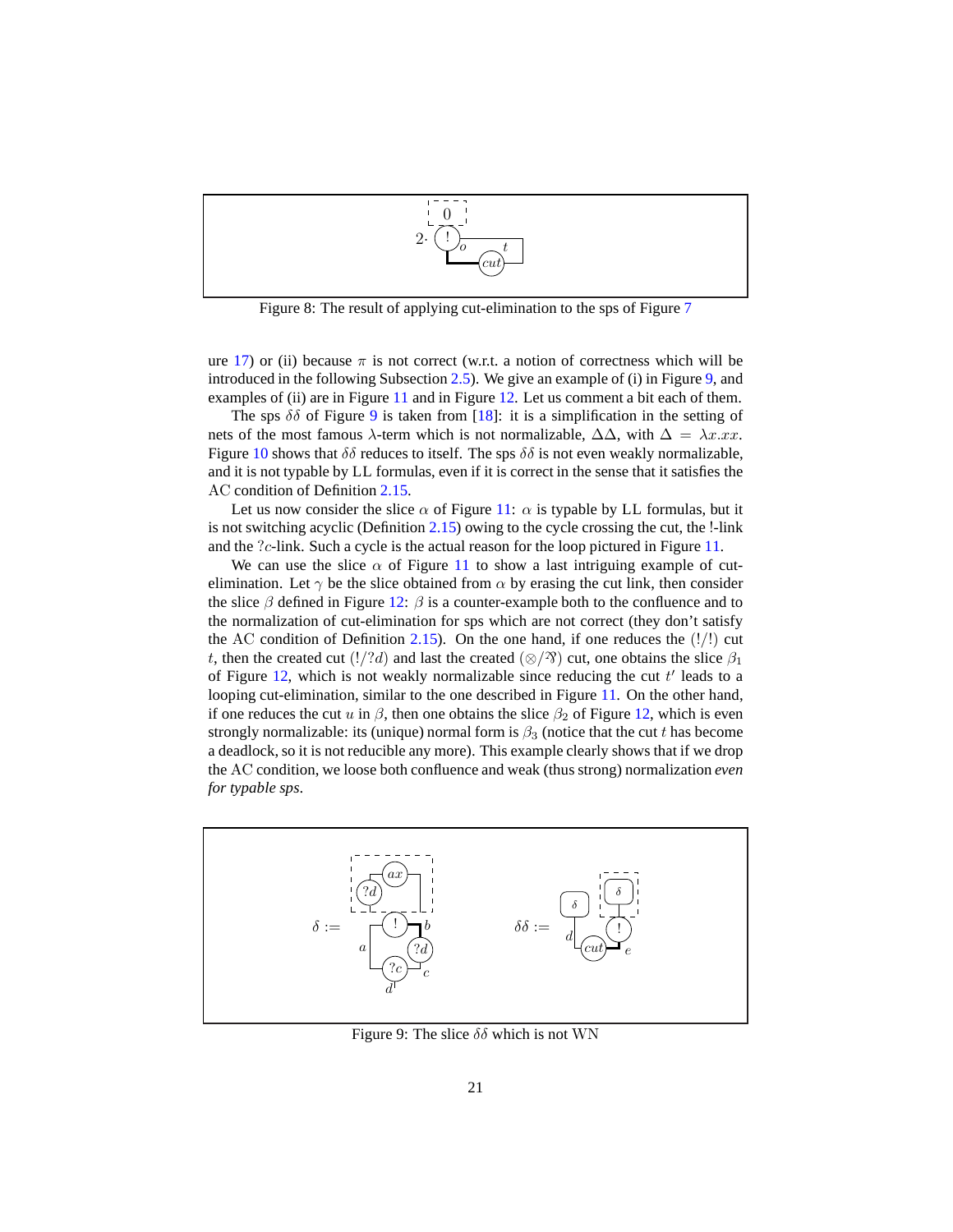<span id="page-21-0"></span>

Figure 10: A proof that  $\delta \delta \xrightarrow{\text{cut}+} \delta \delta$ 

The main result of this paper is the standardization theorem for correct sps (i.e. for sps satisfying AC, Definition  $2.15$ ): for correct sps  $WN^{-e}$  implies SN (Theorem [4.2\)](#page-37-0). One crucial step in the proof of Theorem [4.2](#page-37-0) is Proposition [4.10:](#page-40-0) for correct sps nonerasing weak normalization coincides with non-erasing strong normalization. Observe that the slice  $\beta$  of Figure [12](#page-22-0) gives a counter-example to this equivalence for sps which are not correct (which don't satisfy the AC condition of Definition [2.15\)](#page-22-1):  $\beta$  can be normalized without applying erasing steps (in the precise sense of Definition [4.1\)](#page-37-2), but it is not strongly normalizable. More in detail, this counter-example is due to (i) the presence of deadlocks (the cut t is not erased by one reduction step of  $\beta$ , but it becomes a deadlock), (ii) the failure of the confluence of  $\xrightarrow{\text{cut}}$  for general sps (indeed one of the

<span id="page-21-1"></span>

Figure 11: An example of slice  $\alpha$  s.t.  $\alpha \xrightarrow{\text{cut}+} \alpha$ . The slice  $\alpha$  is typable by LL formulas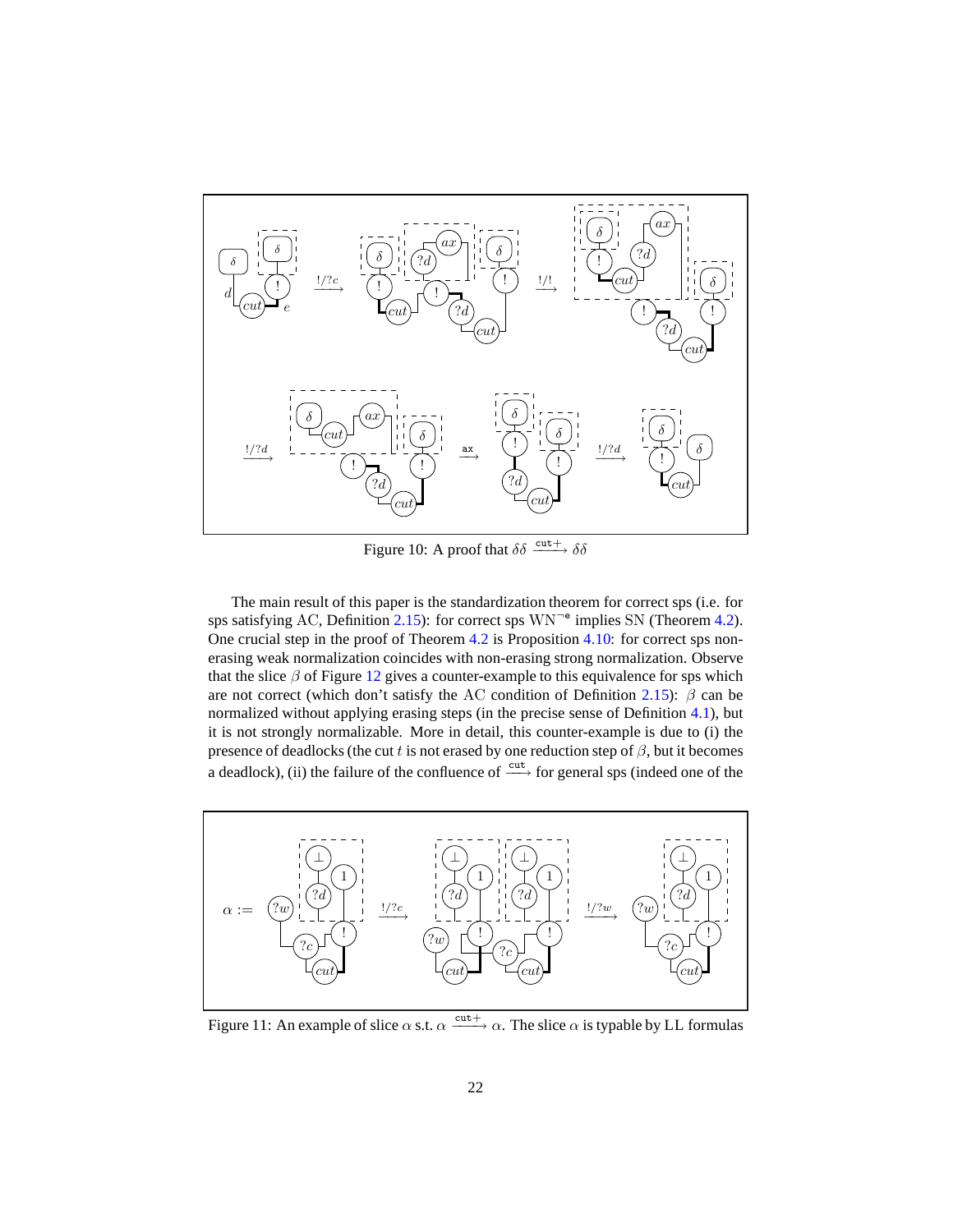<span id="page-22-0"></span>

Figure 12: A counter-example to normalization and confluence of cut-elimination. The slice  $\gamma$  is obtained by removing the cut from the slice  $\alpha$  pictured in Figure [11](#page-21-1)

main ingredients in the proof of Proposition [4.10](#page-40-0) is the confluence of (a labelled variant of) cut-elimination on correct sps, Theorem [4.18\)](#page-47-0).

## <span id="page-22-2"></span>*2.5. Switching acyclicity*

Cut-elimination can be performed without any reference to correctness. However we noticed in the previous subsection that in presence of cyclic sps there are "bad" computations (even without additives and even for typable sps): the weak (and the strong) normalization property fails, so as the confluence property (recall the example of Figure [12\)](#page-22-0).

We will then use in this paper the weakest (standard) notion of correctness known in the litterature, requiring to our sps to be "switching acyclic". Switching acyclicity is required "slice by slice" (Definition [2.15\)](#page-22-1). We use this condition to avoid cyclic sps (not enjoying WN), and to prove Theorem [4.18.](#page-47-0)

<span id="page-22-1"></span>**Definition 2.15** (AC **condition**). A *switching* of a flat  $\alpha$  is an undirected subgraph of α obtained by forgetting the orientation of α's edges and by deleting one of the two premises of each  $\mathcal{R}$ -node and ?c-node of  $\alpha$ .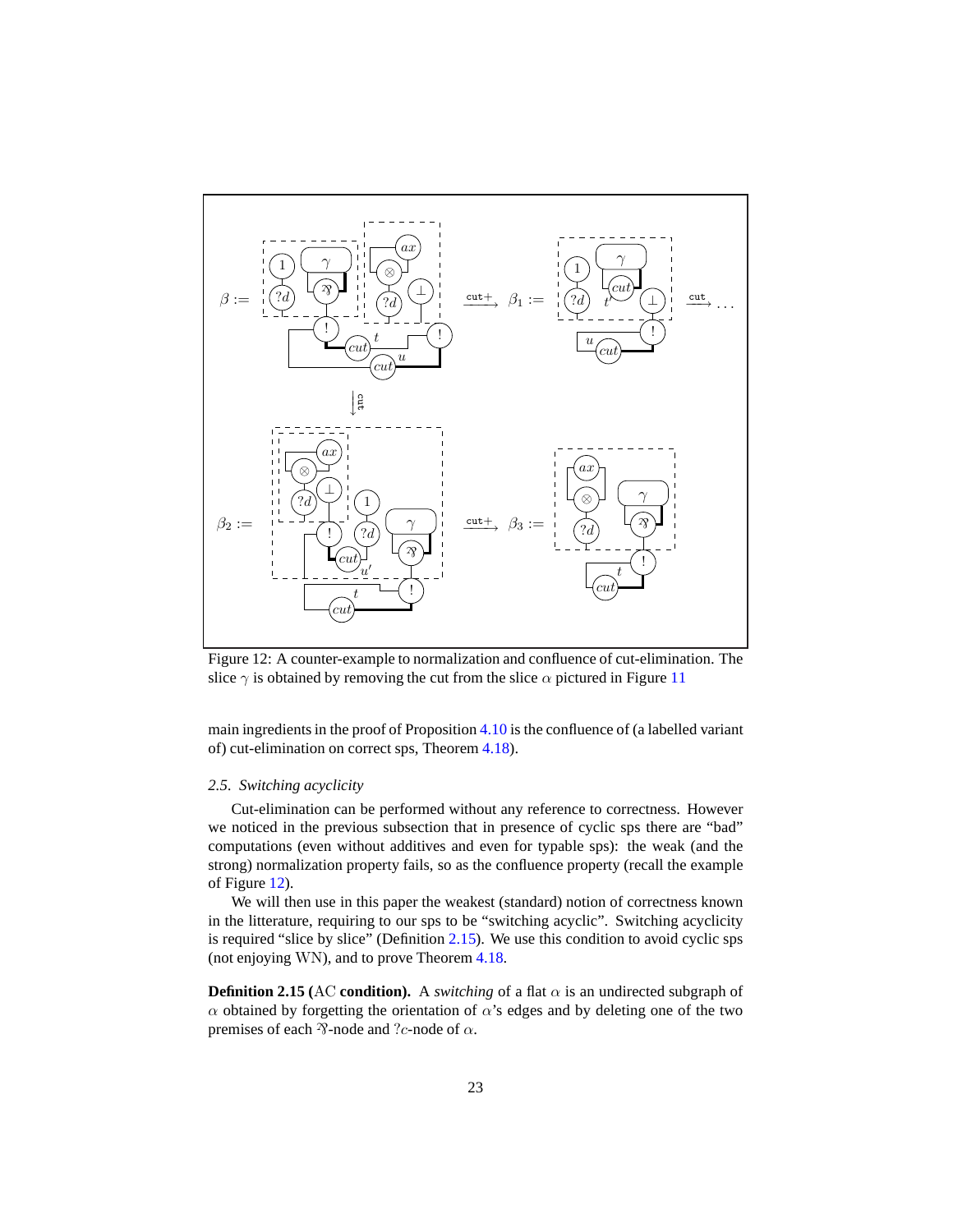We say that an sps  $\pi$  is *switching acyclic*, or, equivalently, that  $\pi$  *satisfies* AC, if every switching of every flat of  $\pi$  is an acyclic graph.

Examples of sps satisfying AC are the sps of Figures [9,](#page-20-1) [10](#page-21-0) and all sps pictured in Section [5.](#page-48-0)

The following proposition is an important property of sps, which will be used in this paper to prove SN and confluence of the str-reduction (Prop. [3.10](#page-29-0) and Prop. [4.15\)](#page-45-3):

**Proposition 2.[16](#page-23-1).** Let  $\pi$  be an sps and t be a cut link of  $\pi$  which is not of type  $(\top/{\rm cc})^{16}$ . *If*  $\pi$  *satisfies* AC *then*  $t(\pi)$  *satisfies* AC.

PROOF. Standard (see [\[2\]](#page-59-6)). □

<span id="page-23-0"></span>

<span id="page-23-1"></span><sup>16</sup>One has to refuse (⊤/cc) steps, essentially because they are not "local"; for the same reason (⊤/cc) and (ccad) steps of [\[7](#page-59-4)] and [\[24\]](#page-60-2) can be performed only in presence of correctness, and of a much stronger notion of correctness then AC.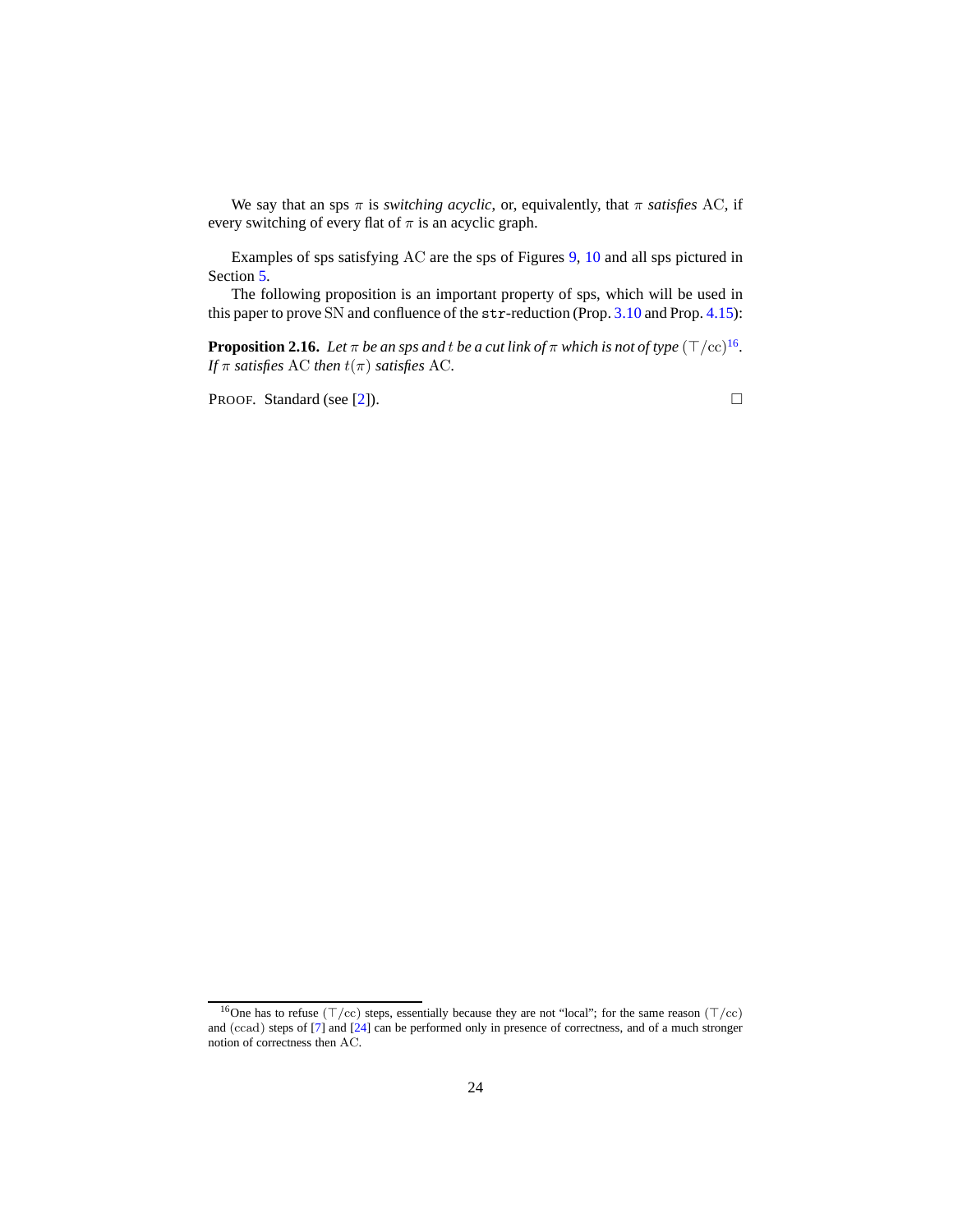### <span id="page-24-0"></span>**3. Two results of strong normalization**

In this section we define two notable subreductions of  $\frac{cut}{ }$  the *logical reduction* <sup>1og</sup> and the *structural reduction*  $\xrightarrow{\text{str}}$  (Definition [3.1\)](#page-24-1). The union of the logical and structural reductions is  $\xrightarrow{cut}$ . A basic fact, crucial in the next Section [4,](#page-37-1) is that both  $\xrightarrow{\log}$ and  $\xrightarrow{\text{str}}$  are SN on sps satisfying AC (Proposition [3.4](#page-25-0) and Proposition [3.10\)](#page-29-0), even if their union  $\xrightarrow{\text{cut}}$  is not even WN (see the example of Fig. [10\)](#page-21-0). More precisely, we define two measures on sps,  $|\pi|_{\text{log}}$  and  $|\pi|_{\text{str}}$  (Definition [3.3](#page-25-2) and Definition [3.8\)](#page-28-0), and we prove that  $|\pi|_{\text{log}}$  (resp.  $|\pi|_{\text{str}}$ ) shrinks after every logical (resp. structural) reduction step. In addition, we briefly discuss how the structural reduction increases  $|\pi|_{\text{log}}$  and conversely how the logical reduction increases  $|\pi|_{str}$ , in accordance with the fact that cut-elimination is not WN.

<span id="page-24-1"></span>Let us stress that the str-measure is really sharp and it can be generalized to other notions of net (like for example differential nets [\[25](#page-60-7)], [\[26\]](#page-60-8)).

**Definition 3.1.** The *logical reduction*, denoted by  $\frac{log}{ }$ , is the context closure of the reduction steps (ax),  $(1/\perp)$ ,  $(\otimes/\mathfrak{B})$ ,  $(\top/\text{cc})$ ,  $(\oplus_i/\mathfrak{B}_i)$ , and  $(!/?d)$ . The *structural reduction*, denoted by  $\xrightarrow{\text{str}}$ , is the context closure of the reduction steps (!/?w), (!/?c) and (!/!).

Notice that  $\frac{log}{100}$  and  $\frac{str}{100}$  have no reduction step in common and their union is  $\frac{cut}{100}$ .

# <span id="page-24-2"></span>3.1. The strong normalization of  $\frac{\log n}{n}$

We now prove that  $\frac{\log x}{\log y}$  enjoys strong normalization: indeed  $SN^{\log}$  contains *every* sps, regardless its correctness. This is a sharp difference with the case of  $\xrightarrow{\text{str}}$ , where strong str-normalization holds only for sps satisfying AC: for example the slice  $\alpha$  of Figure [11](#page-21-1) does not satisfy AC, and it is not strongly str-normalizable (actually not even weakly str-normalizable).

Consider an sps  $\pi$  which has at most one slice, and recursively s.t. every box of  $\pi$  has at most one slice. For such a  $\pi$ , the proof that  $\frac{log}{m}$  is SN is immediate: every reduction step of  $\frac{log}{2}$  strictly decreases the number of links of  $\pi$  and keeps the property of having at most one slice in each box. However, in the general case the links of an sps might increase after a  $\xrightarrow{\log}$  reduction: if  $\pi$  has a box  $\pi^o$  associated with a !-link  $o$  and containing more than one slice, then a  $(1/2d)$  step "opening"  $o$  will (additively) duplicate the links at the same depth as  $o$ , as many times as the number of slices of  $\pi^o$ . This means we need to find a sharper measure on sps than their sizes, in order to point out what is decreasing under  $\frac{log}{ }$ . In some sense, the previous remark concerning a very special case of sps can also be used in the general case, thanks to the notion of *single-threaded slice* introduced in [\[16\]](#page-60-5).

<span id="page-24-4"></span>**Definition 3.2 (Single-threaded slice, [\[16](#page-60-5)]).** <sup>[17](#page-24-3)</sup> A *single-threaded slice*, sgth for short, of depth at most d is a slice  $\alpha$  of depth at most d s.t. with every !-link at depth 0 of  $\alpha$  is

<span id="page-24-3"></span><sup>17</sup>There are actually two differences w.r.t. [\[16\]](#page-60-5): in that paper the authors define the *set* of sgth of a proof-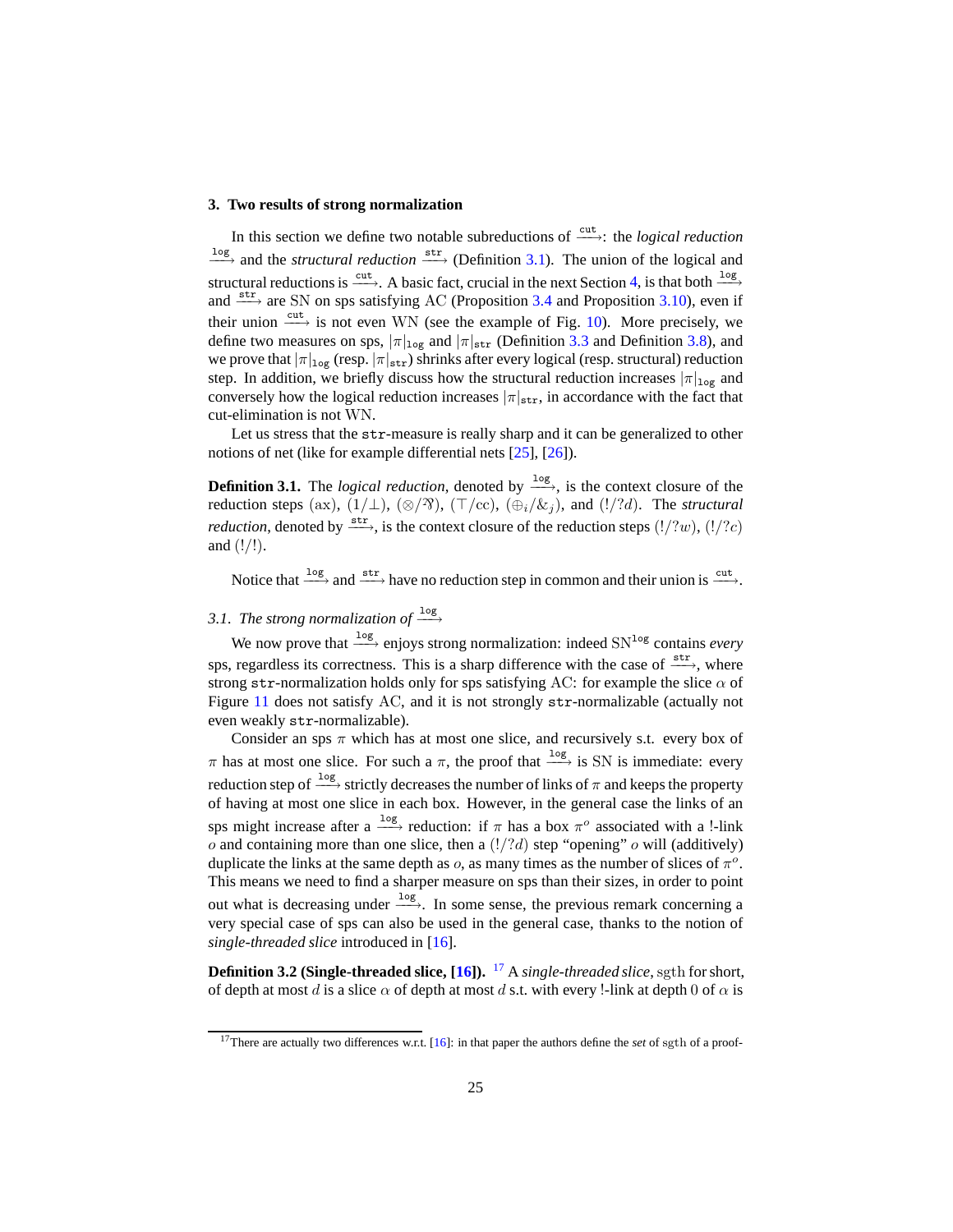<span id="page-25-3"></span><span id="page-25-1"></span>

Figure 13: The multiset sgth( $\pi$ ), where  $\pi$  is the sps of Fig. [3,](#page-11-1) consists of four singlethreaded slices, given by the above picture taking  $i, h, j \in \{1, 2\}, h \neq j$ .

associated either the empty sps (with the appropriate conclusion) or a single-threaded slice of depth at most  $d - 1$ .

Given an sps  $\pi$  we define sgth( $\pi$ ), the *multiset of* sgth *of*  $\pi$ , by induction on the depth of  $\pi$ . In case  $\pi$  has depth 0, then sgth $(\pi) = [\pi]$ ; in case  $\pi$  has depth  $d + 1$ , then  $\alpha \in \text{sgth}(\pi)$  iff  $\alpha$  is obtained from a slice  $\alpha'$  of  $\pi$  by choosing for every !-link  $\alpha$  at depth 0 of  $\alpha'$ :

- the empty sps (with the appropriate conclusion), in case this sps is associated with  $o$  in  $\pi$ ,
- a sgth of the sps associated with  $o$ , otherwise.

<span id="page-25-2"></span>For an example see Figure [13,](#page-25-3) which shows the sgth of the sps  $\pi$  of Figure [3.](#page-11-1)

**Definition 3.3 (log-measure).** The log-measure of an sps  $\pi$  is a natural number, denoted by  $|\pi|_{\log}$  and defined as follows:

$$
|\pi|_{\log} := \sum_{\alpha \in \text{sgth}(\pi)} \text{size}(\alpha)
$$

For example, consider the sps  $\pi$  of Figure [3:](#page-11-1) it has four sgth and each of them has 18 links (see Figure [13\)](#page-25-3), so  $|\pi|_{\text{log}} = 18 \times 4 = 72$ . Notice that for every sps  $\pi$ ,  $\sum_{\alpha\in\pi}|\alpha|_{\mathtt{log}}.$ the log-measure of  $\pi$  is the sum of the log-measures of the slices of  $\pi$ , i.e.  $|\pi|_{log} =$ 

<span id="page-25-0"></span>**Proposition 3.4.** *The reduction*  $\xrightarrow{\log}$  *is* SN *on the sps.* 

PROOF. We prove that  $\pi \xrightarrow{\log} \overline{\pi}$  implies  $|\pi|_{\log} > |\overline{\pi}|_{\log}$ . First, let us restrict to the case  $\pi$  has exactly one slice  $\alpha$ , from which the general case follows, as showed at the end of the proof.

net, we are instead interested in the *multiset* of sgth of an sps (this difference is due to the fact that our sps are multisets of slices and not simply sets, as it is in  $[16]$ ; the other difference is that while in  $[16]$  there is *exactly* one slice associated with every !-link, we have here *at most* one slice (this difference is necessary to deal with the case of !-links having an empty sps inside in Proposition [3.4\)](#page-25-0).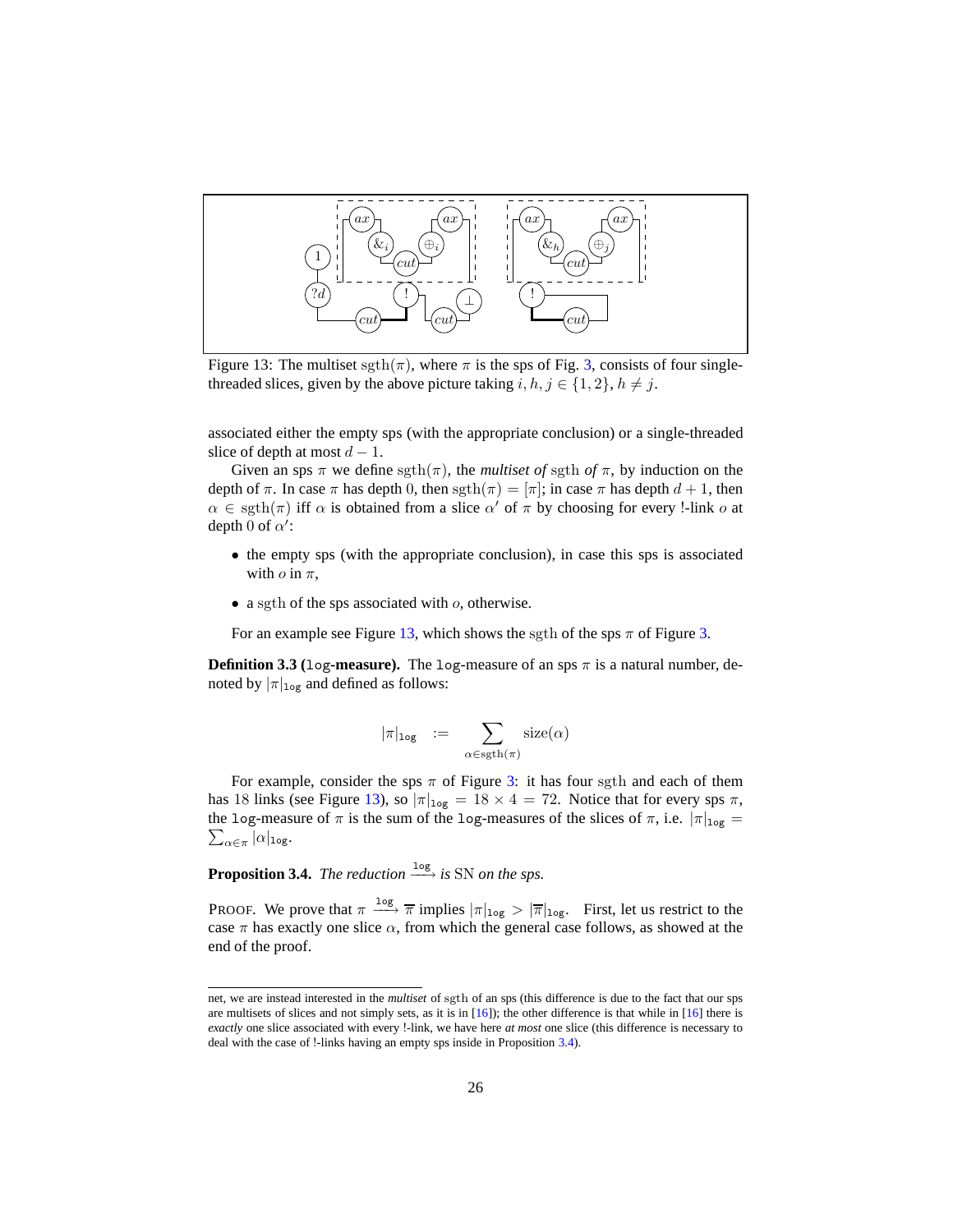Let  $\alpha \stackrel{\log}{\longrightarrow} \pi_{\alpha}$ , we prove  $|\alpha|_{\log} > |\pi_{\alpha}|_{\log}$ . The proof splits in the six cases associated with the types of the  $\frac{log}{ }$  steps: we treat in detail only the case of a (!/?d) cut at depth 0 in  $\alpha$ , the other cases being immediate. Remember Figure [5](#page-17-0) and the notation of Definition [2.12](#page-14-0) in the (!/?d) step. Let  $\Sigma_{i\leq n}\gamma_i$  ( $n\geq 0$ ) be the sps associated with the !-link l of  $\alpha$ , so that  $\pi_{\alpha} = \sum_{i \leq n} \alpha'_i$ . If  $n = 0$ , then  $\pi_{\alpha}$  is empty ( $\alpha$  is erased) and clearly  $|\alpha|_{\log} > |\pi_{\alpha}|_{\log}^{18}$  $|\alpha|_{\log} > |\pi_{\alpha}|_{\log}^{18}$  $|\alpha|_{\log} > |\pi_{\alpha}|_{\log}^{18}$ . Otherwise, let  $i \in \{1, ..., n\}$  and let sgth $(\alpha)_i$  be the multiset of sgth of  $\alpha$  choosing the slice  $\gamma_i$  for l (thus sgth $(\alpha)_i \subseteq \text{sgth}(\alpha)$ ). Notice that  $\text{sgth}(\alpha)=\sum_{i\leq n}\text{sgth}(\alpha)_i,$  so in particular  $|\alpha|_{\texttt{log}}=\sum_{i\leq n}|\text{sgth}(\alpha)_i|_{\texttt{log}};$  moreover to every *i* and every  $\beta \in \text{sgth}(\alpha)_i$  it corresponds exactly one element  $\beta' \in \text{sgth}(\alpha'_i)$  and  $size(\beta) = size(\beta') + 2$  (in  $\beta'$  the !-link l and the ?d-link above t have been erased), so  $|\operatorname{sgth}(\alpha)_i|_{\log} > |\alpha_i'|_{\log}$ . Since  $|\pi_\alpha|_{\log} = \sum_{i \leq n} |\alpha_i'|_{\log}$ , we conclude  $|\alpha|_{\log} > |\pi_\alpha|_{\log}$ .

Let's consider now the general case of an sps  $\pi$ : suppose  $\pi \xrightarrow{\log} \overline{\pi}$ , then there is a slice  $\alpha \in \pi$  and a multiset  $\pi_{\alpha} \subseteq \overline{\pi}$  s.t.  $\alpha \xrightarrow{\log} \pi_{\alpha}$  and  $\pi \setminus [\alpha] = \overline{\pi} \setminus \pi_{\alpha}^{\{1\}}$ . We have already proved that  $|\alpha|_{\log} > |\pi_{\alpha}|_{\log}$ , so:

$$
\begin{array}{rcl}\n|\pi|_{\log} &=& |\pi \backslash [\alpha]|_{\log} + |\alpha|_{\log} \\
&=& |\overline{\pi} \backslash \pi_{\alpha}|_{\log} + |\alpha|_{\log} \\
&&> |\overline{\pi} \backslash \pi_{\alpha}|_{\log} + |\pi_{\alpha}|_{\log} \\
&=& |\overline{\pi}|_{\log}\n\end{array}
$$

 $\Box$ 

Notice that the proof above uses the property that after a  $\frac{log}{2}$  step the number of elements of the multiset of sgth of an sps cannot increase: if  $\pi \xrightarrow{log} \overline{\pi}$ , then  $\text{sgth}(\overline{\pi})$  has at most the same cardinality as  $\text{sgth}(\pi)$ . It is remarkable that this property fails under  $\xrightarrow{\text{str}}$ : for example, if  $\pi \xrightarrow{\text{str}} \overline{\pi}$  is obtained by a (!/?c) step then sgth( $\overline{\pi}$ ) might have more elements than sgth( $\pi$ ), since we have duplicated the possible choices one has to do on the duplicated !-link in order to obtain sgth( $\overline{\pi}$ ). The increase of the number of sgth in  $\overline{\pi}$  entails the increase of the log-measure: in the (!/?c) case, we can very well have  $|\pi|_{\log} < |\overline{\pi}|_{\log}$ .

# <span id="page-26-0"></span>*3.2. The strong normalization of*  $\xrightarrow{\text{str}}$

We now want to prove that  $\xrightarrow{\text{str}}$  enjoys SN on sps satisfying AC (Prop. [3.10\)](#page-29-0). As already mentioned in the Introduction, the delicate point behind Prop. [3.10](#page-29-0) is that the reduction of a cut  $t$  may affect the reduction of other cuts, even at the same exponential depth as t. The critical pairs presented in the proof of Lemma [4.14](#page-42-0) of Section [4](#page-37-1) are examples of this "meddling" of a str-reduction step in another str-reduction step, the most evident example being the slice  $\alpha$  of case 2 of the mentioned proof: in that case the reduction of the cut t even changes the type of the cut r from  $(!/!)$  to  $(!/?c)$ .

<sup>&</sup>lt;sup>18</sup>This case motivates our variant Definition [3.2](#page-24-4) of sgth: if exactly one slice were associated with every !-link, in this case we would have  $\text{sgth}(\pi) = \text{sgth}(\overline{\pi}) = \emptyset$  and nothing would decrease.

<span id="page-26-2"></span><span id="page-26-1"></span><sup>&</sup>lt;sup>19</sup>We use here the standard set notation for multisets of slices: for example  $\pi\backslash[\alpha]$  is the multiset  $\pi$  of slices without one occurrence of the slice  $\alpha$ .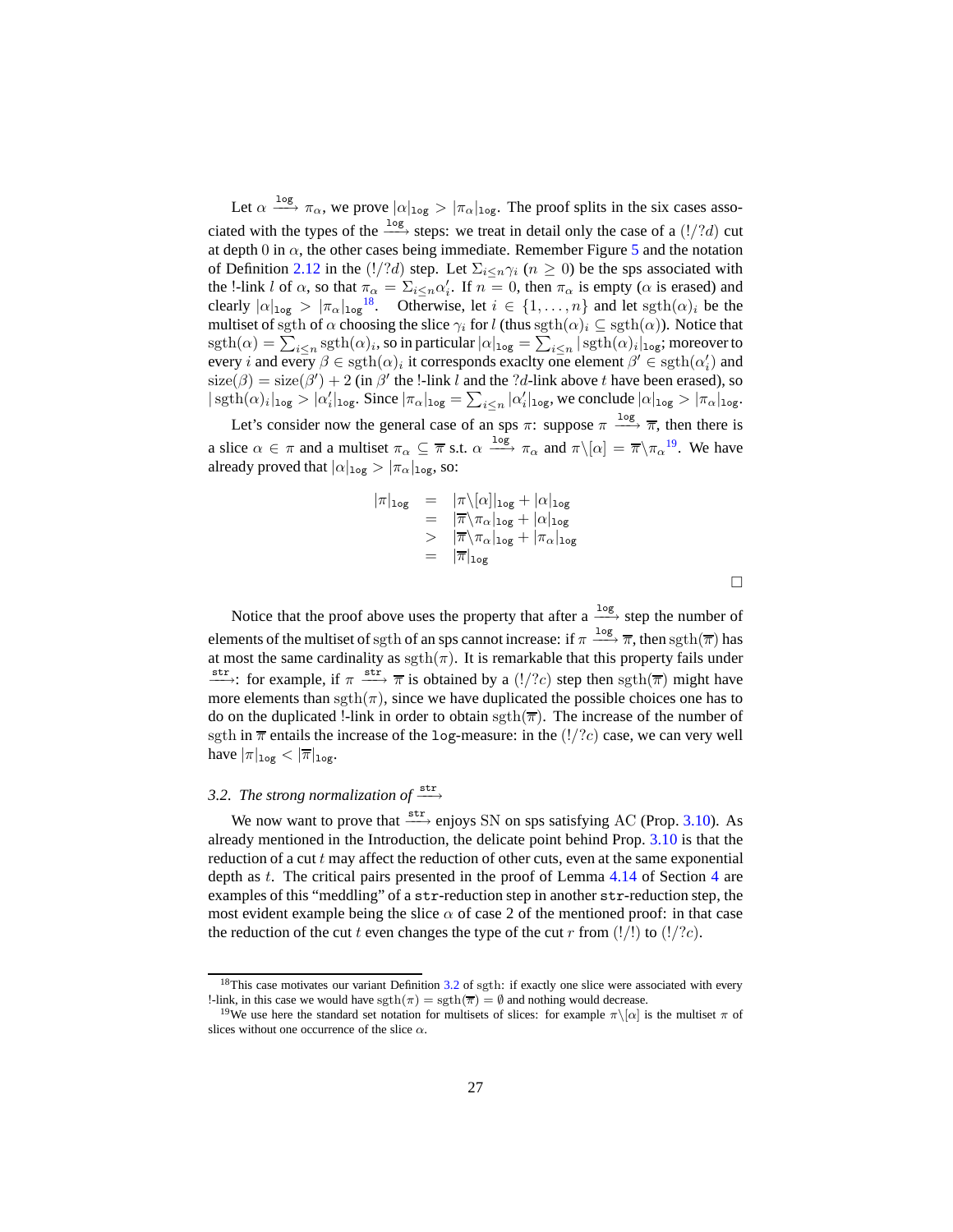<span id="page-27-2"></span><span id="page-27-0"></span>

Figure 14: Behaviour of an exponential path meeting structural links (i.e. !-, ?w-, ?clinks) and cuts (it stops on all the other links); on ?c-links a path can choose which premise to follow

The key ingredient we found to tame this meddling of cuts in the life of their fellows with the same exponential depth is the following notion of *exponential dependence* (Definition [3.5\)](#page-27-1).

- given two cuts at the same exponential depth  $t$  and  $r$ , the str-reduction of  $t$ affects the str-reduction of  $r$  only if the premises of  $r$  "depend exponentially" on the premises of t;
- <span id="page-27-1"></span>• exponential dependence is (in some sense) stable under str-reduction.

**Definition 3.5 (Exponential dependence).** Let  $\pi$  be an sps, and let  $\phi$  be an oriented path in a flat of  $\pi$ . We say that  $\phi$  is *exponential* when (see Figure [14\)](#page-27-2):

- $\phi$  crosses only structural links (i.e. links of type !, ?w or ?c) and cuts;
- if  $\phi$  crosses an edge c upwards, then c is an edge (conclusion or premise) of a structural ?-link (i.e. a link of type ?w or ?c) or an auxiliary conclusion of a !-link;
- if  $\phi$  crosses an edge c downwards, then c is the main conclusion of a !-link which is also premise of a cut link.

Given two edges a and b, we say that a *exponentially depends on* b, whenever there is an exponential path from a to b. Given an edge a, we denote by  $\text{pred}(a)$  the set of the *immediate predecessors of* a, i.e. the set of those edges b such that there is an exponential path from a to b crossing exactly one node.

The following fact allows to make induction on the maximal length of the exponential paths starting from a given edge $20$ :

**Fact 3.6.** *If*  $\pi$  *satisfies* AC*, then every exponential path of*  $\pi$  *is finite.* 

<span id="page-27-3"></span> $^{20}$ One could also make induction on the following well-founded partial order on the edges of an sps satisying AC:  $a \geq_{exp} b$  whenever there is an exponential path from a to b. However, the proof that  $\geq_{exp} b$ is indeed a partial order is not immediate, and this paper does not lack delicate proofs...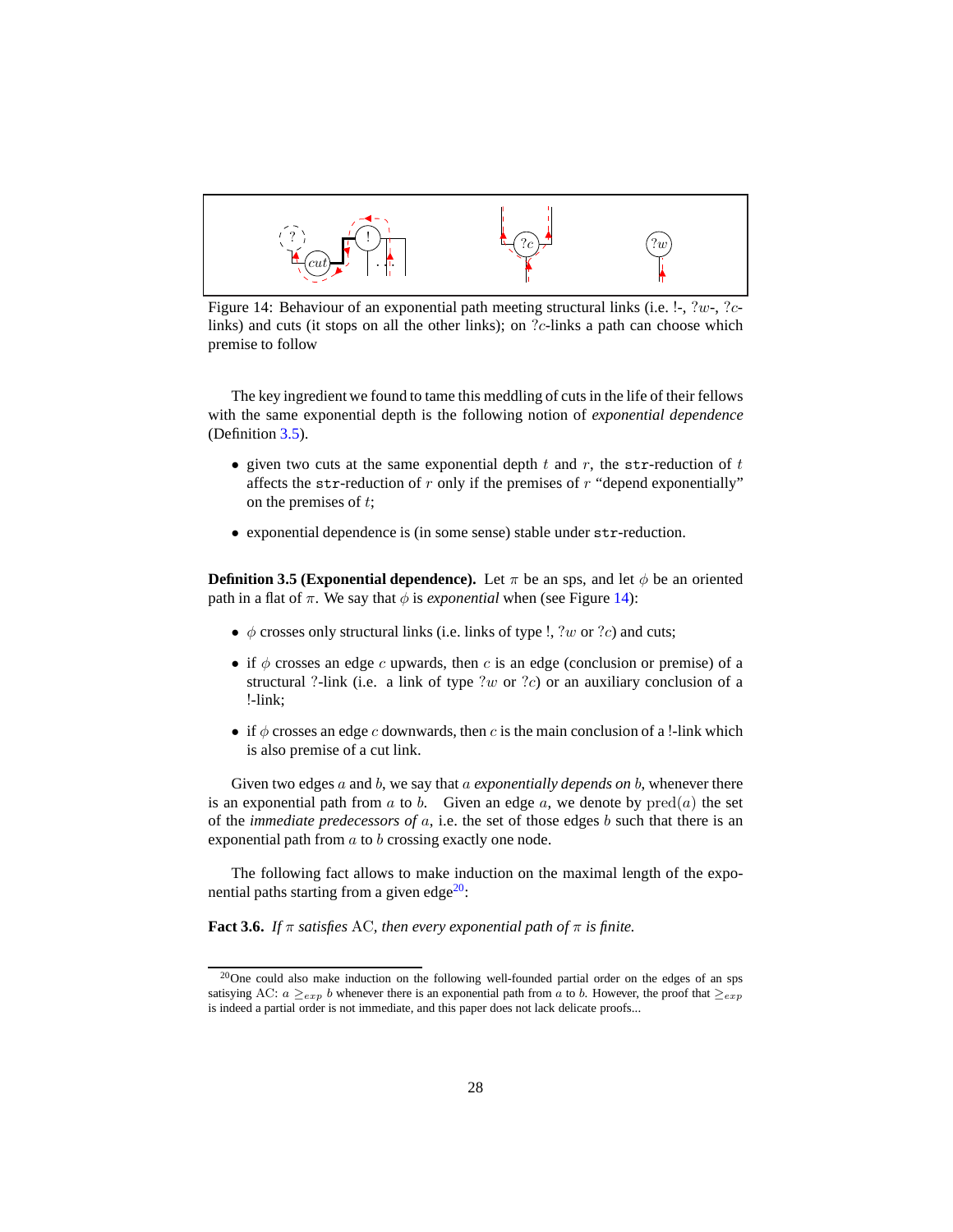PROOF. Immediate consequence of the fact that every exponential path of  $\pi$  is a path of some switching of  $\pi$  (remember Definition [2.15\)](#page-22-1): hence if  $\pi$  satisfies AC, then  $\pi$ has no exponential cycle.  $\Box$ 

Given an sps  $\pi$  satisfying AC, we define two functions (wd<sup> $\pi$ </sup> and  $\ln^{\pi}$ ) associating an integer with every edge a (resp. !-link  $o$ ) of  $\pi$ . What happens (as the reader will see during the proof of Proposition [3.10\)](#page-29-0), is that for every !-link o at depth 0 of  $\pi$ , on the one hand  $\text{wd}^{\pi}(o)$  is an upper bound for the number of times o can be copied during a str-reduction sequence starting from  $\pi$ , and on the other hand  $\ln^{\pi}(o)$  is an upper bound for the depth of  $o$ 's residues during a str-reduction sequence starting from  $\pi$ . A first evidence that the length of the str-reduction sequences starting from an sps  $\pi$ is bounded, is the existence of these two functions: the function  $wd^{\pi}$  "measures" the maximal "width" of  $\pi$ 's reducts while the function  $\ln^{\pi}$  "measures" the maximal depth of  $\pi$ 's reducts.

<span id="page-28-1"></span>**Definition 3.7.** Let  $\pi$  be an sps satisfying AC and let a be an edge of  $\pi$ , at any depth. We define  $\text{wd}^{\pi}(a)$ , the *width* of a in  $\pi$ , and  $\ln^{\pi}(a)$ , the *length* of a in  $\pi$ , by double induction: the first parameter is depth $(\pi)$ , the second one is the maximal length of the exponential paths of  $\pi$  starting from a.

$$
\ln^{\pi}(a) := \begin{cases}\n1 + \sup_{\gamma \in \rho} (\ln^{\gamma}(a^{\gamma})) + \ln^{\pi}(b) & \text{if } a \text{ is an auxiliary conclusion of a !-link with main conclusion } b, \text{ box } \rho \text{ and } a^{\gamma} \text{ is the conclusion corresponding to } a \text{ of the slice } \gamma \in \rho, \\
1 + \sup_{b \in \text{pred}(a)} (\ln^{\pi}(b)) & \text{otherwise.} \n\end{cases}
$$
\n
$$
\text{wd}^{\pi}(a) := \begin{cases}\n1 & \text{if } \text{pred}(a) = \emptyset, \\
(1 + \sum_{\gamma \in \rho} \text{wd}^{\gamma}(a^{\gamma})) \text{wd}^{\pi}(b) & \text{if } a \text{ is an auxiliary conclusion of a !-link with main conclusion } b, \text{box } \rho \text{ and } a^{\gamma} \text{ is the conclusion corresponding to } a \text{ of the slice } \gamma \in \rho, \\
\sum_{b \in \text{pred}(a)} \text{wd}^{\pi}(b) & \text{otherwise.} \n\end{cases}
$$

We extend wd<sup>π</sup> and  $\ln^{\pi}$  to the !-links of  $\pi$ , by setting for a !-link o with main conclusion b:  $\ln^{\pi}(o) = \ln^{\pi}(b)$  and  $\mathrm{wd}^{\pi}(o) = \mathrm{wd}^{\pi}(b)$ .

We will often simply write  $ln(a)$  or  $wd(a)$  (resp.  $ln(b)$  or  $wd(b)$ ), when there is no ambiguity on the sps  $\pi$  we refer to.

If a is an auxiliary conclusion of a !-link  $\sigma$  of an sps satisfying AC, then  $\sigma$ 's main conclusion is the unique immediate predecessor of a, so that  $pred(a) \neq \emptyset$ : this is used in the previous definition of wd. Notice also that by definition  $ln(a) > 0$  and  $wd(a) > 0$ . Finally the long-awaited definition of str-measure:

<span id="page-28-0"></span>**Definition 3.8 (str-measure).** The str-measure of an sps  $\pi$  satisfying AC is a natural number, denoted by  $|\pi|_{str}$  and defined by induction on  $depth(\pi)$ , as follows: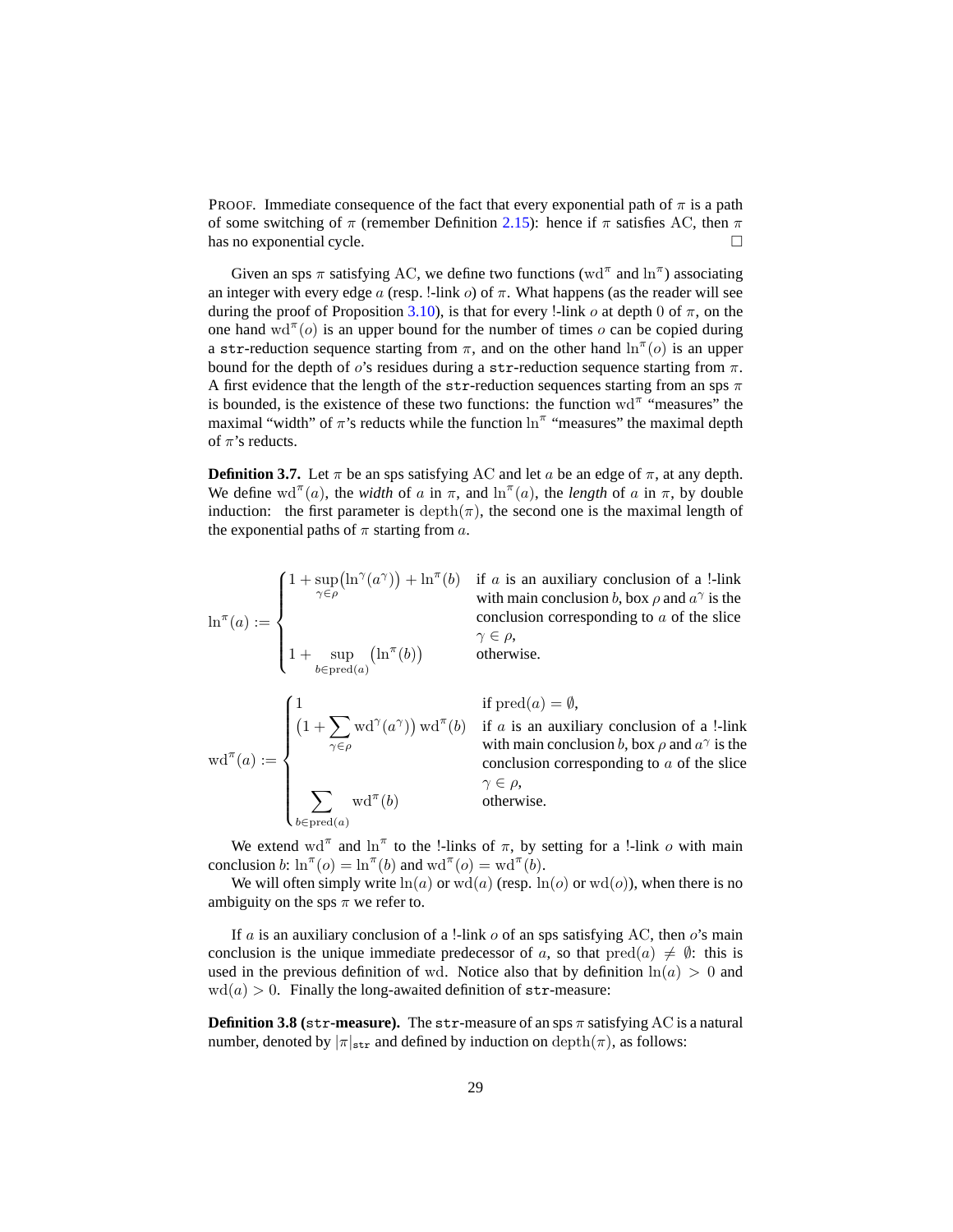<span id="page-29-2"></span><span id="page-29-1"></span>
$$
|\pi|_{\mathtt{str}}\ \ :=\ \ \sum_{o\in\mathrm{I}^0(\pi)} \bigl(\mathrm{wd}^\pi(o)(\ln^\pi(o)+|\pi^o|_{\mathtt{str}})\bigr)
$$

where  $!^0(\pi)$  denotes the set of !-links at depth 0 of  $\pi$ , and  $\pi^0$  denotes the sps associated with the !-link  $o$  (see Definition [2.2\)](#page-9-2).

Consider for example the slice  $\delta$  of Fig. [9,](#page-20-1) we have  $\ln^{\delta}(b) = 1$ ,  $\ln^{\delta}(a) = 1 + 1 + 1 =$ 3 and  $\ln^{\delta}(d) = 1 + \sup\{1, 3\} = 4$ ; as for the width,  $\mathrm{wd}^{\delta}(b) = 1$ ,  $\mathrm{wd}^{\delta}(a) = 2$ ,  $\text{wd}^{\delta}(d) = 3$ . Thus  $|\delta|_{\text{str}} = \text{wd}^{\delta}(b) \cdot (\ln^{\delta}(b) + 0) = 1$ . Then consider the slice  $\delta \delta$  of Fig. [9,](#page-20-1) we have  $\ln^{\delta \delta}(e) = 1 + \ln^{\delta \delta}(d) = 1 + \ln^{\delta}(d) = 5$  and  $\text{wd}^{\delta \delta}(e) = \text{wd}^{\delta \delta}(d) = 1$  $\text{wd}^{\delta}(d) = 3.$  So that  $|\delta \delta|_{\text{str}} = 1 + \text{wd}^{\delta \delta}(e) \left( \ln^{\delta \delta}(e) + |\delta|_{\text{str}} \right) = 1 + 3(5 + 1) = 19.$ The reader can check that the str-reducts of  $\delta\delta$  (i.e. the slices pictured in the above line of Fig. [10\)](#page-21-0) have a str-measure strictly less than  $|\delta \delta|_{str}$ . Moreover, notice that the reduction  $\delta \delta \xrightarrow{\text{cut}+} \delta \delta$  contains log-steps (the 3 ones represented in the lower part of Fig. [10\)](#page-21-0).

The following fact shows some kind of "modularity" and of "monotonicity" of the functions ln and wd, two ingredients of Proposition [3.10.](#page-29-0) Recall the notion of module of Definition [2.11.](#page-14-1)

<span id="page-29-3"></span>**Fact 3.9 (Modularity).** Let  $\alpha = \omega[\beta]$  and  $\alpha' = \omega[\beta']$  be two switching acyclic slices, *where the module*  $\beta'$  *replaces the module*  $\beta$  *in*  $\alpha'$ *. For every pending edge (i.e. conclusion or hypothesis)* b *of* β*, denote by* b ′ *the corresponding pending edge of* β ′ *. The following properties hold:*

- <span id="page-29-4"></span>1. *let* b *be a pending edge of* β *and suppose that* b *exponentially depends in* ω[β] *only on edges of*  $\omega$ [], *i.e. if b depends on*  $c \neq b$ *, then c is not an edge of*  $\beta$ *. Then*  $\ln^{\alpha}(b) = \ln^{\alpha'}(b')$  and  $\mathrm{wd}^{\alpha}(b) = \mathrm{wd}^{\alpha'}(b')$ ;
- <span id="page-29-5"></span>2. *if* d *is an edge of* α *which is not an edge of* β *and if for every pending edge* b *of*  $\beta$  we have  $\ln^{\alpha}(b) = \ln^{\alpha'}(b')$  (resp.  $\ln^{\alpha}(b) \geq \ln^{\alpha'}(b')$ ), then  $\ln^{\alpha}(d) = \ln^{\alpha'}(d)$ *(resp.*  $\ln^{\alpha}(d) \geq \ln^{\alpha'}(d)$ *); the same holds for* wd.

**PROOF.** It is a consequence of Definition [3.7.](#page-28-1)

<span id="page-29-0"></span>As for the log-measure, the str-measure of  $\pi$  is the sum of the str-measures of the slices of  $\pi$ , i.e.  $|\pi|_{\text{str}} = \sum_{\alpha \in \pi} |\alpha|_{\text{str}}$ .

# **Proposition 3.10.** *The reduction*  $\xrightarrow{\text{str}}$  *is* SN *on the sps satisfying* AC.

PROOF. For  $\pi$  satisfying AC, we prove that  $\pi \xrightarrow{\text{str}} \overline{\pi}$  implies  $|\pi|_{\text{str}} > |\overline{\pi}|_{\text{str}}$ . We restrict to the case  $\pi$  has exactly one slice  $\alpha$ : the extension to the general case is obtained exactly as in the proof of Proposition [3.4.](#page-25-0)

So let  $\alpha$  be a switching acyclic slice and  $\alpha \xrightarrow{\text{str}} \pi_{\alpha}$ . First remark that  $\pi_{\alpha}$  contains a unique slice (a glance at Figure [5](#page-17-0) will convince the reader). Let then  $\pi_{\alpha} = {\alpha'}$  and let t be the cut link of  $\alpha$  reduced during the  $\xrightarrow{\text{str}}$  step under consideration. Our goal is to show  $|\alpha|_{\text{str}} > |\alpha'|_{\text{str}}$ . Actually we prove a stronger statement, by induction on the depth of  $t$ :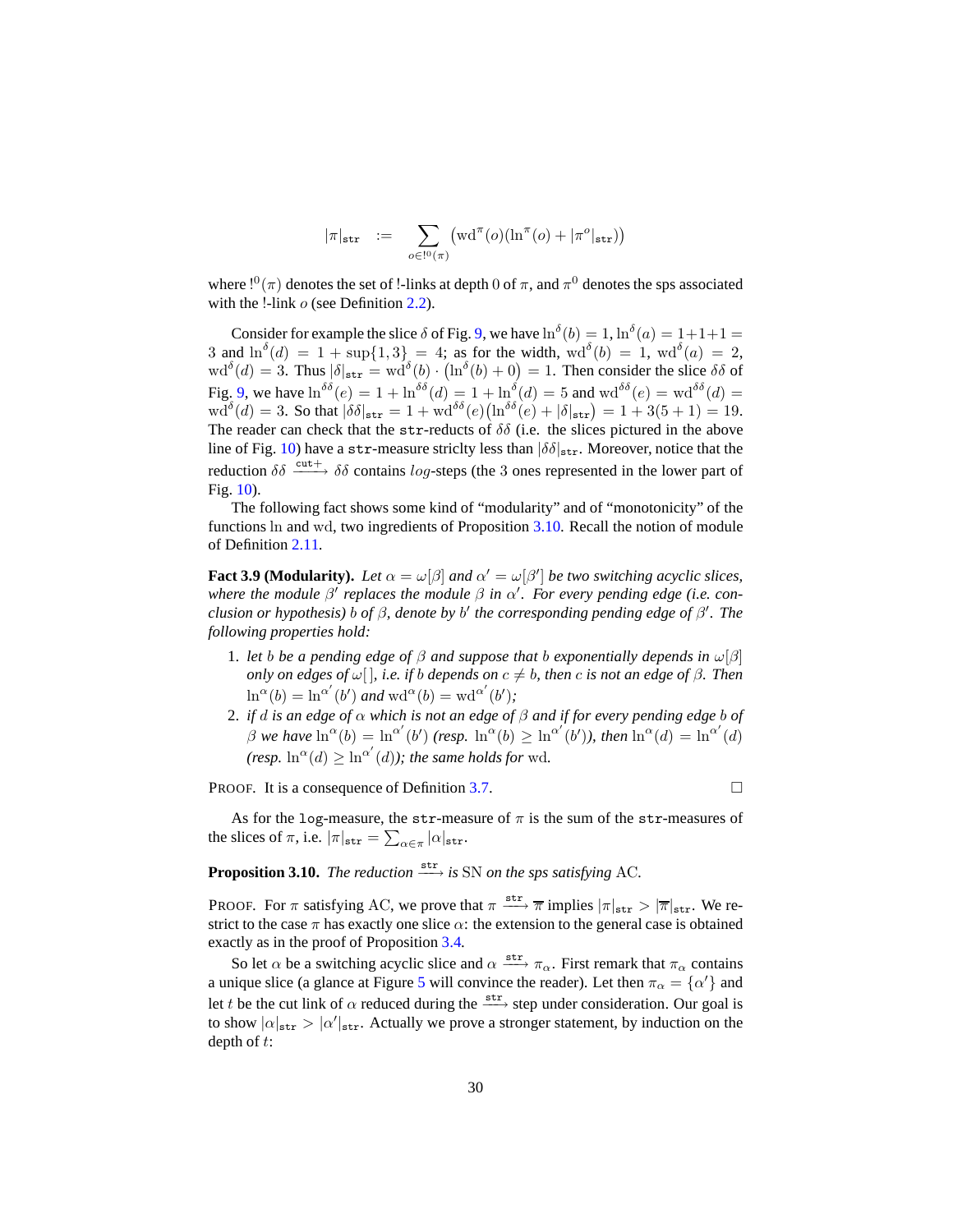<span id="page-30-0"></span>

Figure 15: The  $(!/?c)$  case of the proof of Proposition [3.10](#page-29-0)

- <span id="page-30-2"></span><span id="page-30-1"></span>(1)  $|\alpha|_{\text{str}} > |\alpha'|_{\text{str}},$
- (2) for every conclusion d of  $\alpha$ , let  $\overrightarrow{d}$  be the conclusion of  $\alpha'$  corresponding to d, one has  $\ln^{\alpha}(d) \geq \ln^{\alpha'}(\overrightarrow{d})$  and  $\text{wd}^{\alpha}(d) \geq \text{wd}^{\alpha'}(\overrightarrow{d})$ .

**Base of induction.** If  $t$  has depth 0, then we have three cases, depending on the type of  $t$ .

**Case** ( $!/?c$ ). If t is a cut of type ( $!/?c$ ), then (see Figure [15\)](#page-30-0) let l (resp. o) be the ?c-link (resp. !-link) whose conclusion  $a$  (resp. whose main conclusion  $b$ ) is a premise of t, let  $a_1, a_2$  be the premises of l, and let  $\overrightarrow{o_1}$ ,  $\overrightarrow{o_2}$  be the two copies of o in  $\alpha'$ :  $\overrightarrow{b_i}$  and  $\overrightarrow{a_i}$ ,  $i \in \{1, 2\}$ , are premises of a cut link  $t_i$ .

Let S be the set of !-links at depth 0 of  $\alpha$  different from  $o$ , i.e.  $\beta^0(\alpha) = \{o\} \cup S$  (and the union is actually a disjoint union). Observe that every !-link  $v \in S$  has a unique residue  $\vec{v}$  in  $\alpha'$ : we have  $!^0(\alpha') = {\vec{\Omega}_1}, {\vec{\Omega}_2} \cup {\vec{S}}$ . We use in the sequel the notation  $\pi^v$ for the box associated with the !-link  $v$  (see Definition [2.2\)](#page-9-2). Let us define:

$$
|S|_{\text{str}} := \sum_{v \in S} (\text{wd}^{\alpha}(v)(\ln^{\alpha}(v) + |\pi^{v}|_{\text{str}}))
$$

$$
|\overrightarrow{S}|_{\text{str}} := \sum_{\overrightarrow{v} \in \overrightarrow{S}} (\text{wd}^{\alpha'}(\overrightarrow{v})(\ln^{\alpha'}(\overrightarrow{v}) + |\pi^{\overrightarrow{v}}|_{\text{str}}))
$$

.

Then by definition we have:

$$
|\alpha|_{\text{str}} = \text{wd}^{\alpha}(o)(\ln^{\alpha}(o) + |\pi^o|_{\text{str}}) + |S|_{\text{str}}
$$
  

$$
|\alpha|_{\text{str}} = \text{wd}^{\alpha'}(\overrightarrow{o_1})(\ln^{\alpha'}(\overrightarrow{o_1}) + \pi^{\overrightarrow{o_1}}) + \text{wd}^{\alpha'}(\overrightarrow{o_2})(\ln^{\alpha'}(\overrightarrow{o_2}) + \pi^{\overrightarrow{o_2}}) + |\overrightarrow{S}|_{\text{str}}.
$$

Consider any conclusion d of o in  $\alpha$  different from b, denote as  $\overrightarrow{d}$  the conclusion of the ?c-link created in  $\alpha'$  and corresponding to d, and denote as  $\overrightarrow{d_1}, \overrightarrow{d_2}$  the two premises of this ?c-link, one being an auxiliary conclusion of  $\overrightarrow{o_1}$ , the other one being an auxiliary conclusion of  $\overrightarrow{o_2}$  (see Figure [15\)](#page-30-0). We prove  $\ln^{\alpha}(d) = \ln^{\alpha'}(\overrightarrow{d})$  and wd<sup> $\alpha$ </sup>(d) = wd<sup> $\alpha'$ </sup>(d).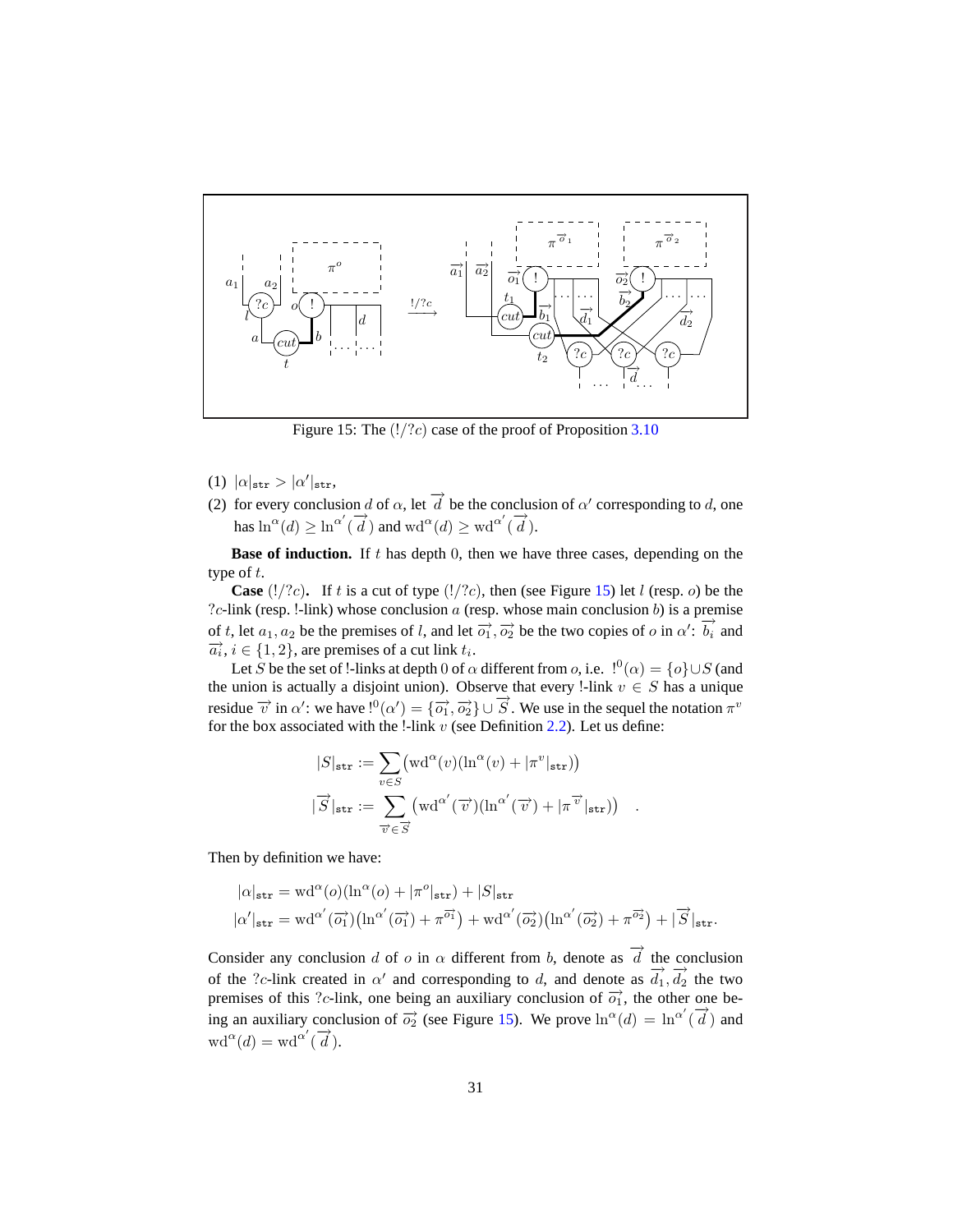Since  $\alpha$  satisfies AC, the edge  $a_i, i \in \{1, 2\}$ , does not exponentially depend on any edge involved in the reduction of t, so by Fact [3.9](#page-29-3)[-1,](#page-29-4) one has  $\ln(\overrightarrow{a_i}) = \ln(a_i)$ and  $\text{wd}(\overrightarrow{a_i}) = \text{wd}(a_i)$ . Then the following equalities hold, where for  $\gamma \in \pi^o$  (resp.  $\gamma \in \pi^{\overrightarrow{o_i}}$ ) we denote by  $d^{\gamma}$  the conclusion of  $\gamma$  corresponding to the auxiliary conclusion d of o (resp. of  $\overrightarrow{o_i}$ ):

$$
\begin{array}{rcl}\n\ln^{\alpha}(d) & = & 1 + \sup_{\gamma \in \pi^o} \left( \ln^{\gamma}(d^{\gamma}) \right) + \ln^{\alpha}(b) \\
& = & 2 + \sup_{\gamma \in \pi^o} \left( \ln^{\gamma}(d^{\gamma}) \right) + \ln^{\alpha}(a) \\
& = & 3 + \sup_{\gamma \in \pi^o} \left( \ln^{\gamma}(d^{\gamma}) \right) + \sup \{ \ln(a_1), \ln(a_2) \} \\
& = & 1 + \sup \left\{ \begin{array}{l} \left( \sup_{\gamma \in \pi^{\overline{o_1}}} \left( \ln^{\gamma}(d^{\gamma}) \right) + \ln(\overline{a_1}) + 2 \right), \\
 \left( \sup_{\gamma \in \pi^{\overline{o_2}}} \left( \ln^{\gamma}(d^{\gamma}) \right) + \ln(\overline{a_2}) + 2 \right) \\
& = & 1 + \sup \{ \ln^{\alpha'}(\overline{d_1}), \ln^{\alpha'}(\overline{d_2}) \} \\
& = & \ln^{\alpha'}(\overline{d}).\n\end{array}\n\end{array}
$$

As for  $\operatorname{wd}^{\alpha}(d) = \operatorname{wd}^{\alpha'}(\overrightarrow{d})$ :

$$
\begin{array}{rcl}\n\text{wd}^{\alpha}(d) & = & \left(1 + \sum_{\gamma \in \pi^o} \text{wd}^{\gamma}(d^{\gamma})\right) \text{wd}^{\alpha}(b) \\
& = & \left(1 + \sum_{\gamma \in \pi^o} \text{wd}^{\gamma}(d^{\gamma})\right) \text{wd}^{\alpha}(a) \\
& = & \left(1 + \sum_{\gamma \in \pi^o} \text{wd}^{\gamma}(d^{\gamma})\right) \left(\text{wd}(a_1) + \text{wd}(a_2)\right) \\
& = & \left(1 + \sum_{\gamma \in \pi^o} \text{wd}^{\gamma}(d^{\gamma})\right) \text{wd}(\overrightarrow{a_1}) + \left(1 + \sum_{\gamma \in \pi^o} \text{wd}^{\gamma}(d^{\gamma})\right) \text{wd}(\overrightarrow{a_2}) \\
& = & \left(1 + \sum_{\gamma \in \pi^o} \text{wd}^{\gamma}(d^{\gamma})\right) \text{wd}(\overrightarrow{b_1}) + \left(1 + \sum_{\gamma \in \pi^o} \text{wd}^{\gamma}(d^{\gamma})\right) \text{wd}(\overrightarrow{b_2}) \\
& = & \text{wd}(\overrightarrow{d_1}) + \text{wd}(\overrightarrow{d_2}) \\
& = & \text{wd}^{\alpha'}(\overrightarrow{d}).\n\end{array}
$$

This implies by Fact [3.9-](#page-29-3)[2,](#page-29-5) that for every  $v \in S$  one has  $ln(v) = ln(\vec{v})$  and wd(v) = wd( $\vec{v}$ ), and that for every conclusion d of  $\alpha$ ,  $\ln^{\alpha}(d) = \ln^{\alpha'}(\vec{d})$  and  $\alpha^{\alpha}(d) = \alpha d^{\alpha'}(\overrightarrow{d})$ : in particular [\(2\)](#page-30-1) holds.

As for [\(1\)](#page-30-2), notice that  $\ln(o) = 1 + \sup{\ln(\overrightarrow{o_1}), \ln(\overrightarrow{o_2})\}$ , so that  $\ln(o) > \ln(\overrightarrow{o_i})$ (i ∈ {1, 2}). Notice also that  $wd(o) = wd(\overrightarrow{o_1}) + wd(\overrightarrow{o_2})$ , as well as  $\pi^o = \pi^{\overrightarrow{o_1}}$  $(i \in \{1, 2\})$ . We can then deduce<sup>[21](#page-31-0)</sup>

$$
\begin{array}{rcl}\n\text{wd}(o)(\ln(o) + |\pi^o|_{\text{str}}) > & \text{wd}(\overrightarrow{o_1})(\ln(\overrightarrow{o_1}) + |\pi^{\overrightarrow{o_1}}|_{\text{str}}) \\
& & + \text{wd}(\overrightarrow{o_2})(\ln(\overrightarrow{o_2}) + |\pi^{\overrightarrow{o_2}}|_{\text{str}}).\n\end{array}
$$

On the other hand, for every  $v \in S$  the box associated with v in  $\pi$  is the same sps as the box associated with  $\overrightarrow{v}$  in  $\alpha'$ , so that  $|\pi^v|_{str} = |\pi^{\overrightarrow{v}}|_{str}$ . This means that  $|S|_{str} = |\overrightarrow{S}|_{str}$ . This equality and the inequality above yield  $|\alpha|_{str} > |\alpha'|_{str}$ .

**Case**  $(|/|)$ . If t is of type  $(|/|)$ , then (see Figure [16\)](#page-32-0) let o (resp. u) be the !-link of which the main (resp. an auxiliary) conclusion  $a$  (resp. b) is a premise of t, let c be the

<span id="page-31-0"></span><sup>&</sup>lt;sup>21</sup>We use here the fact that for every edge a of  $\pi$ , one has wd(a) > 0, as already mentioned after Definition [3.7.](#page-28-1)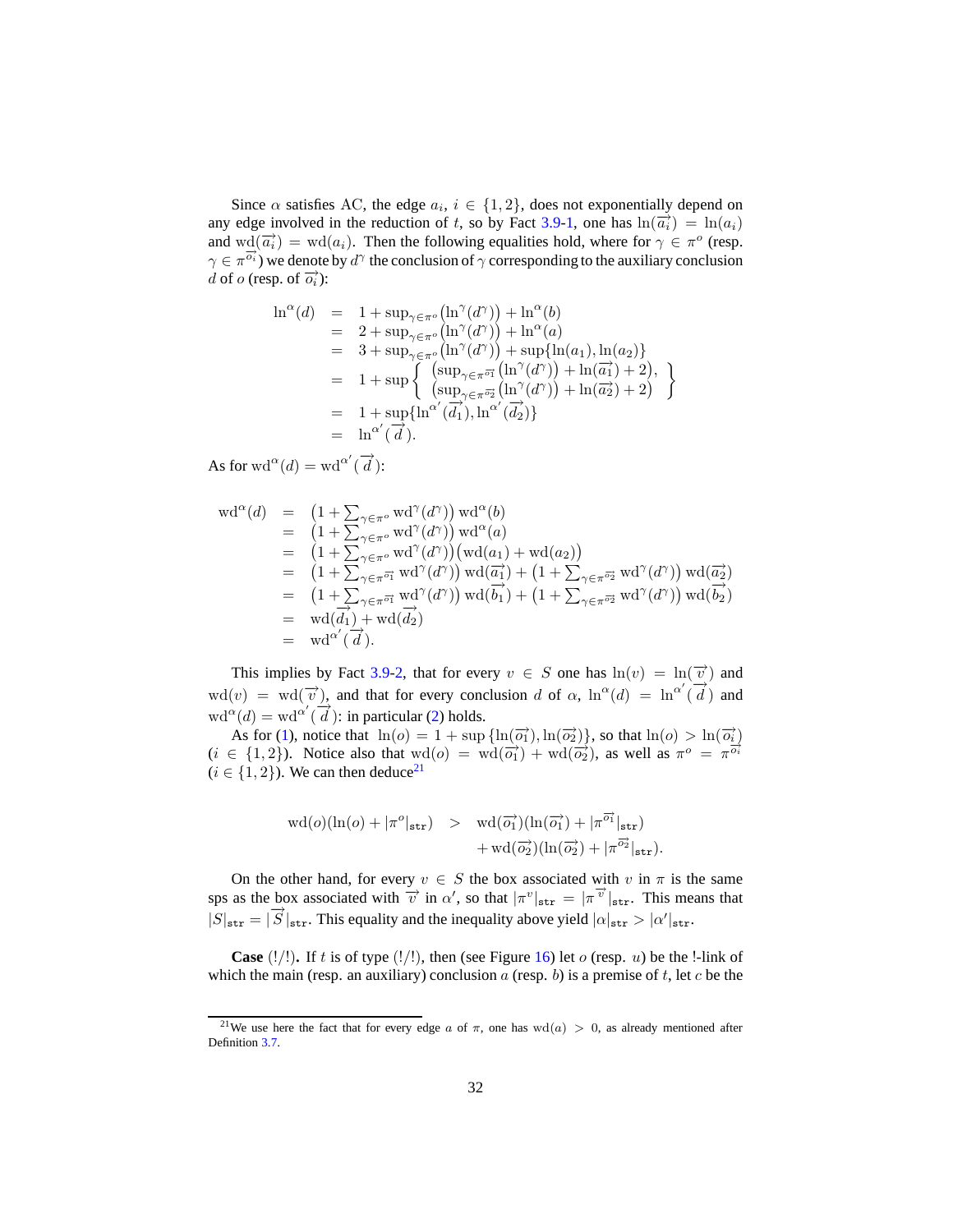<span id="page-32-0"></span>

Figure 16: The  $(!/!)$  case of the proof of Proposition [3.10](#page-29-0)

main conclusion of u, let  $\vec{u}$  be the residue of u in  $\alpha'$  and for every slice  $\vec{\beta} \in \pi^{\vec{u}}$  (if any) let  $o^{\overrightarrow{\beta}}$  be the copy of o which "entered" the !-link u during the reduction of t and finally let  $t^{\overrightarrow{\beta}}$  be the cut created in  $\overrightarrow{\beta}$  by the reduction of t.

We set  $!^0(\alpha) = \{u, o\} \cup S$ , i.e. S is the set of !-links at depth 0 of  $\alpha$  different from u and o. Observe that each !-link  $v \in S$  has a unique residue  $\vec{v}$  in  $\alpha'$ , so that  $e^{i\theta}$  =  $\{\overrightarrow{u}\}\cup\overrightarrow{S}$ . Let us define:

$$
\begin{array}{rcl} |S|_{\mathtt{str}} & := & \sum_{v \in S} \big( \mathrm{wd}^\alpha(v) (\mathrm{ln}^\alpha(v) + |\pi^v|_{\mathtt{str}}) \big) \\ \overrightarrow{|S|}_{\mathtt{str}} & := & \sum_{\overrightarrow{v} \in \overrightarrow{S}} \big( \mathrm{wd}^{\alpha'}(\overrightarrow{v}) (\mathrm{ln}^{\alpha'}(\overrightarrow{v}) + |\pi^{\overrightarrow{v}}|_{\mathtt{str}}) \big). \end{array}
$$

Then by definition we have:

$$
\begin{array}{rcl}\n|\alpha|_{\mathtt{str}} & = & \mathrm{wd}(u)\big(\ln(u)+|\pi^u|_{\mathtt{str}}\big)+\mathrm{wd}(o)\big(\ln(o)+|\pi^o|_{\mathtt{str}}\big)+|S|_{\mathtt{str}} \\
|\alpha'|_{\mathtt{str}} & = & \mathrm{wd}(\overrightarrow{u})\big(\ln(\overrightarrow{u})+|\pi^{\overrightarrow{u}}|_{\mathtt{str}}\big)+|\overrightarrow{S}|_{\mathtt{str}}.\n\end{array}
$$

Consider any conclusion d of u in  $\alpha$  different from b, and denote as  $\overrightarrow{d}$  the conclusion of  $\vec{u}$  in  $\alpha'$  corresponding to d. If  $d = c$ , then d does not exponentially depend on any edge involved in the reduction of t: so by Fact [3.9-](#page-29-3)[1,](#page-29-4) one has  $\ln^{\alpha}(d) = \ln^{\alpha'}(\overrightarrow{d})$ and  $\text{wd}^{\alpha}(d) = \text{wd}^{\alpha'}(\vec{d})$ . If  $d \neq c$ , let  $\pi^u$  (resp.  $\pi^{\vec{u}}$ ) be the box of u (resp.  $\vec{u}$ ). By Definition [3.7](#page-28-1) (with the same notations), one has:

$$
\begin{array}{rcl}\n\ln^{\alpha}(d) & := & 1 + \sup_{\gamma \in \pi^u} \left( \ln^{\gamma}(a^{\gamma}) \right) + \ln^{\alpha}(c) \\
\ln^{\alpha'}(\overrightarrow{d}) & := & 1 + \sup_{\overrightarrow{\gamma} \in \pi} \overrightarrow{u} \left( \ln^{\overrightarrow{\gamma}}(a^{\overrightarrow{\gamma}}) \right) + \ln^{\alpha'}(\overrightarrow{c}).\n\end{array}
$$

Notice that every edge g conclusion of  $\pi^u$  exponentially depends only on edges which are not involved in the reduction of t, so by Fact [3.9](#page-29-3)[-1](#page-29-4) we have  $\ln^{\pi u}(g) = \ln^{\pi u}(\vec{g})$ .<sup>[22](#page-32-1)</sup> Since we already noticed that  $\ln^{\alpha}(c) = \ln^{\alpha}(\vec{c})$ , we can eventually conclude that for

<span id="page-32-1"></span> $22$ Notice that we are actually using a slight variant of Fact  $3.9$ -[1:](#page-29-4) with the notations of Fact  $3.9$ , some pending edges of  $\beta$  and  $\beta'$  do not coincide. These edges are conclusions of  $\alpha$  and  $\alpha'$  and it is easy to check that Fact [3.9](#page-29-3)[-1](#page-29-4) holds in this case too.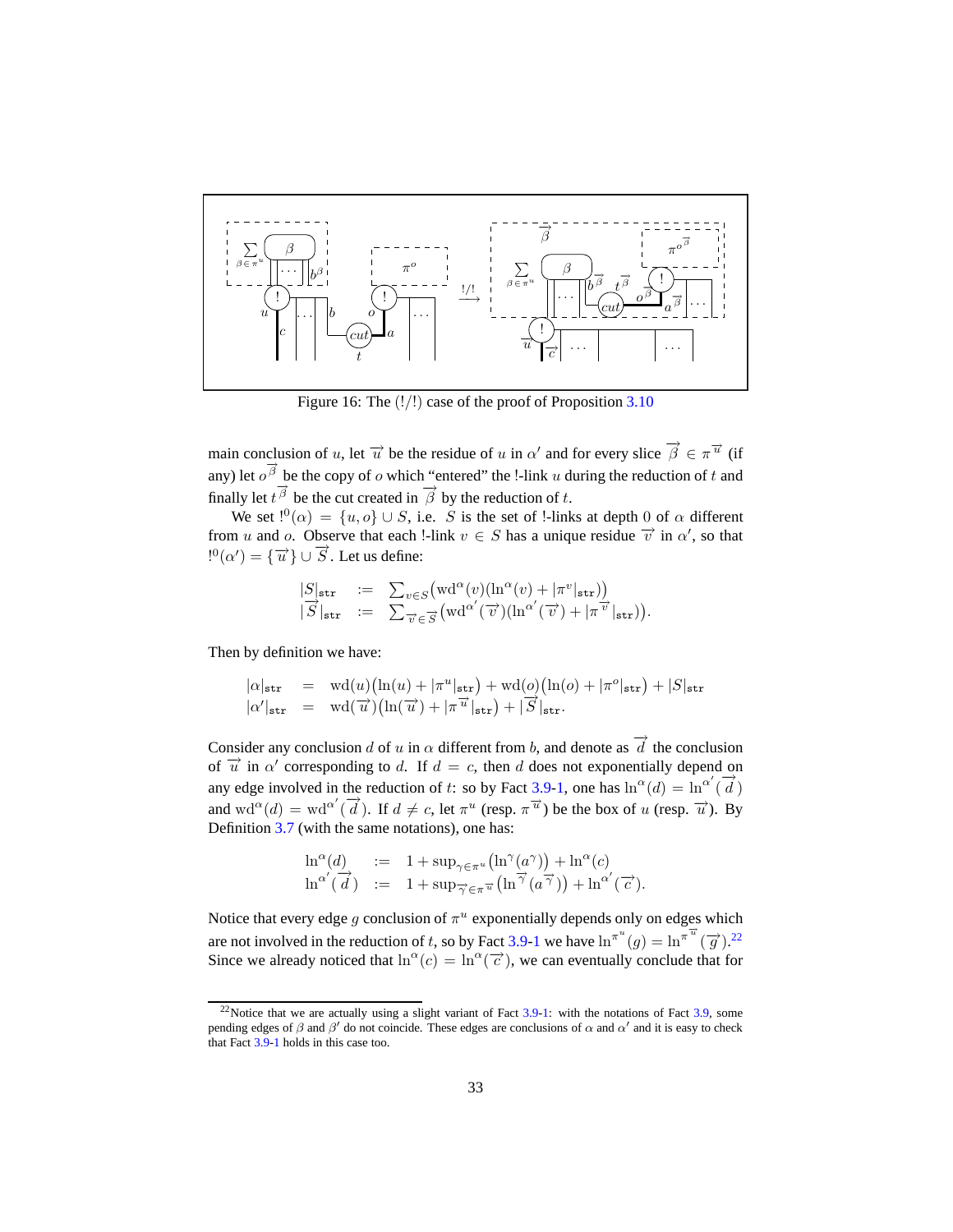every conclusion d of u in  $\pi$  different from b one has  $\ln(d) = \ln(\overrightarrow{d})$ , and in the same way one obtains the equality  $wd(d) = wd(\vec{d})$ . In particular,  $ln(u) = ln(\vec{u})$  and  $wd(u) = wd(\overrightarrow{u}).$ 

Then, consider any auxiliary conclusion d of o in  $\alpha$ , and denote by  $\overrightarrow{d}$  the conclusion of  $\vec{u}$  in  $\alpha'$  corresponding to d. Also in this case we will prove  $\ln^{\alpha}(d) = \ln^{\alpha'}(\vec{d})$ and  $\text{wd}^{\alpha}(d) \geq \text{wd}^{\alpha'}(\overrightarrow{d})$ . Still by Fact [3.9-](#page-29-3)[1](#page-29-4) we have that  $\ln^{\beta}(b^{\beta}) = \ln \overrightarrow{\beta}(b^{\overrightarrow{\beta}})$  and  $\text{wd}^{\beta}(b^{\beta}) = \text{wd}^{\overrightarrow{\beta}}(b^{\overrightarrow{\beta}}).^{23}$  $\text{wd}^{\beta}(b^{\beta}) = \text{wd}^{\overrightarrow{\beta}}(b^{\overrightarrow{\beta}}).^{23}$  $\text{wd}^{\beta}(b^{\beta}) = \text{wd}^{\overrightarrow{\beta}}(b^{\overrightarrow{\beta}}).^{23}$  The following equalities hold (where, like in the (!/?c)-case,  $d^{\gamma}$  denotes the conclusion of the slice  $\gamma$  corresponding to d):

$$
\begin{array}{rcl}\n\ln^{\alpha}(d) & = & 1 + \sup_{\gamma \in \pi^{\circ}} \left( \ln^{\gamma}(d^{\gamma}) \right) + \ln^{\alpha}(a) \\
& = & 2 + \sup_{\gamma \in \pi^{\circ}} \left( \ln^{\gamma}(d^{\gamma}) \right) + \ln^{\alpha}(b) \\
& = & 3 + \sup_{\gamma \in \pi^{\circ}} \left( \ln^{\gamma}(d^{\gamma}) \right) + \sup_{\beta \in \pi^u} \left( \ln^{\beta}(b^{\beta}) \right) + \ln^{\alpha}(c) \\
& = & 3 + \sup_{\gamma \in \pi^{\circ}} \left( \ln^{\gamma}(d^{\gamma}) \right) + \sup_{\overrightarrow{\beta} \in \pi^{\overrightarrow{u}}} \left( \ln^{\overrightarrow{\beta}}(b^{\overrightarrow{\beta}}) \right) + \ln^{\alpha'}(\overrightarrow{c}) \\
& = & 3 + \sup_{\overrightarrow{\beta} \in \pi^{\overrightarrow{u}}} \left( \sup_{\gamma \in \pi^{\circ}} \overrightarrow{\beta} \left( \ln^{\gamma}(d^{\gamma}) \right) + \ln^{\overrightarrow{\beta}}(b^{\overrightarrow{\beta}}) \right) + \ln^{\alpha'}(\overrightarrow{c}) \\
& = & 2 + \sup_{\overrightarrow{\beta} \in \pi^{\overrightarrow{u}}} \left( \sup_{\gamma \in \pi^{\circ}} \overrightarrow{\beta} \left( \ln^{\gamma}(d^{\gamma}) \right) + \ln^{\overrightarrow{\beta}}(a^{\overrightarrow{\beta}}) \right) + \ln^{\alpha'}(\overrightarrow{c}) \\
& = & 1 + \sup_{\overrightarrow{\beta} \in \pi^{\overrightarrow{u}}} \left( \ln^{\overrightarrow{\beta}}(d^{\overrightarrow{\beta}}) \right) + \ln^{\alpha'}(\overrightarrow{c}) \\
& = & \ln^{\alpha'}(\overrightarrow{d}).\n\end{array}
$$

In a similar way we prove that  $\text{wd}^{\alpha}(d) \geq \text{wd}^{\alpha'}(\overrightarrow{d})$ :

<span id="page-33-0"></span><sup>23</sup>See footnote [22.](#page-32-1)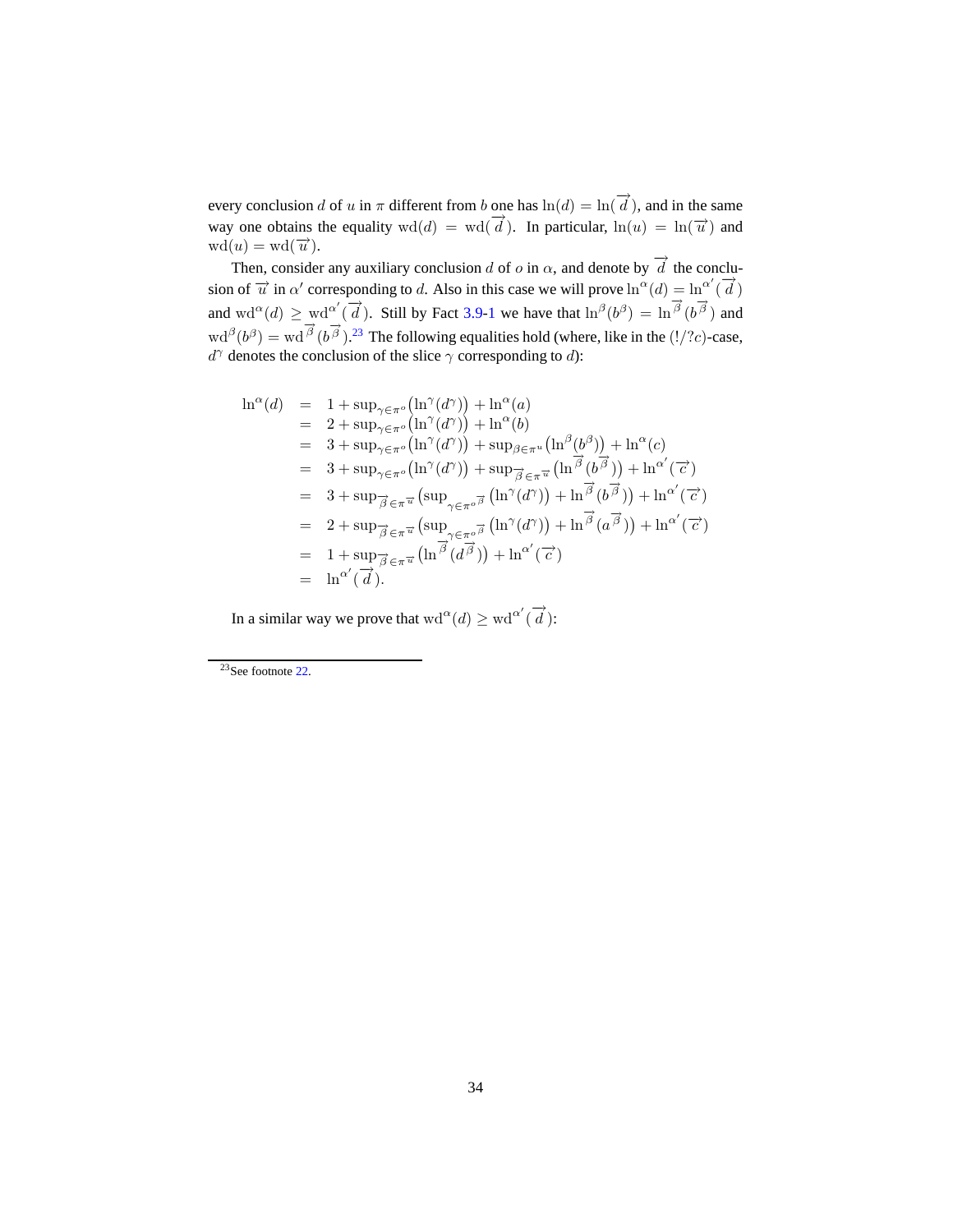$$
\begin{split}\n\text{wd}^{\alpha}(d) &= \left(1 + \sum_{\gamma \in \pi^{o}} \text{wd}^{\gamma}(d^{\gamma})\right) \text{wd}^{\alpha}(a) \\
&= \left(1 + \sum_{\gamma \in \pi^{o}} \text{wd}^{\gamma}(d^{\gamma})\right) \text{wd}^{\alpha}(b) \\
&= \left(1 + \sum_{\gamma \in \pi^{o}} \text{wd}^{\gamma}(d^{\gamma})\right) \left(1 + \sum_{\beta \in \pi^{u}} \text{wd}^{\beta}(b^{\beta})\right) \text{wd}^{\alpha}(c) \\
&= \left(1 + \sum_{\gamma \in \pi^{o}} \text{wd}^{\gamma}(d^{\gamma})\right) \left(1 + \sum_{\overrightarrow{\beta} \in \pi^{u}} \text{wd}^{\overrightarrow{\beta}}(b^{\overrightarrow{\beta}})\right) \text{wd}^{\alpha'}(\overrightarrow{c}) \\
&= \left(1 + \sum_{\gamma \in \pi^{o}} \text{wd}^{\gamma}(d^{\gamma}) + \sum_{\overrightarrow{\beta} \in \pi^{u}} \text{wd}^{\overrightarrow{\beta}}(b^{\overrightarrow{\beta}}) + \sum_{\overrightarrow{\beta} \in \pi^{u}} \text{wd}^{\gamma}(d^{\gamma}) \text{wd}^{\overrightarrow{\beta}}(b^{\overrightarrow{\beta}})\right) \text{wd}^{\alpha'}(\overrightarrow{c}) \\
& \geq \left(1 + \sum_{\overrightarrow{\beta} \in \pi^{u}} \text{wd}^{\overrightarrow{\beta}}(b^{\overrightarrow{\beta}}) + \sum_{\overrightarrow{\beta} \in \pi^{u}} \text{wd}^{\gamma}(d^{\gamma}) \text{wd}^{\overrightarrow{\beta}}(b^{\overrightarrow{\beta}})\right) \text{wd}^{\alpha'}(\overrightarrow{c}) \\
&= \left(1 + \sum_{\overrightarrow{\beta} \in \pi^{u}} \left(1 + \sum_{\gamma \in \pi^{o} \overrightarrow{\beta}} \text{wd}^{\gamma}(d^{\gamma})\right) \text{wd}^{\overrightarrow{\beta}}(b^{\overrightarrow{\beta}})\right) \text{wd}^{\alpha'}(\overrightarrow{c}) \\
&= \left(1 + \sum_{\overrightarrow{\beta} \in \pi^{u}} \text{wd}^{\overrightarrow{\beta}}(d^{\overrightarrow{\beta}})\right) \text{wd}^{\alpha'}(\overrightarrow{c}) \\
&= \left(1 + \sum_{\overrightarrow{\beta} \in \pi^{u}} \text{wd}^{\over
$$

Like in the (!/?c)-case, all this implies by Fact [3.9-](#page-29-3)[2,](#page-29-5) that for every  $v \in S$  one has  $\ln(v) = \ln(\vec{v})$  and  $\text{wd}(v) \ge \text{wd}(\vec{v})$ , and that for every conclusion d of  $\alpha$ ,  $\ln^{\alpha}(d) =$  $\ln^{\alpha'}(\overrightarrow{d})$  and wd<sup> $\alpha$ </sup>(*d*)  $\geq$  wd<sup> $\alpha'$ </sup>( $\overrightarrow{d}$ ): in particular [\(2\)](#page-30-1) holds.

As for  $(1)$ , we first prove that

$$
\mathrm{wd}(\overrightarrow{u})\bigl(\ln(\overrightarrow{u})+|\pi^{\overrightarrow{u}}|_{\mathtt{str}}\bigr)<\mathrm{wd}(u)\bigl(\ln(u)+|\pi^u|_{\mathtt{str}}\bigr)+\mathrm{wd}(o)\bigl(\ln(o)+|\pi^o|_{\mathtt{str}}\bigr)\ .
$$

In case  $\pi^u$  is the empty set of slices, the inequality holds:  $|\pi^{\vec{u}}|_{str} = |\pi^u|_{str} = 0$ , so that  $wd(\vec{u}) (\ln(\vec{u}) + |\pi^{\vec{u}}|_{str}) = wd(u)(\ln(u) + |\pi^u|_{str}) < wd(u)(\ln(u) +$  $|\pi^u|_{\text{str}}$  + wd(o)(ln(o) +  $|\pi^o|_{\text{str}}$ ) (since wd(o), ln(o),  $|\pi^o|_{\text{str}} > 0$ ). In case  $\pi^u$  is not empty, for  $\beta \in \pi^u$  (resp.  $\overrightarrow{\beta} \in \pi^{\overrightarrow{u}}$ ), define  $H_\beta = 2 + \ln^\beta (b^\beta) + |\pi^\circ|_{str}$  (resp.  $H_{\vec{\beta}} = 2 + \ln^{\beta} (b^{\vec{\beta}}) + |\pi^{\sigma^{\vec{\beta}}} |_{\text{str}}$ ): notice that  $H_{\beta} = H_{\vec{\beta}} > 0$  (we are using  $\pi^u \neq 0$ ), and this will be used in the following sequence of equalities and inequalities. By definition  $\ln(o) = 2 + \ln(u) + \sup_{\beta \in \pi^u} (\ln^{\beta}(b^{\beta}))$ , so we have (using Fact [3.9\)](#page-29-3):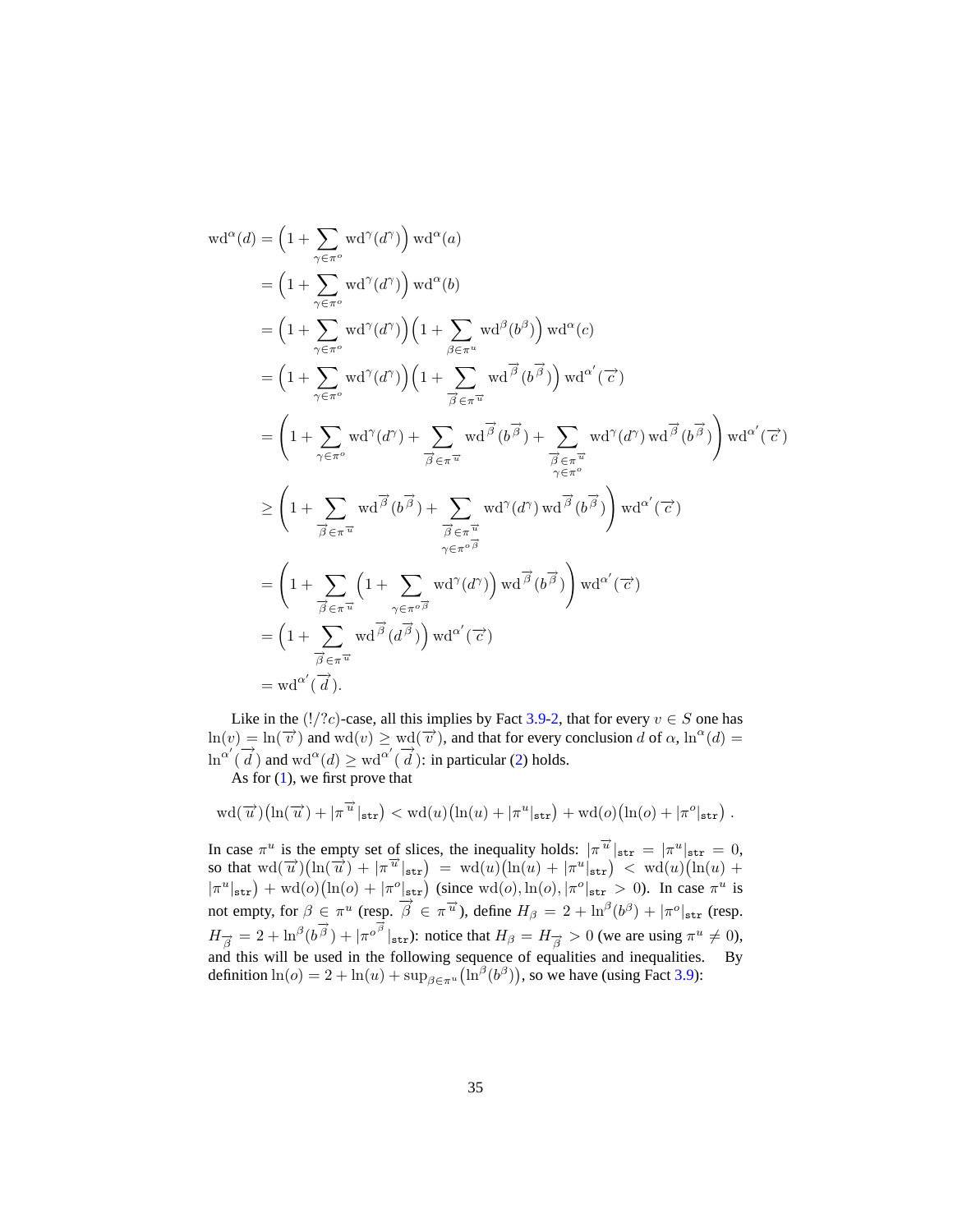$$
wd(o)(\ln(o) + |\pi^o|_{str}) \geq wd(o)(2 + \sup_{\beta \in \pi^u} (\ln^{\beta}(b^{\beta})) + |\pi^o|_{str})
$$
  
\n
$$
= wd(u)(1 + \sum_{\beta \in \pi^u} wd^{\beta}(b^{\beta})) (\sup_{\beta \in \pi^u} H_{\beta})
$$
  
\n
$$
\geq wd(u)(\sup_{\beta \in \pi^u} H_{\beta}) + wd(u)(\sum_{\beta \in \pi^u} wd^{\beta}(b^{\beta})H_{\beta})
$$
  
\n
$$
= wd(\vec{u})(\sup_{\vec{\beta} \in \pi^u} H_{\vec{\beta}}) + wd(\vec{u})(\sum_{\vec{\beta} \in \pi^u} wd^{\vec{\beta}}(b^{\vec{\beta}})H_{\vec{\beta}})
$$
  
\n
$$
= wd(\vec{u})(\sup_{\vec{\beta} \in \pi^u} H_{\vec{\beta}}) + wd(\vec{u})(\sum_{\vec{\beta} \in \pi^u} wd^{\vec{\beta}}(b^{\vec{\beta}})H_{\vec{\beta}})
$$
  
\n
$$
> wd(\vec{u})(\sum_{\vec{\beta} \in \pi^u} wd^{\vec{\beta}}(o^{\vec{\beta}})H_{\vec{\beta}})
$$
  
\n
$$
= wd(\vec{u}) \sum_{\vec{\beta} \in \pi^u} (wd^{\vec{\beta}}(o^{\vec{\beta}})(2 + \ln^{\vec{\beta}}(b^{\vec{\beta}}) + |\pi^{o^{\vec{\beta}}}|_{str}))
$$
  
\n
$$
= (wd(\vec{u}) \sum_{\vec{\beta} \in \pi^u} wd^{\vec{\beta}}(o^{\vec{\beta}}))
$$
  
\n
$$
+ wd(\vec{u}) \sum_{\vec{\beta} \in \pi^u} (wd^{\vec{\beta}}(o^{\vec{\beta}})(1 + \ln^{\vec{\beta}}(b^{\vec{\beta}}) + |\pi^{o^{\vec{\beta}}}|_{str}))
$$
  
\n
$$
= (wd(\vec{u}) \sum_{\vec{\beta} \in \pi^u} wd^{\vec{\beta}}(o^{\vec{\beta}}))
$$
  
\n
$$
+ wd(\vec{u}) \sum_{\vec{\beta} \in \pi^u} (wd^{\vec{\beta}}(o^{\vec{\beta}})(\ln^{\vec{\beta}}(o^{\vec{\beta}}) + |\pi^{o^{\vec{\beta
$$

Moreover, since  $|\pi^u|_{\text{str}} = \sum_{\beta \in \pi^u} |\beta|_{\text{str}}$ , we have:

$$
\begin{array}{rcl}\n|\pi^{\overrightarrow{u}}|_{\text{str}} & = & \sum_{\overrightarrow{\beta}\in\pi^{\overrightarrow{u}}} \left(|\beta|_{\text{str}} + \text{wd}^{\overrightarrow{\beta}}(o^{\overrightarrow{\beta}})\left(\ln^{\overrightarrow{\beta}}(o^{\overrightarrow{\beta}}) + |\pi^{o^{\overrightarrow{\beta}}}|_{\text{str}}\right)\right) \\
& = & |\pi^{u}|_{\text{str}} + \sum_{\overrightarrow{\beta}\in\pi^{\overrightarrow{u}}} \left(\text{wd}^{\overrightarrow{\beta}}(o^{\overrightarrow{\beta}})\left(\ln^{\overrightarrow{\beta}}(o^{\overrightarrow{\beta}}) + |\pi^{o^{\overrightarrow{\beta}}}|_{\text{str}}\right)\right).\n\end{array}
$$

Now remember that  $\operatorname{wd}(u) = \operatorname{wd}(\overrightarrow{u})$  and  $\ln(u) = \ln(\overrightarrow{u})$  . Thus: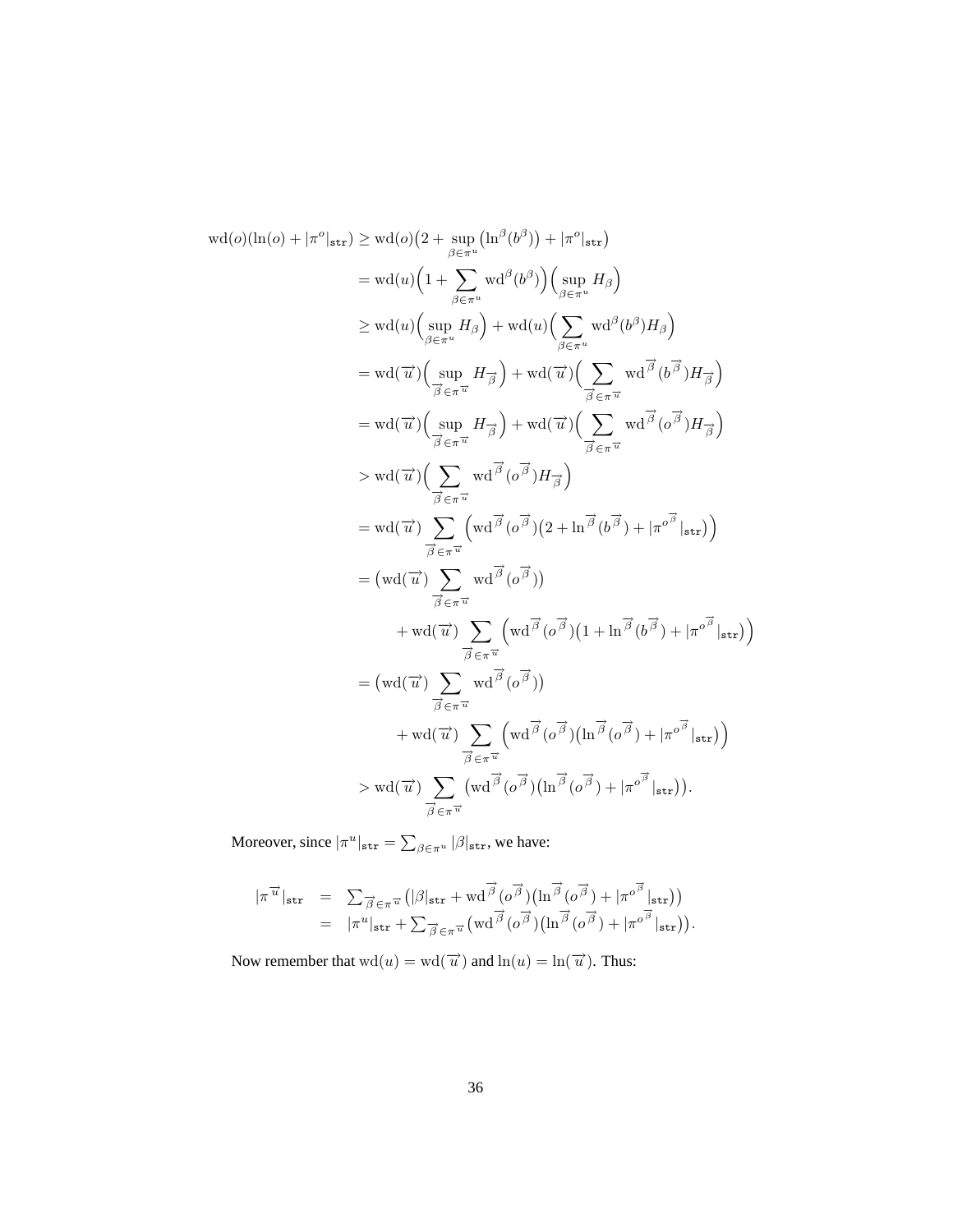$$
wd(\overrightarrow{u})(\ln(\overrightarrow{u}) + |\pi^{\overrightarrow{u}}|_{str}) = wd(u)(\ln(u) + |\pi^{\overrightarrow{u}}|_{str})
$$
  
\n
$$
= wd(u) \left( \ln(u) + |\pi^u|_{str} + \sum_{\overrightarrow{\beta} \in \pi^{\overrightarrow{u}}} \left( wd^{\overrightarrow{\beta}}(o^{\overrightarrow{\beta}})(\ln^{\overrightarrow{\beta}}(o^{\overrightarrow{\beta}}) + |\pi^{o^{\overrightarrow{\beta}}}|_{str}) \right) \right)
$$
  
\n
$$
= wd(u)(\ln(u) + |\pi^u|_{str}) + wd(\overrightarrow{u}) \sum_{\overrightarrow{\beta} \in \pi^{\overrightarrow{u}}} \left( wd^{\overrightarrow{\beta}}(o^{\overrightarrow{\beta}})(\ln^{\overrightarrow{\beta}}(o^{\overrightarrow{\beta}}) + |\pi^{o^{\overrightarrow{\beta}}}|_{str}) \right)
$$
  
\n
$$
< wd(u)(\ln(u) + |\pi^u|_{str}) + wd(o)(\ln(o) + |\pi^o|_{str}).
$$

On the other hand, for every  $v \in S$  the box associated with v in  $\alpha$  is the same sps as the box associated with  $\vec{v}$  in  $\alpha'$ , so that  $|S|_{str} = |\vec{S}|_{str}$ . The previous inequation allows then to conclude  $|\alpha|_{\text{str}} > |\alpha'|_{\text{str}}$ .

**Case** ( $!/?w$ ). If t is of type ( $!/?w$ ), then the case is simple and left to the reader. Notice that in this case the values of length and width can decrease, since the reduction of t erases a !-link.

**Inductive step.** If t is a cut in a !-link o of  $\alpha'$ , then  $\alpha'$  is obtained by replacing the box  $\pi^o$  associated with *o* with a box  $\overline{\pi^o}$  s.t.  $\pi^o \xrightarrow{\text{str}} \overline{\pi^o}$ . By induction hypothesis we know that [\(1\)](#page-30-2)  $|\overline{\pi}^{\circ}|_{\text{str}} < |\pi^{\circ}|_{\text{str}}$ , and [\(2\)](#page-30-1) for every conclusion d of  $\pi^{\circ}$ ,  $\ln^{\pi^{\circ}}(d) \ge$  $\ln^{\pi^o}(\overrightarrow{d})$ , wd<sup> $\pi^o(d) \geq \text{wd}^{\pi^o}(\overrightarrow{d})$ .</sup>

By Fact [3.9-](#page-29-3)[2,](#page-29-5) this implies both [\(1\)](#page-30-2) and [\(2\)](#page-30-1) for  $\alpha$ ,  $\alpha'$ . . — Процессиональные просто производительные производительные производительные производительные прои<br>В соответствие производительные производительные производительные производительные производительные производит<br>В соответ

We conclude the subsection by noting that (in a perfectly symmetric way w.r.t. the log-measure) the str-measure may increase under  $\frac{log}{ }$ : indeed, the reduction  $\frac{log}{ }$ can change the exponential paths of an sps and their lengths may increase (think for example of the main conclusion of a !-link  $o$  which is the premise of a ?d-link itself cut with a !-link u: after the reduction of the  $(!/?d)$  cut, some exponential paths disappear and some new ones starting from  $o$  and crossing edges of  $u$ 's box might appear and might be longer than the erased ones: this is exactly what happens in the last reduction step of Fig. [10\)](#page-21-0). If the length of exponential paths grows, so do also the values of the functions ln and wd, and consequently the str-measure.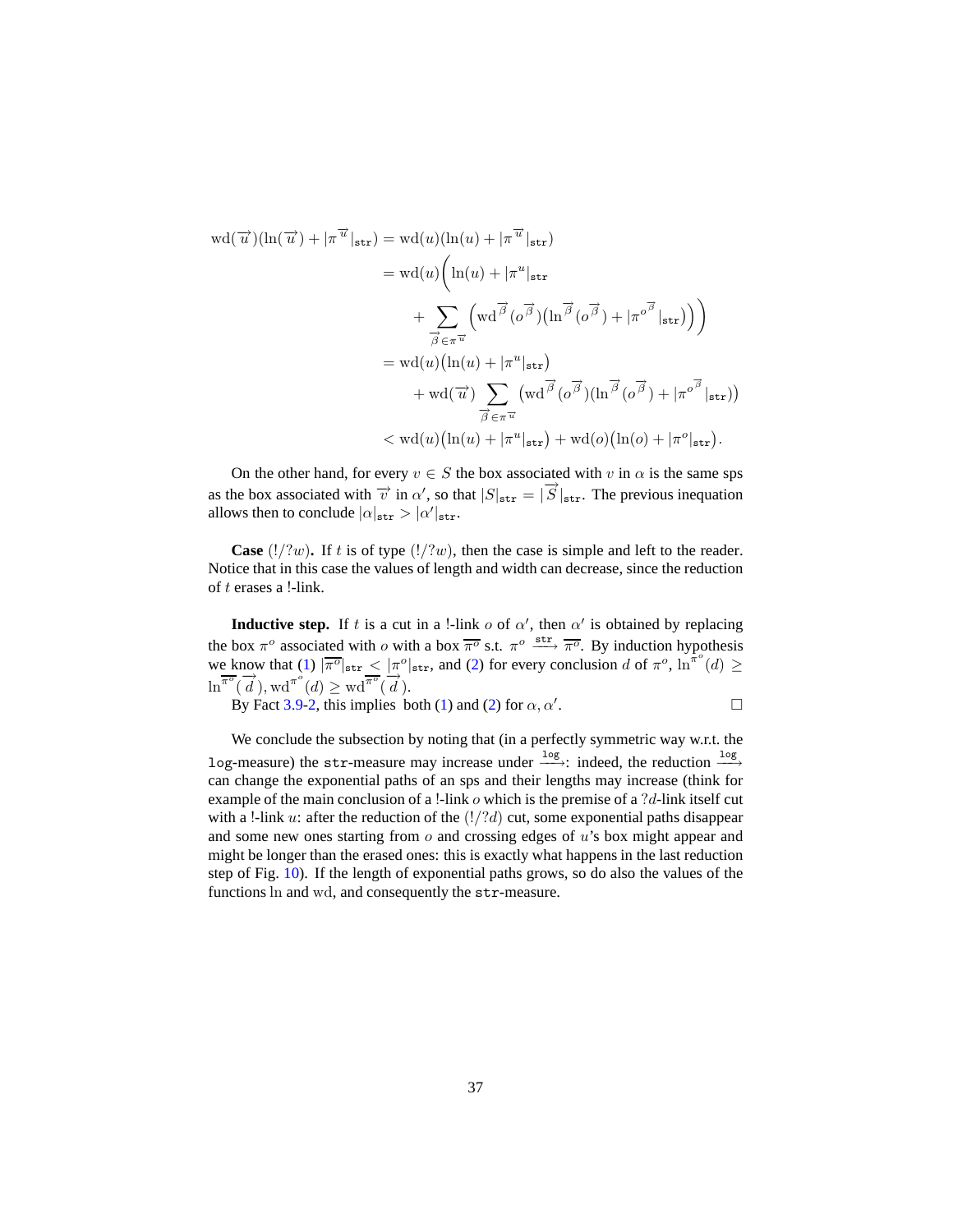### <span id="page-37-5"></span><span id="page-37-4"></span><span id="page-37-1"></span>**4. Standardization for sliced pure structures**

In this section we prove our main result: the standardization theorem for sps (Theorem [4.2\)](#page-37-0). Basically, the standardization theorem reduces the problem of SN to a problem of WN w.r.t. a subreduction of  $\frac{\text{cut}}{\text{cut}}$ , called *non-erasing reduction*. The nonerasing reduction steps have a key property: they never erase cuts different from the reduced one. In fact, the notion of non-erasing reduction has to be defined *very* carefully: not only a non-erasing reduction step does not erase cuts, but also it does not erase (nor change the non-erasing nature of) "future cuts", that is of cuts which can be created during any reduction sequence. $24$ .

<span id="page-37-2"></span>**Definition 4.1 (Erasing cut).** The *erasing* reduction steps are the following:

- $(\bigoplus_i/\&i)$  for  $i \neq j$ ,  $(!/?w)$  and  $(\top/cc)$ ,
- $(!/?d)$  (resp.  $(!/!)$ ) in the case the empty sps is associated with the !-link whose main conclusion (resp. auxiliary conclusion) is a premise of the cut to be reduced.

The other reduction steps are called *non-erasing*.

The erasing (resp. non-erasing) reduction, denoted by  $\stackrel{e}{\rightarrow}$  (resp. by  $\stackrel{\neg e}{\longrightarrow}$ ), is the context closure of the union of the erasing (resp. non-erasing) reduction steps. A cut is erasing (resp. non-erasing) when so is its reduction.

<span id="page-37-0"></span>**Theorem 4.2 (Standardization for sps).** *Let*  $\pi$  *be an sps which satisfies* AC. *If*  $\pi \in$  $WN^{-e}$ , then  $\pi \in SN$ .

With respect to the description of Gandy's method given in the Introduction, the standardization theorem achieves all the tasks except the proof of  $WN^{-e}$ . We split the proof of Theorem [4.2](#page-37-0) in two parts: in Subsection [4.1](#page-37-3) we prove that SN is a consequence of  $SN^{-e}$  (Proposition [4.5\)](#page-38-1), in Subsection [4.2](#page-38-2) we prove the equivalence between  $SN^{-e}$ and  $WN^{-e}$  (Proposition [4.10\)](#page-40-0). This last step is the most delicate one, and uses the key notion of labelled sps and labelled reduction (Definition [4.6](#page-39-0) and Definition [4.7\)](#page-39-1).

## <span id="page-37-3"></span>*4.1.* SN *is a consequence of* SN<sup>¬</sup><sup>e</sup>

In this subsection we prove Proposition [4.5:](#page-38-1) SN is a consequence of  $SN^{-e}$ . The proof is based on two simple facts: (i) erasing steps can always be postponed after non-erasing ones (Lemma [4.4\)](#page-38-0); (ii) there is no infinite sequence of erasing steps (the <sup>e</sup>−→ reduction clearly decreases the size of an sps). Then suppose there exists an infinite sequence of  $\xrightarrow{\text{cut}}$  steps starting from an sps  $\pi$  (i.e. suppose  $\pi \notin SN$ ). This sequence should contain an infinite number of non-erasing steps: by iterating Lemma [4.4](#page-38-0) we then obtain an arbitrarily long sequence of non-erasing steps starting from  $\pi$ , i.e.  $\pi \notin SN^{-e}$ .

<span id="page-37-7"></span>**Lemma 4.3.** Let  $\pi$  and  $\pi'$  be two sps. If  $\pi \stackrel{e}{\rightarrow} \pi'$ , then every cut link t' of  $\pi'$  has an  $\frac{1}{t}$  in  $\pi$ . If t' is non erasing, the two cuts t' and  $\frac{1}{t}$  have the same type.

<span id="page-37-6"></span><sup>&</sup>lt;sup>24</sup>This might sound a bit mysterious by now, but it will appear in full light in Subsection [5.2.](#page-50-0)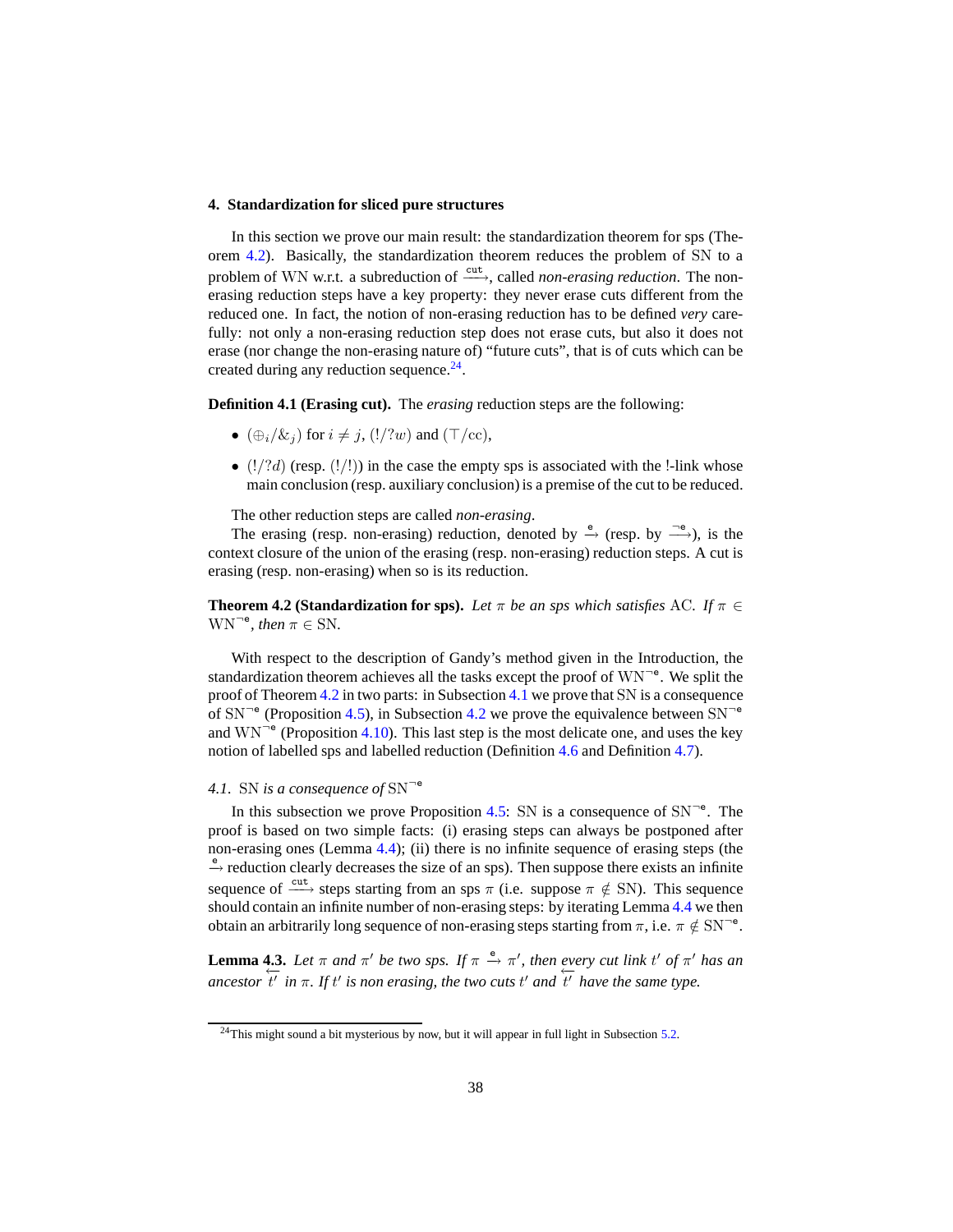<span id="page-38-4"></span><span id="page-38-3"></span>PROOF. The only links which might be created by an erasing reduction step are ?w-links (see Definition [2.14\)](#page-16-2):  $t'$  and  $\overline{t'}$  might have a different type only if  $t'$  is erasing.  $\Box$ 

<span id="page-38-0"></span>**Lemma 4.4 (Postponement of**  $\stackrel{e}{\rightarrow}$ ). *The reduction*  $\stackrel{e}{\rightarrow}$  *can be postponed w.r.t. the reduction*  $\longrightarrow$  *(see Figure [4\(e\)\)](#page-12-7).* 

PROOF. Suppose  $\pi \stackrel{e}{\rightarrow} \pi_1 \stackrel{\neg e}{\longrightarrow} \pi_2$ . Let u (resp. t) be the cut reduced in  $\pi \stackrel{e}{\rightarrow} \pi_1$  (resp. in  $\pi_1 \stackrel{\neg e}{\longrightarrow} \pi_2$ ). By Lemma [4.3](#page-37-7) and by the hypothesis that u is erasing, we deduce that t has an ancestor  $\overline{t}$  in  $\pi$  and that t and  $\overline{t}$  have the same type: in particular  $\overline{t}$  is non-erasing.

We define  $\pi_3$  as the result of reducing  $\overleftarrow{t}$  in  $\pi$  (so  $\pi \stackrel{\neg e}{\longrightarrow} \pi_3$ ). By inspection of cases one can check that reducing the residues of u (which are all still erasing) in  $\pi_3$ yields  $\pi_2$ , i.e.  $\pi_3 \xrightarrow{e*} \pi_2$ .  $e^*$   $\pi_2$ .

<span id="page-38-1"></span>**Proposition 4.5.** *Let*  $\pi$  *be an sps. If*  $\pi \in SN^{-e}$  *then*  $\pi \in SN$ *.* 

PROOF. Suppose that  $\pi \notin SN$  and consider an infinite reduction sequence starting from  $\pi: R := \pi \xrightarrow{\text{cut}} \pi_1 \xrightarrow{\text{cut}} \pi_2 \xrightarrow{\text{cut}} \dots$  Observe first that R has no infinite suffix of erasing steps, since the number of links strictly decreases at each erasing step.

We will define for any number n a sequence Q of  $\frac{\neg e}{\longrightarrow}$  steps of length n starting from  $\pi$ , hence proving that  $\pi \notin SN^{-e}$ . Let k be the least number (if any) s.t.  $\pi_k \stackrel{e}{\rightarrow} \pi_{k+1}$ . We define Q by induction on  $n - k$ .

If  $k \geq n$  or k does not exist, then simply take Q as the prefix of R of length n. If  $k < n$ , let m be the least integer s.t.  $m > k$  and  $\pi_m \stackrel{\neg e}{\longrightarrow} \pi_{m+1}$  (this m does exist since R has no infinite suffix of erasing steps). Apply  $m - k$  times Lemma [4.4,](#page-38-0) for obtaining an (infinite) sequence of reductions R' which has a prefix of length  $k + 1$  of  $\frac{\neg e}{\longrightarrow}$  steps. We obtain  $Q$  by applying the induction hypothesis to  $R'$ . .

# <span id="page-38-2"></span>*4.2.* SN<sup>¬</sup><sup>e</sup> *is a consequence of* WN<sup>¬</sup><sup>e</sup>

This subsection is devoted to prove Proposition [4.10:](#page-40-0) the weak and strong normalization of  $\stackrel{\neg e}{\longrightarrow}$  are the same property for sps satisfying AC. Our proof is quite delicate and it is based on a confluence theorem (Theorem [4.18\)](#page-47-0), following a method proposed by Gandy in the framework of Gödel's system  $T$  [\[5\]](#page-59-3).

The basic idea is to find a measure  $|\pi|_{\ell}$  on sps which is a natural number and to prove that:

- (i)  $|\pi|_{\ell}$  strictly increases under  $\stackrel{\neg e}{\longrightarrow}$ ,
- (ii)  $\stackrel{\neg e}{\longrightarrow}$  is confluent.

Then if an sps  $\pi$  has a normal form  $\pi'$  (i.e. if  $\pi \in WN^{-e}$ ), we can deduce that the number  $|\pi'|_{\ell}$  maximizes the length of every  $\stackrel{\neg e}{\longrightarrow}$  reduction sequence starting from  $\pi$ (and thus  $\pi \in \text{SN}^{-\mathsf{e}}$ ).

In order to define this increasing measure, we change a bit the syntax of sps, defining the labelled sps (Definition [4.6\)](#page-39-0) and the labelled cut-elimination (Definition [4.7\)](#page-39-1). The labelling plays the role of "counting" the number of steps applied to an sps, thus allowing the definiton of an increasing measure (Definition [4.8\)](#page-39-2).

Our guidelines in the definition of labelled sps and of their cut-elimination are the following: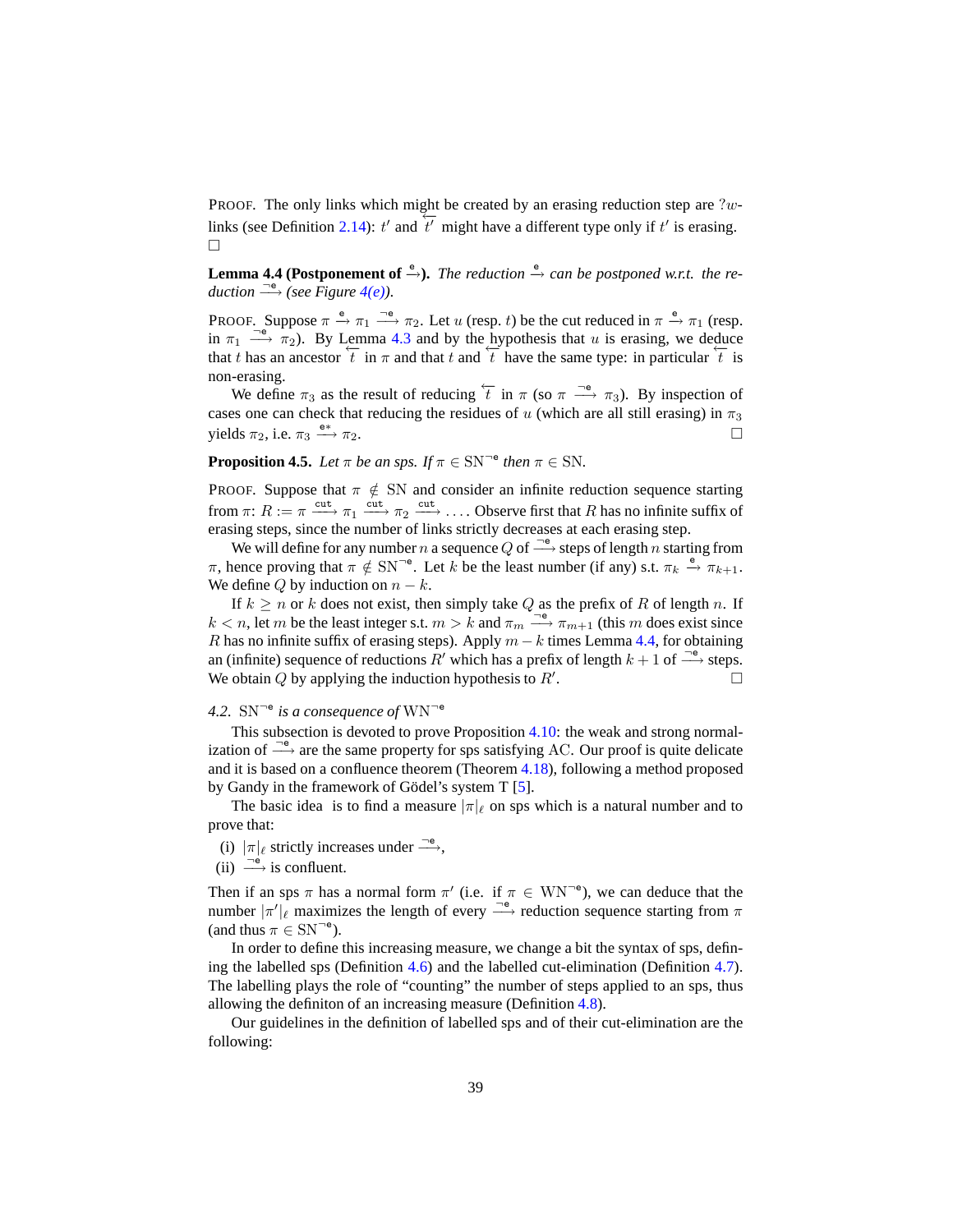- (i) labels will be used to define the measure which has to increase under cut-elimination
- (ii) to apply Gandy's method we need confluence for *labelled* sps.

We then introduce "new" links (actually dummy links) whose unique role is to participate (by means of their labels) to the measure of the sps: we call them ∗-links. These dummy links are the only labelled ones. The idea is to associate with every flat of an sps a unique  $*$ -link, whose label is actually "the label of the flat".

<span id="page-39-0"></span>**Definition 4.6 (Labelled sps).** The ∗*-link* is a link without premises nor conclusions. A *labelled sliced pure structure*,  $s^{\ell}$  ps for short, is a couple  $\langle \pi, \ell \rangle$  s.t.  $\pi$  is an sps with exactly one occurrence of the  $*$ -link in every flat of  $\pi$ , and  $\ell$  is a function from the occurrences of ∗-links of  $\pi$  to the natural numbers, which is the *labelling of*  $\langle \pi, \ell \rangle$ .

The *degree of the labelling of*  $\langle \pi, \ell \rangle$ , denoted by  $|\ell|$ , is the sum of  $\ell$ 's values on the occurrences of  $\ast$ -links of  $\pi^{25}$  $\pi^{25}$  $\pi^{25}$ .

<span id="page-39-1"></span>**Definition 4.7 (Cut elimination for s<sup>ℓ</sup>ps).** Let t be a cut of  $\langle \pi, \ell \rangle$ . We allow to reduce t only in case it is non erasing. The result of the reduction of t is the  $s^{\ell}$ ps  $\langle \pi', \ell' \rangle$ defined as follows:

- 1.  $\pi'$  is the result of the reduction of t in  $\pi$  defined as in Definition [2.12,](#page-14-0) except if t is of type  $(!/?d)$ : in that case, first erase the ∗-link of the flat of t and then proceed like in Definition [2.12;](#page-14-0) in such a way, every flat of  $\pi'$  contains exactly one \*-link;
- 2. let r be a ∗-link of  $\pi'$ , we define  $\ell'(r)$ . Let  $\overleftarrow{r}$  be the ancestor of r in  $\pi^{26}$  $\pi^{26}$  $\pi^{26}$ . There are three possible cases:
	- (a) in case t is of type  $(ax)$ ,  $(1/\perp)$ ,  $(\otimes/\mathfrak{B})$  or  $(\oplus_i/\mathfrak{C}_i)$ , if the flat of  $\overleftarrow{r}$  is the same as the flat of t, set  $\ell'(r) = \ell(\overleftarrow{r}) + 1$ ; otherwise set  $\ell'(r) = \ell(\overleftarrow{r})$ ;
	- (b) in case t is of type  $(!/?d)$ , let v (resp. o) be the \*-link (resp. !-link) in  $\pi$  erased by the reduction of t. If  $\overline{r}$  has depth 0 in the sps associated with o, then set  $\ell'(r) = \ell(\overleftarrow{r}) + \ell(v) + 2$ ; otherwise set  $\ell'(r) = \ell(\overleftarrow{r})$ ;
	- (c) in case t is of type  $(!/?c)$  or  $(!/!)$ , set  $\ell'(r) = \ell(\overleftarrow{r})$ .

We introduce the notation  $t(\langle \pi, \ell \rangle)$  and  $\stackrel{\ell}{\rightarrow}$ , as usual.

<span id="page-39-2"></span>**Definition 4.8** ( $\ell$ -measure). Let  $\langle \pi, \ell \rangle$  be an s<sup> $\ell$ </sup>ps, c be the number of !-links of  $\pi$ , d be the sum of the depths of the !-links of  $\langle \pi, \ell \rangle$ . The *l*-measure of  $\langle \pi, \ell \rangle$  is a natural number, denoted by  $|\langle \pi, \ell \rangle|_{\ell}$  and defined as follows:

$$
|\langle \pi, \ell \rangle|_{\ell} := (|\ell| + c)^2 + d
$$

<span id="page-39-3"></span><sup>&</sup>lt;sup>25</sup>Notice that with two different occurrences of the same flat of  $\langle \pi, \ell \rangle$  are associated two different occurrences of the ∗-link: this entails that our definition of  $|\ell|$  has taken into account the multiplicities of a given flat in the sps associated with a given !-link. We will as usual write in the sequel "a ∗-link" always meaning "an occurrence of the ∗-link".

<span id="page-39-4"></span><sup>&</sup>lt;sup>26</sup>The definition of ancestor/residue of a \*-link is straightforward, from the definition of  $\pi'$  given in step 1: every  $*$ -link of  $\pi'$  has exactly one ancestor in  $\pi$ .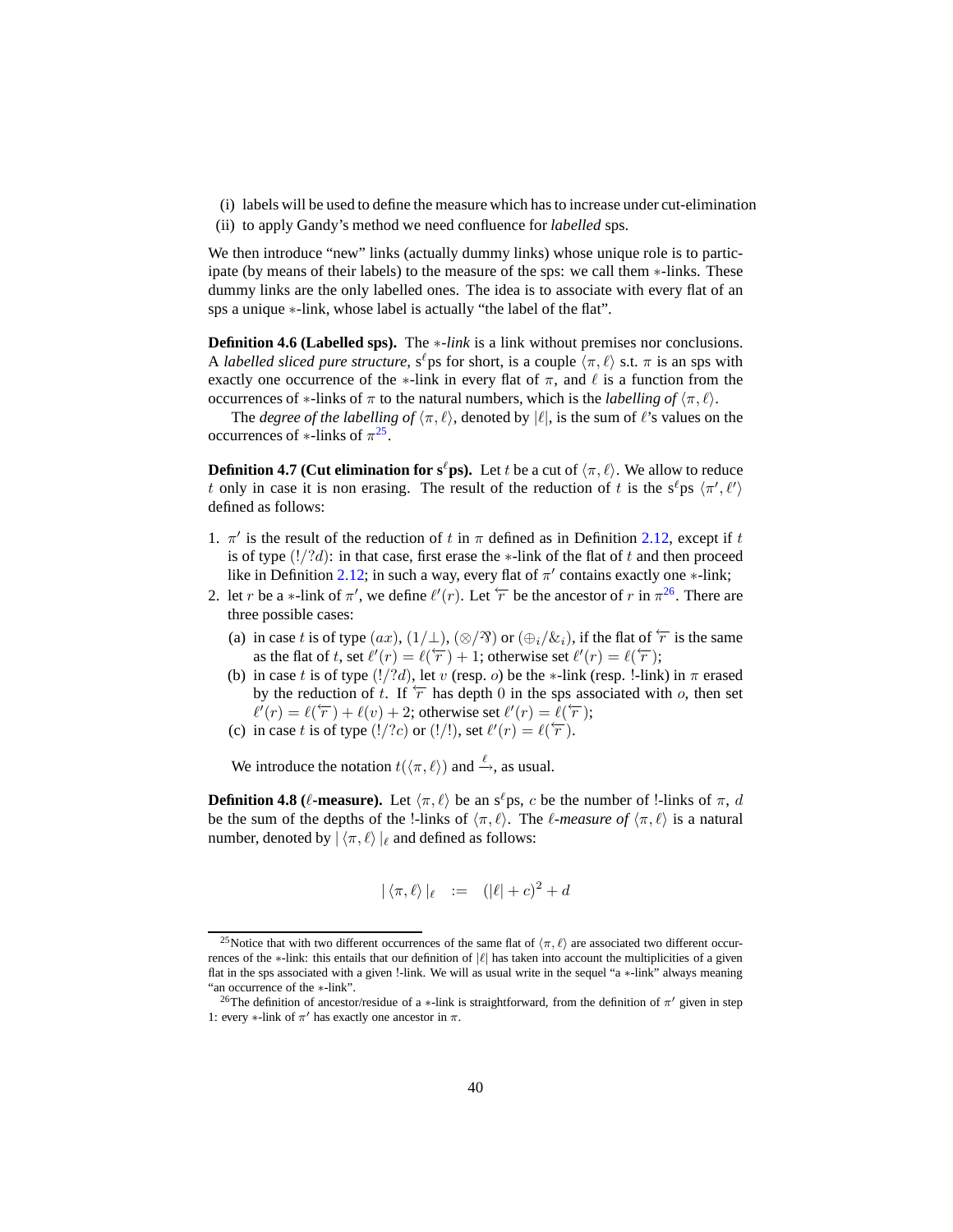<span id="page-40-4"></span>We now prove the first key property of the reduction  $\stackrel{\ell}{\rightarrow}$ , namely that it strictly increases the  $\ell$ -measure:

<span id="page-40-3"></span><span id="page-40-2"></span>**Lemma 4.9.** Let  $\langle \pi, \ell \rangle$  be an  $s^{\ell}ps$ : if  $\langle \pi, \ell \rangle \stackrel{\ell}{\rightarrow} \langle \pi', \ell' \rangle$ , then  $|\langle \pi', \ell' \rangle|_{\ell} > |\langle \pi, \ell \rangle|_{\ell}$ .

**PROOF.** In case  $\langle \pi', \ell' \rangle$  is the result of an  $(ax)$ ,  $(1/\perp)$ ,  $(\otimes/\mathfrak{B})$  or  $(\oplus_i/\&i)$  step, then  $|\ell'| = |\ell| + 1, c' = c, d' = d$ , hence  $|\langle \pi', \ell' \rangle|_{\ell} > |\langle \pi, \ell \rangle|_{\ell}$ . In case  $\langle \pi', \ell' \rangle$  is the result of a  $(!/?c)$  step, then  $|\ell'| \geq |\ell|, c' \geq c+1, d' \geq d$ , hence  $|\langle \pi', \ell' \rangle|_{\ell} > |\langle \pi, \ell \rangle|_{\ell}.$ In case  $\langle \pi', \ell' \rangle$  is the result of a (!/!) step, then  $|\ell'| \geq |\ell|, c' \geq c, d' \geq d+1$ , hence  $|\langle \pi', \ell' \rangle|_{\ell} > |\langle \pi, \ell \rangle|_{\ell}.$ In case  $\langle \pi', \ell' \rangle$  is the result of a  $(!/?d)$  step, then  $|\ell'| \geq |\ell| + 2, c' \geq c-1, d' \geq d-c+1$ . We deduce:  $|\langle \pi', \ell' \rangle|_{\ell} \geq (|\ell| + c + 1)^2 + d - c + 1 \geq |\langle \pi, \ell \rangle|_{\ell} + c + 1.$ 

The second key property of the reduction  $\stackrel{\ell}{\rightarrow}$  is confluence (Thereom [4.18\)](#page-47-0), which is proven in the next subsection. We prove now that the two mentioned key properties of  $\stackrel{\ell}{\rightarrow}$  entail the equivalence of WN<sup> $\lnot$ e</sup> and SN<sup> $\lnot$ e</sup> for sps satisfying AC:

<span id="page-40-0"></span>**Proposition 4.10.** *Let*  $\pi$  *be an sps which satisfies* AC. *If*  $\pi \in \text{WN}^{-e}$  *then*  $\pi \in \text{SN}^{-e}$ *.* 

PROOF. Suppose  $\pi$  is an sps satisfying AC and s.t.  $\pi \in \text{WN}^{-\text{e}}$ . For every  $\ell$ ,  $\langle \pi, \ell \rangle$ satisfies AC and  $\langle \pi, \ell \rangle \in \text{WN}^{\ell}$ . We prove that  $\langle \pi, \ell \rangle \in \text{SN}^{\ell}$ , which clearly implies that  $\pi \in \text{SN}^{\neg \mathsf{e}}$ .

Let  $\langle \pi', \ell' \rangle$  be a normal form of  $\langle \pi, \ell \rangle$ : we prove that the length of every reduction sequence starting from  $\langle \pi, \ell \rangle$  is bounded by  $| \langle \pi', \ell' \rangle |_{\ell}$ .

Suppose  $\langle \pi, \ell \rangle \stackrel{\ell}{\to} \langle \pi_1, \ell_1 \rangle \stackrel{\ell}{\to} \ldots \stackrel{\ell}{\to} \langle \pi_n, \ell_n \rangle$ . By Lemma [4.9](#page-40-4) we have  $|\langle \pi_n, \ell_n \rangle|_{\ell} \ge$  $|\langle \pi, \ell \rangle|_{\ell} + n$ . Since  $\langle \pi, \ell \rangle$  satisfies AC we deduce by confluence (Theorem [4.18\)](#page-47-0) that  $\langle \pi_n, \ell_n \rangle \stackrel{\ell^*}{\longrightarrow} \langle \pi', \ell' \rangle$ , hence by Lemma [4.9,](#page-40-4)  $|\langle \pi', \ell' \rangle|_{\ell} \geq |\langle \pi_n, \ell_n \rangle|_{\ell}$ . We then conclude that  $|\langle \pi', \ell' \rangle|$  $\geq n.$ 

### <span id="page-40-1"></span>4.2.1. Confluence of  $\stackrel{\ell}{\rightarrow}$

The rest of this section is devoted to the proof of confluence of  $\ell$ -reduction (Theo-rem [4.18\)](#page-47-0). Our  $\ell$ -reduction (as well as usual LL cut-reduction) is locally confluent but not strongly confluent (recall Figure  $4(c)$ ). The reader can find counter-examples to the strong confluence property in the proofs of Lemma [4.12](#page-41-0) and Lemma [4.14.](#page-42-0)

We thus prove the confluence of  $\ell$ -reduction (Theorem [4.18\)](#page-47-0) by decomposing  $\stackrel{\ell}{\rightarrow}$ into its logical and structural subreduction,  $\frac{\log \ell}{\ell}$  and  $\frac{\text{str}\ell}{\ell}$ , exactly as we did for  $\frac{\text{cut}}{\ell}$  in Definition [3.1.](#page-24-1) Then we show that both  $\frac{log\ell}{\ell}$  and  $\frac{str\ell}{\ell}$  are confluent (Proposition [4.13](#page-42-3) and Proposition [4.15\)](#page-45-3) and that they commute (Lemma [4.17\)](#page-47-1). We conclude that  $\stackrel{\ell}{\rightarrow}$  is confluent since it is the union of two confluent reductions which commute (Hindley-Rosen Lemma, here Lemma [2.8\)](#page-12-8).

**Definition 4.11.** The  $\ell$ -*logical reduction*, denoted by  $\frac{\log \ell}{\ell}$ , is the context closure of the following  $\ell$ -reduction steps: (ax),  $(\otimes/\gamma)$ ,  $(1/\bot)$ ,  $(\oplus_i/\&i)$ ,  $(!/?d)$ ; the  $\ell$ -*structural reduction*, denoted by  $\xrightarrow{\text{str}\ell}$ , is the context closure of the following  $\ell$ -reduction steps:  $(!/!)$  and  $(!/?c)$ .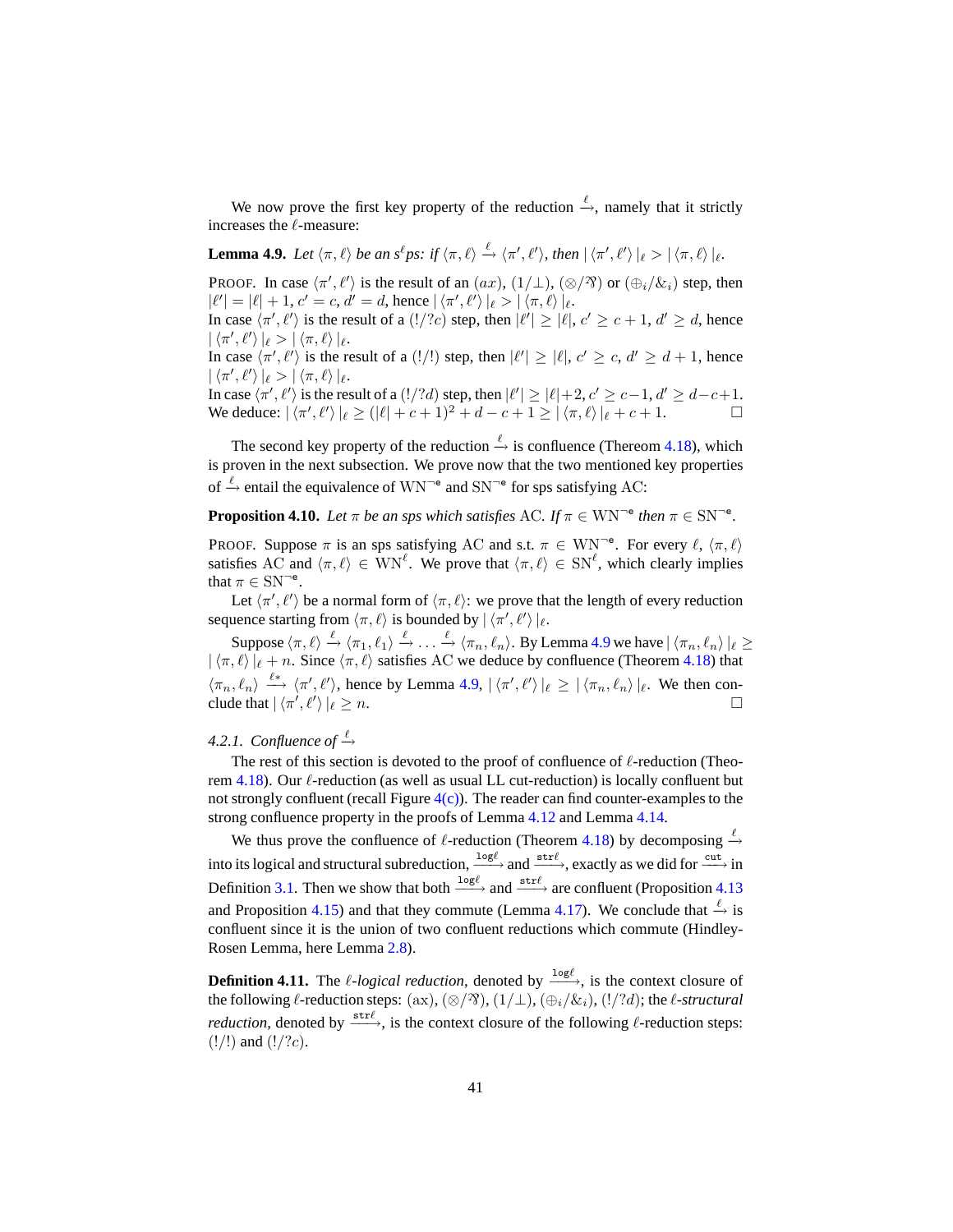Of course we have  $\stackrel{\ell}{\rightarrow} = \frac{\log \ell}{\longrightarrow} \cup \stackrel{\text{str}\ell}{\longrightarrow}$ . Notice that  $\stackrel{\text{str}\ell}{\longrightarrow}$  is defined precisely by those  $\ell$ -steps which leave unchanged the labels of the  $*$ -links.

In what follows we prove that  $\frac{log\ell}{\ell}$  and  $\frac{str\ell}{\ell}$  are confluent and commute. The difficult part of the proof is already achieved: it consists in establishing that both  $\frac{log\ell}{\ell}$ and  $\xrightarrow{\text{str}\ell}$  are SN, which is an immediate consequence of SN of  $\xrightarrow{\text{log}}$  (Proposition [3.4\)](#page-25-0) and of  $\xrightarrow{\text{str}}$  (Proposition [4.13\)](#page-42-3): the labelling of s<sup>ℓ</sup>ps plays no role w.r.t. SN.

*Confluence of*  $\frac{\log \ell}{\log \ell}$ . We prove the confluence of  $\frac{\log \ell}{\epsilon}$  (Proposition [4.13\)](#page-42-3) by applying the Newman Lemma (here Lemma [2.7\)](#page-12-9): a relation which is locally confluent and SN is confluent. The local confluence of  $\xrightarrow{\text{str}\ell}$  is proven by Lemma [4.12,](#page-41-0) and the SN of  $\frac{log\ell}{\ell}$  is an immediate consequence of Proposition [3.4.](#page-25-0)

<span id="page-41-0"></span>Neither in the proof of Proposition [3.4](#page-25-0) nor in the one of Lemma [4.12](#page-41-0) the AC condition is used, so that the confluence of  $\frac{\log \ell}{\ell}$  is established for the whole set of s<sup>ℓ</sup>ps.

**Lemma 4.12.** *The reduction*  $\frac{\log \ell}{\epsilon}$  *is locally confluent on s<sup>e</sup>ps.* 

PROOF. We prove that for every slice  $\langle \alpha, \ell \rangle$  the following diagram holds:

<span id="page-41-1"></span>
$$
\langle \alpha, \ell \rangle \xrightarrow{\log \ell} \langle \pi_2, \ell_2 \rangle
$$
  
\n
$$
\downarrow \log \ell
$$
  
\n
$$
\langle \pi_1, \ell_1 \rangle \xrightarrow{\log \ell*} \langle \pi_3, \ell_3 \rangle
$$

This immediately entails local confluence for general  $s^{\ell}$ ps.

Establishing that the previous diagram holds is not immediate only when at least one reduction is of type (!/?d): in this case<sup>[27](#page-41-2)</sup> the slice  $\langle \alpha, \ell \rangle$  is duplicated a number of times equal to the number of slices of the box opened by the  $(!/?d)$  reduction. Let us consider for example the case  $\langle \alpha, \ell \rangle \stackrel{\text{log}}{\longrightarrow} \langle \pi_1, \ell_1 \rangle$  is a  $(1/?d)$  step and  $\langle \alpha, \ell \rangle \stackrel{\text{log}}{\longrightarrow}$  $\langle \pi_2, \ell_2 \rangle$  is a  $(\otimes/\mathfrak{B})$  step (the other cases are similar and left to the reader). We have, for some  $n > 0$ :



the reduction of the cut t opens the box of the !-link o and duplicates the slice  $\langle \alpha, \ell \rangle$ n times, giving as result the following s<sup>ℓ</sup>ps (notice that the labelling of the ∗-links changes):

<span id="page-41-2"></span><sup>&</sup>lt;sup>27</sup>We can suppose without loss of generality that the reduced cut link has depth 0 in  $\alpha$ .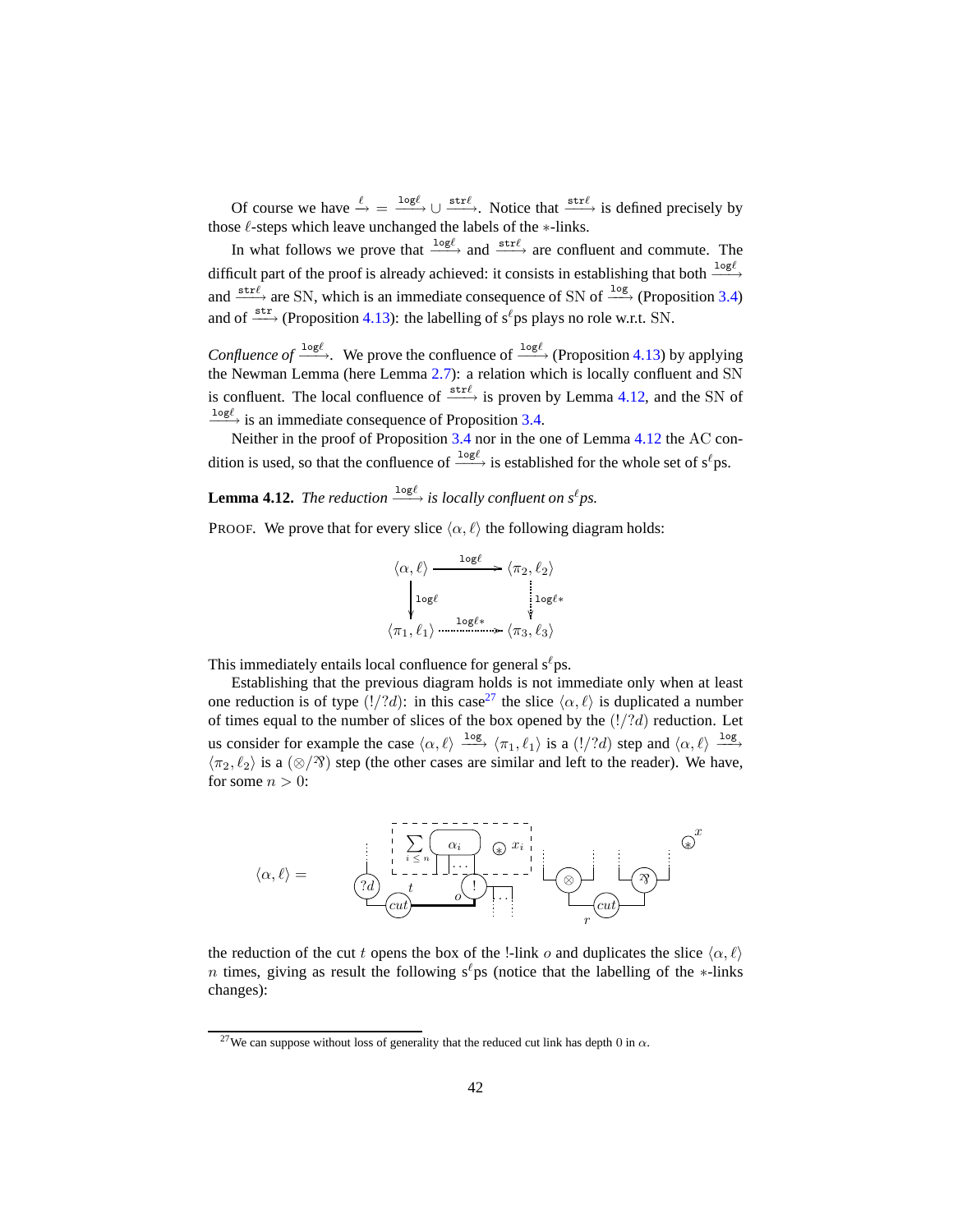<span id="page-42-1"></span>
$$
\langle \pi_1, \ell_1 \rangle = \sum_{i \leq n} \underbrace{\left[ \underbrace{\alpha_i}_{\text{cut}} \right] \cdots}_{\text{cut}} \underbrace{\left[ \underbrace{\alpha_i}_{\text{cut}} \right]}_{\overline{r_i}} \underbrace{\mathbb{Q}^x}_{\text{tr}} + x_i + 2
$$

<span id="page-42-2"></span>Instead, by reducting the cut r in  $\langle \alpha, \ell \rangle$ , one obtains the following slice:

$$
\langle \pi_2, \ell_2 \rangle = \qquad \qquad \frac{\begin{vmatrix} \frac{1}{2} & \frac{1}{2} & \frac{1}{2} & \frac{1}{2} & \frac{1}{2} & \cdots & \frac{1}{2} \\ \frac{1}{2} & \frac{1}{2} & \frac{1}{2} & \cdots & \cdots & \cdots & \cdots \\ \frac{1}{2} & \frac{1}{2} & \cdots & \frac{1}{2} & \cdots & \cdots & \cdots & \cdots \end{vmatrix}}{\begin{pmatrix} 2d & \frac{1}{2} & \cdots & \frac{1}{2} & \cdots & \cdots & \cdots \\ \frac{1}{2} & \cdots & \cdots & \cdots & \cdots & \cdots & \cdots \\ \frac{1}{2} & \cdots & \cdots & \cdots & \cdots & \cdots & \cdots \end{pmatrix}}{\begin{pmatrix} 2d & \cdots & \cdots & \cdots & \cdots & \cdots & \cdots \\ \frac{1}{2} & \cdots & \cdots & \cdots & \cdots & \cdots & \cdots \\ \frac{1}{2} & \cdots & \cdots & \cdots & \cdots & \cdots & \cdots \end{pmatrix}}{\begin{pmatrix} 2d & \cdots & \cdots & \cdots & \cdots & \cdots & \cdots \\ \frac{1}{2} & \cdots & \cdots & \cdots & \cdots & \cdots & \cdots \\ \frac{1}{2} & \cdots & \cdots & \cdots & \cdots & \cdots & \cdots \end{vmatrix}}{\begin{pmatrix} 2d & \cdots & \cdots & \cdots & \cdots & \cdots \\ \frac{1}{2} & \cdots & \cdots & \cdots & \cdots & \cdots \\ \frac{1}{2} & \cdots & \cdots & \cdots & \cdots & \cdots & \cdots \end{pmatrix}}{\
$$

If we reduce the cut  $\vec{t}$  in  $\langle \pi_2, \ell_2 \rangle$ , we obtain the following s<sup>ℓ</sup>ps (again notice that the labelling of the ∗-links changes):

$$
\langle \pi_3, \ell_3 \rangle = \sum_{i \leq n} \left[ \underbrace{\begin{matrix} \alpha_i \\ \alpha_i \end{matrix}} \right] \cdots} \underbrace{\begin{matrix} \alpha_i \\ \alpha_i \end{matrix}} \right] \otimes^{x + x_i + 3}
$$

The same s<sup>ℓ</sup>ps can be obtained by reducing the residues  $\overrightarrow{r_1}, \ldots, \overrightarrow{r_n}$  of the cut r in  $\langle \pi_1, \ell_1 \rangle$ . We conclude that  $\langle \pi_1, \ell_1 \rangle \xrightarrow{\text{log}\ell} \langle \pi_3, \ell_3 \rangle$  and  $\langle \pi_2, \ell_2 \rangle \xrightarrow{\text{log}\ell} \langle \pi_3, \ell_3 \rangle$ .

<span id="page-42-3"></span>Notice that the critical pair analysed in the proof of Lemma [4.12](#page-41-0) is a counterexample to the strong confluence of  $\frac{\log \ell}{\ell}$ .

# **Proposition 4.13.** The reduction  $\frac{log\ell}{\ell}$  is confluent on the s<sup> $\ell$ </sup>ps.

PROOF. Consequence of Lemma [4.12,](#page-41-0) Proposition [3.4](#page-25-0) and the Newman Lemma (here Lemma [2.7\)](#page-12-9).

*Confluence of*  $\xrightarrow{\text{str}\ell}$ . As for  $\xrightarrow{\log\ell}$ , the confluence of  $\xrightarrow{\text{str}\ell}$  (Proposition [4.15\)](#page-45-3) is obtained using the Newman Lemma. The local confluence is deduced by Lemma [4.14,](#page-42-0) and the SN of  $\xrightarrow{\text{str}\ell}$  is an immediate consequence of Proposition [3.10.](#page-29-0) In sharp contrast with the case of the  $\frac{\log \ell}{\epsilon}$  rewriting rule, the reader should remark that the AC condition plays a crucial role both for Lemma [4.14](#page-42-0) and Proposition [3.10:](#page-29-0) in Subsection [2.4](#page-18-0) we have given counter-examples (see Fig. [11](#page-21-1) and Fig. [12\)](#page-22-0) both to the local confluence and the SN of  $\xrightarrow{\text{str}}$  for sps which do not satisfy AC.

<span id="page-42-0"></span>Remark that the labelling of the ∗-links does not play any role in the confluence of  $\frac{\text{str}\ell}{\longrightarrow}$ , since the  $\ell$  function is invariant under  $\frac{\text{str}\ell}{\longrightarrow}$ . We nevertheless picture explicitely the ∗-links in the figures illustrating the following lemma, in order to stress that confluence holds for *labelled* sps.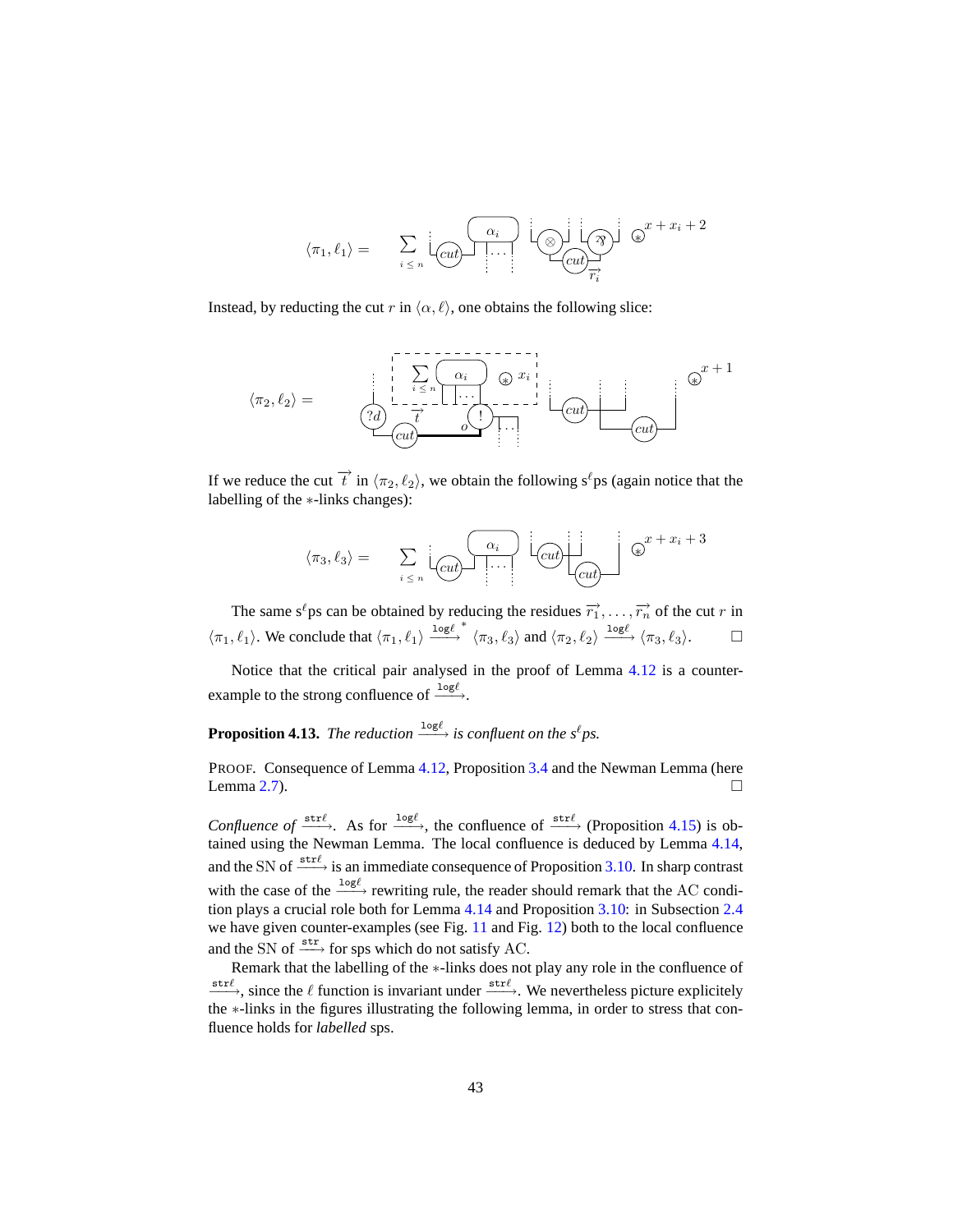**Lemma 4.14.** *The reduction*  $\xrightarrow{\text{str}\ell}$  *is locally confluent on the*  $s^{\ell}$ *ps satisfying* AC.

PROOF. The local confluence of  $\xrightarrow{\text{str}\ell}$  is quite a standard result, the proof is essentially the same as that of the local confluence of the exponential reduction in MELL given by V. Danos in his PhD thesis [\[2\]](#page-59-6). The local confluence of  $\xrightarrow{\text{str}\ell}$  can be reduced to the following diagram:

$$
\langle \alpha, \ell \rangle \xrightarrow{\text{str}\ell} \langle \pi_2, \ell_2 \rangle
$$
  
\n
$$
\downarrow^{\text{str}\ell} \qquad \qquad \downarrow^{\text{str}\ell*} \qquad \qquad \downarrow^{\text{str}\ell*}
$$
  
\n
$$
\langle \pi_1, \ell_1 \rangle \xrightarrow{\text{str}\ell*} \langle \pi_3, \ell_3 \rangle
$$

This immediately entails local confluence for general  $s^{\ell}$ ps.

The proof is by inspection of all possible cases, we treat in detail only the following two critical pairs (the considered cuts have depth 0 in  $\alpha$ ).

1. If  $\langle \alpha, \ell \rangle \stackrel{\text{str}}{\longrightarrow} \langle \pi_1, \ell_1 \rangle$  is the reduction of a cut t of type  $(!/!)$  and  $\langle \alpha, \ell \rangle \stackrel{\text{str}}{\longrightarrow}$  $\langle \pi_2, \ell_2 \rangle$  is the reduction of a cut r of type (!/!) and if the two cuts are in opposition as pictured below:

$$
\langle \alpha, \ell \rangle = \begin{array}{c} \begin{array}{c} \begin{array}{c} \uparrow \\ \downarrow \\ \downarrow \end{array} & \begin{array}{c} \downarrow \\ \downarrow \\ \downarrow \end{array} & \begin{array}{c} \downarrow \\ \downarrow \\ \downarrow \end{array} & \begin{array}{c} \downarrow \\ \downarrow \\ \downarrow \end{array} & \begin{array}{c} \downarrow \\ \downarrow \\ \downarrow \end{array} & \begin{array}{c} \downarrow \\ \downarrow \\ \downarrow \end{array} & \begin{array}{c} \downarrow \\ \downarrow \\ \downarrow \end{array} & \begin{array}{c} \downarrow \\ \downarrow \\ \downarrow \end{array} & \begin{array}{c} \downarrow \\ \downarrow \\ \downarrow \end{array} & \begin{array}{c} \downarrow \\ \downarrow \\ \downarrow \end{array} & \begin{array}{c} \downarrow \\ \downarrow \\ \downarrow \end{array} & \begin{array}{c} \downarrow \\ \downarrow \\ \downarrow \end{array} & \begin{array}{c} \downarrow \\ \downarrow \\ \downarrow \end{array} & \begin{array}{c} \downarrow \\ \downarrow \\ \downarrow \end{array} & \begin{array}{c} \downarrow \\ \downarrow \\ \downarrow \end{array} & \begin{array}{c} \downarrow \\ \downarrow \\ \downarrow \end{array} & \begin{array}{c} \downarrow \\ \downarrow \\ \downarrow \end{array} & \begin{array}{c} \downarrow \\ \downarrow \\ \downarrow \end{array} & \begin{array}{c} \downarrow \\ \downarrow \\ \downarrow \end{array} & \begin{array}{c} \downarrow \\ \downarrow \\ \downarrow \end{array} & \begin{array}{c} \downarrow \\ \downarrow \\ \downarrow \end{array} & \begin{array}{c} \downarrow \\ \downarrow \\ \downarrow \end{array} & \begin{array}{c} \downarrow \\ \downarrow \\ \downarrow \end{array} & \begin{array}{c} \downarrow \\ \downarrow \\ \downarrow \end{array} & \begin{array}{c} \downarrow \\ \downarrow \\ \downarrow \end{array} & \begin{array}{c} \downarrow \\ \downarrow \\ \downarrow \end{array} & \begin{array}{c} \downarrow \\ \downarrow \\ \downarrow \end{array} & \begin{array}{c} \downarrow \\ \downarrow \\ \downarrow \end{array} & \begin{array}{c} \downarrow \\ \downarrow \\ \downarrow \end{array} & \begin{array}{c} \downarrow \\ \downarrow \\ \downarrow \end{array} & \begin{array}{c} \downarrow \\ \downarrow \\ \
$$

then the reduction of t will bring a copy of v in each slice  $\beta$  of the s<sup>l</sup>ps associated with  $o$  and it will transform the premise  $c$  of the cut  $r$  in an auxiliary conclusion of the residue of the !-link o in  $\langle \pi_1, \ell_1 \rangle$ . On the other hand the reduction of r in  $\langle \alpha, \ell \rangle$  will bring a copy of u in each slice  $\gamma$  of the s<sup> $\ell$ </sup>ps associated with v. The s<sup> $\ell$ </sup>ps  $\langle \pi_3, \ell_3 \rangle$  is obtained from  $\langle \pi_2, \ell_2 \rangle$  by reducing the (unique) residue of t in  $\langle \pi_2, \ell_2 \rangle$ , which results in bringing v, and hence u, in each slice of the s<sup> $\ell$ </sup>ps associated with o:

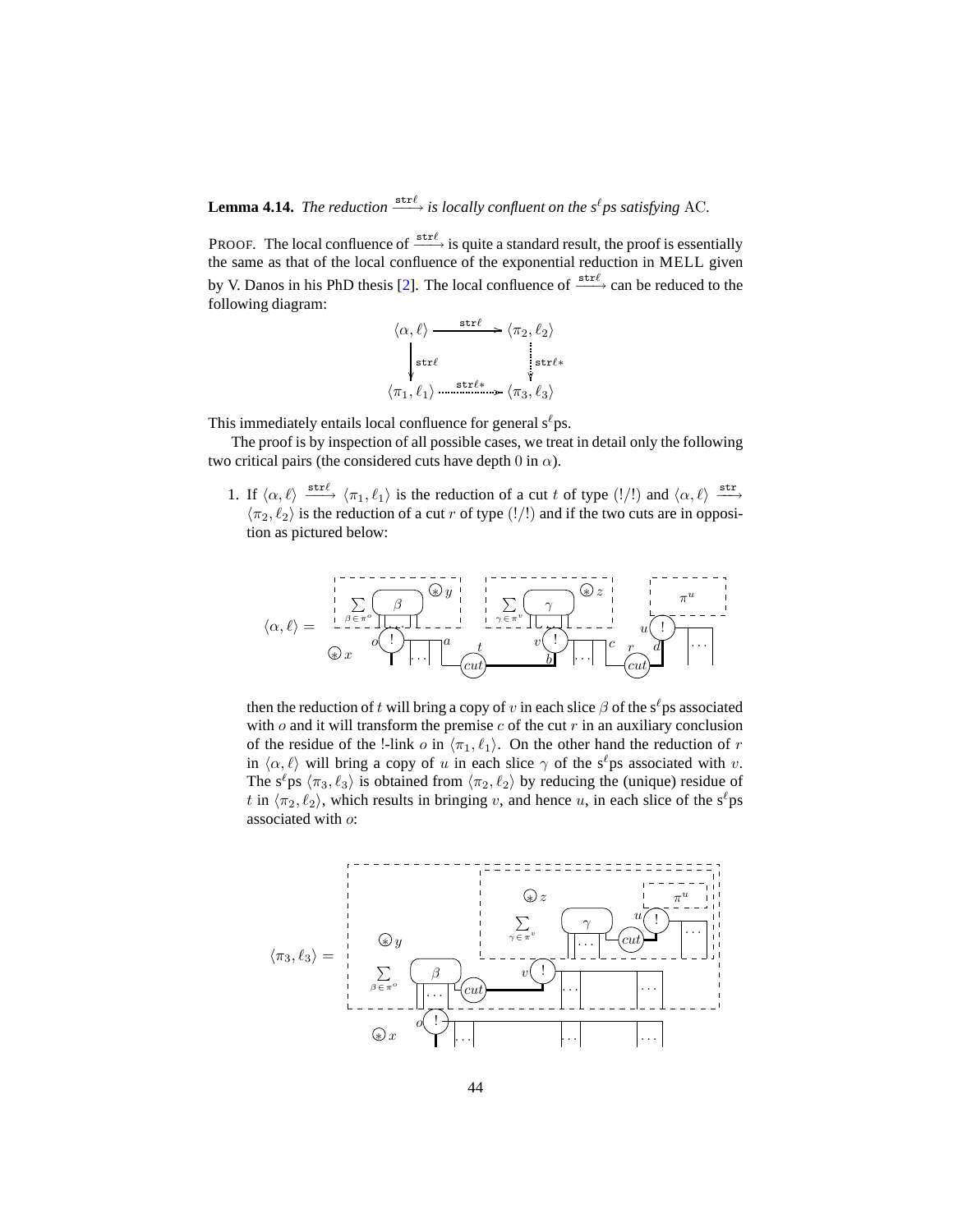The s<sup>ℓ</sup>ps  $\langle \pi_3, \ell_3 \rangle$  can also be obtained from  $\langle \pi_1, \ell_1 \rangle$  in two steps (recall we are proving only local confluence of  $\xrightarrow{\text{str}\ell}$ ): first, we reduce the residue of r in  $\langle \pi_1, \ell_1 \rangle$  thus obtaining for each slice  $\beta$  in the box of  $\alpha$  a cut between an auxiliary conclusion of a copy of  $v$  and a copy of  $u$ , and then we reduce every such cut, thus bringing a copy of u in every slice  $\gamma$  in the boxes of the various copies of  $v$ , as sketched in the above figure.

2. If  $\langle \alpha, \ell \rangle \stackrel{\text{str}\ell}{\longrightarrow} \langle \pi_1, \ell_1 \rangle$  is the reduction of a cut t of type  $(!/?c)$  and  $\langle \alpha, \ell \rangle \stackrel{\text{str}\ell}{\longrightarrow}$  $\langle \pi_2, \ell_2 \rangle$  is the reduction of a cut r of type (!/!) and if the two cuts are in opposition as pictured below:



then the reduction of t will duplicate o in  $\langle \pi_1, \ell_1 \rangle$  and will transform the cut r in a cut of type  $(!/?c)$  between the residue of the !-link u and a created ?c-link with premises the auxiliary conclusions corresponding to  $c$  of the two copies of o. On the other hand, the reduction of r in  $\langle \alpha, \ell \rangle$  will bring a copy of u in each slice  $\beta$  of the s<sup>ℓ</sup>ps associated with  $\alpha$ . The s<sup>ℓ</sup>ps  $\langle \pi_3, \ell_3 \rangle$  is obtained from  $\langle \pi_2, \ell_2 \rangle$ by reducing the (unique) residue of t in  $\langle \pi_2, \ell_2 \rangle$ , which duplicates o, and hence u:



The s<sup> $\ell$ </sup>ps  $\langle \pi_3, \ell_3 \rangle$  can also be obtained from  $\langle \pi_1, \ell_1 \rangle$  in three steps (also in this case we have only local confluence and not strong confluence): first, we reduce the residue of r in  $\langle \pi_1, \ell_1 \rangle$ , which is a cut of type  $(!/?c)$ ; this duplicates u and creates two cuts of type  $(!/!)$ , one between the first copies of o and u and the other one between the second copies of o and u. We obtain  $\langle \pi_3, \ell_3 \rangle$  by further reducing the two  $(|/|)$  cuts.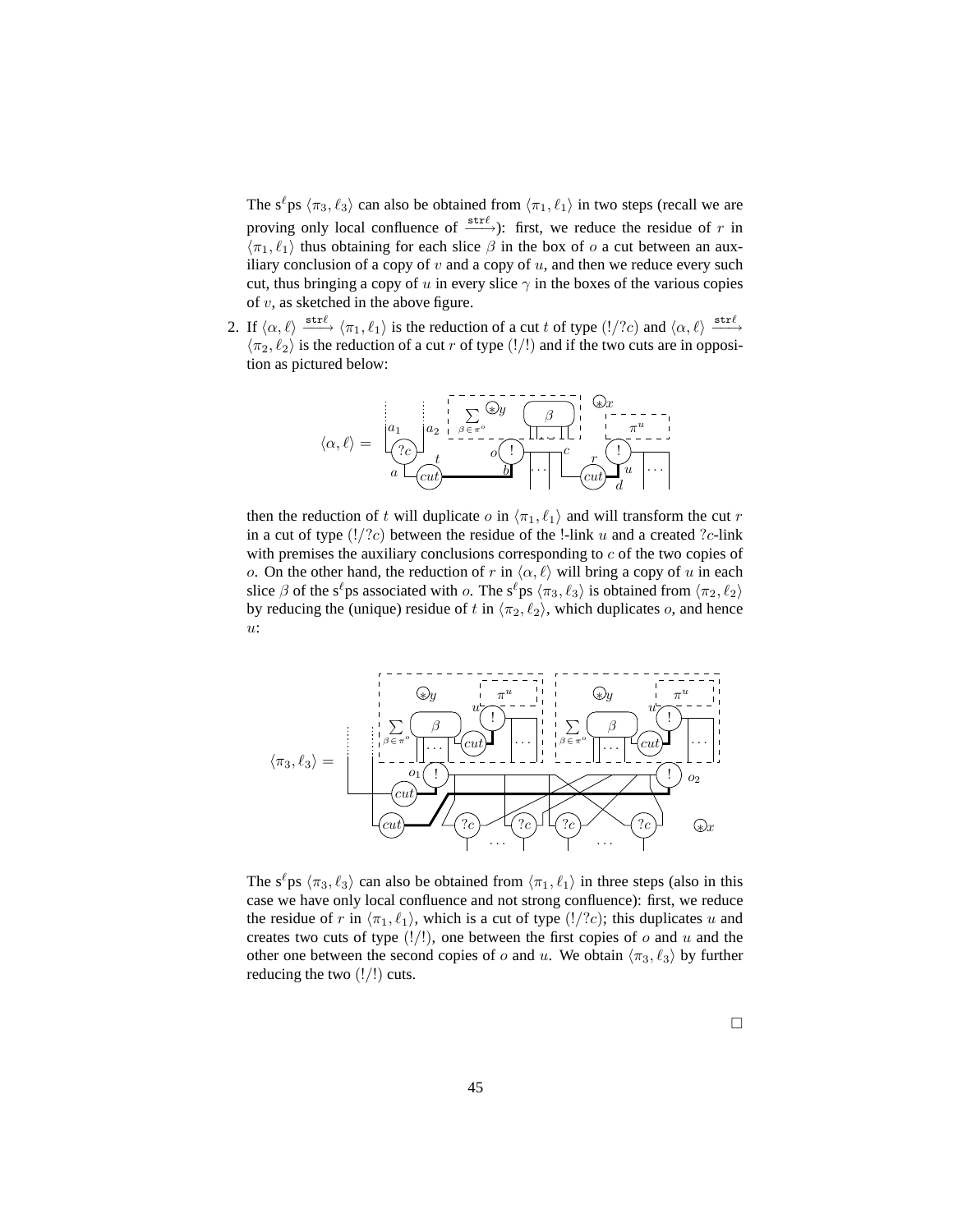<span id="page-45-3"></span>The critical pairs treated in the proof of Lemma [4.14](#page-42-0) are counter-examples to the strong confluence of  $\xrightarrow{\text{str}\ell}$ .

**Proposition 4.15.** *The reduction*  $\xrightarrow{\text{str}\ell}$  *is confluent on the s<sup>ℓ</sup>ps satisfying* AC.

PROOF. Consequence of Lemma [4.14,](#page-42-0) Proposition [3.10](#page-29-0) and the Newman Lemma (Lemma [2.7\)](#page-12-9).

*Commutation of*  $\frac{\log \ell}{\ell}$  *and*  $\frac{\text{str}\ell}{\ell}$ . The last step allows to merge  $\frac{\log \ell}{\ell}$  and  $\frac{\text{str}\ell}{\ell}$  together, proving that the two reductions commute (Lemma [4.17\)](#page-47-1): this is achieved by applying a lemma by Di Cosmo, Piperno and Geser (here Lemma [2.9\)](#page-12-10) which reduces the commutation of  $\frac{\log \ell}{\log \ell}$  and  $\frac{\text{str}\ell}{\ell}$  to the diagram (1) of Lemma [2.9.](#page-12-10)

<span id="page-45-0"></span>Like in the proof of confluence for  $\frac{log\ell}{\ell}$  (and contrary to the proof of confluence for  $\xrightarrow{\text{str}\ell}$ ) the AC condition is not needed in this paragraph.

**Lemma 4.16.** *For every s<sup>* $\ell$ *</sup> ps the following diagram holds:* 

<span id="page-45-2"></span><span id="page-45-1"></span>
$$
\langle \pi, \ell \rangle \xrightarrow{\log \ell} \langle \pi_2, \ell_2 \rangle
$$
  
\n
$$
\begin{matrix}\n\downarrow^{\text{str}\ell} \\
\downarrow^{\text{str}\ell} \\
\langle \pi_1, \ell_1 \rangle \xrightarrow{\log \ell +} \langle \pi_3, \ell_3 \rangle\n\end{matrix}
$$

PROOF. Also for this lemma we restrict ourselves to the case  $\langle \pi, \ell \rangle$  is a slice  $\langle \alpha, \ell \rangle$ : the general case follows immediately.

Let t (resp. r) be the cut link of  $\alpha$  reduced in  $\langle \alpha, \ell \rangle \stackrel{\text{str}\ell}{\longrightarrow} \langle \pi_1, \ell_1 \rangle$  (resp. in  $\langle \alpha, \ell \rangle \stackrel{\text{log}\ell}{\longrightarrow} \langle \pi_2, \ell_2 \rangle$ ). The proof is by induction on the depth of r. We split the proof in three cases.

**Case (i).** The cut r is at depth 0 in  $\langle \alpha, \ell \rangle$ : this case is immediate, since the reduction of t does not affect r. The only slightly delicate case is when r is of type  $(!/?d)$  (so that its reduction duplicates  $\langle \alpha, \ell \rangle$  and t is duplicated a number of times equal to the number of slices, say *n*, of the opened exponential box:  $\pi_2 = \sum_{i=1}^n \alpha_i$ . Since *r* is a non erasing cut link, we have  $n \ge 1$ . In particular, let  $\overrightarrow{t_1}, \ldots, \overrightarrow{t_n}$  be the *n* residues of t in  $\langle \pi_2, \ell_2 \rangle$ . We first prove that the diagram holds without labels, by distingushing two subcases: (i) if t is of type  $(!/!)$  and one of the two premises of t is an auxiliary conclusion of the  $!$ -link opened by the reduction of  $r$ , then we do not need to reduce the residues of t to close the diagram:  $\pi_3 = \pi_2^{28}$  $\pi_3 = \pi_2^{28}$  $\pi_3 = \pi_2^{28}$ ; (ii) otherwise the reduction of the residues of t in  $\pi_2$  gives as result the same sps as the one given by the reduction of the (unique) residue of r in  $\pi_1$ . Notice that  $\pi_3$  has exactly n slices:  $\pi_3 = \sum_{i=1}^n \beta_i$ .

Concerning the labels, let's call  $v_i$  the ∗-link at depth 0 of the slice  $\alpha_i$  of  $\pi_2$  and  $v$ the ∗-link of  $\alpha$ . Similarly, let us call  $v'_i$  the ∗-link at depth 0 of the slice  $\beta_i$  of  $\pi_3$ . The

<span id="page-45-4"></span><sup>&</sup>lt;sup>28</sup>Notice that in this case (and only in this case) these  $t$ 's residues might also be non reducible cuts.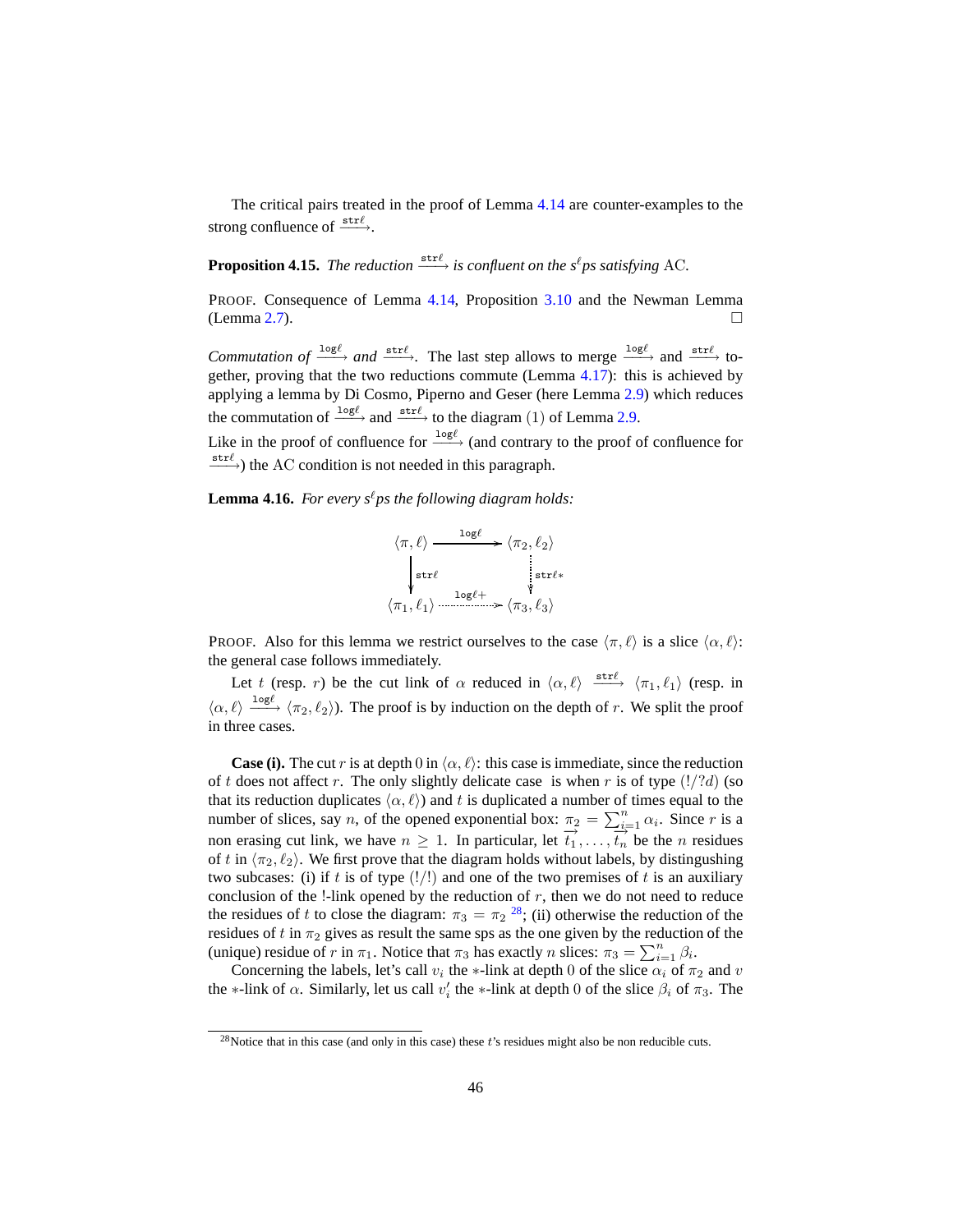computation of the label of  $v'_i$  yields (for both the considered reductions from  $\pi$  to  $\pi_3$ )  $\ell(v) + \ell(\overleftarrow{v_i}) + 2$ . Since the label of every \*-link of  $\pi_3$  different from  $v'_i$  is the same as the one of its ancestor in  $\pi$ , the diagram holds also with labels.

**Case (ii).** Both t and r are cuts in boxes of  $\alpha$ . Let  $\alpha$  (resp. u) be the !-link at depth 0 of  $\alpha$  containing t (resp. r). If  $\alpha$  and  $u$  are different !-links, then this case is immediate; if they are the same !-link o, let  $\langle \pi^{\circ}, \ell^{\circ} \rangle$  be the box associated with o. We have  $\langle \pi^o, \ell^o \rangle \xrightarrow{\text{str}\ell} \langle \pi_1^o, \ell_1^o \rangle$  and  $\langle \pi^o, \ell^o \rangle \xrightarrow{\text{log}\ell} \langle \pi_2^o, \ell_2^o \rangle$ . We apply the induction hypothesis and we obtain an s<sup>l</sup> ps  $\langle \pi_3^o, \ell_3^o \rangle$  s.t.  $\langle \pi_1^o, \ell_1^o \rangle \xrightarrow{\log l^+} \langle \pi_3^o, \ell_3^o \rangle$  and  $\langle \pi_2^o, \ell_2^o \rangle \xrightarrow{\text{strl} \ast} \langle \pi_3^o, \ell_3^o \rangle$ . The s<sup> $\ell$ </sup>ps  $\langle \pi_3, \ell_3 \rangle$  is then obtained from  $\langle \pi, \ell \rangle$  by associating with  $o$  the s<sup> $\ell$ </sup>ps  $\langle \pi_3^o, \ell_3^o \rangle$ .

**Case (iii).** The cut t is at depth 0 and r is contained in a !-link o at depth 0 of  $\alpha$ : then we can have two critical pairs, since the  $!$ -link  $\sigma$  may be involved in the reduction of t.

One critical pair is when t is of type  $(!/c)$  and o is the !-link which is duplicated by the reduction of  $t$ :



The reduction of t duplicates o, hence r, in  $\langle \pi_1, \ell_1 \rangle$ , but does not change the content of the box nor the labels of the  $*$ -links. On the other hand, the reduction of r changes the  $s^{\ell}$ ps associated with o, without affecting the cut t nor the label of the ∗-link at depth 0 of  $\alpha$ , but possibly changing the labels of the ∗-links inside  $\alpha$ . Reducing the two residues of r in  $\langle \pi_1, \ell_1 \rangle$  gives the same result  $\langle \pi_3, \ell_3 \rangle$  as reducing the residue of t in  $\langle \pi_2, \ell_2 \rangle$ . By the way notice that the reduction  $\langle \pi_1, \ell_1 \rangle \xrightarrow{\log \ell^+} \langle \pi_3, \ell_3 \rangle$  costs two steps, due to the duplication of r.

The other critical pair is when t is of type  $(|/|)$  and o (the !-link whose box contains r) is one of the two !-links involved in the reduction of t (i.e. in the figure below  $o = u$ or  $o = v$ :



The reduction of  $t$  brings one copy of  $u$  in each slice of the box associated with  $v$ (notice that v contains at least one slice, since  $\xrightarrow{\text{str}\ell}$  is a non-erasing reduction step): however, this reduction does not change the  $s^{\ell}$  ps associated with u nor the labels of the  $*$ -links. On the other hand the reduction of r in  $\langle \alpha, \ell \rangle$  changes the s<sup>ℓ</sup>ps associated with u or that associated with v, depending on whether  $o = u$  or  $o = v$ .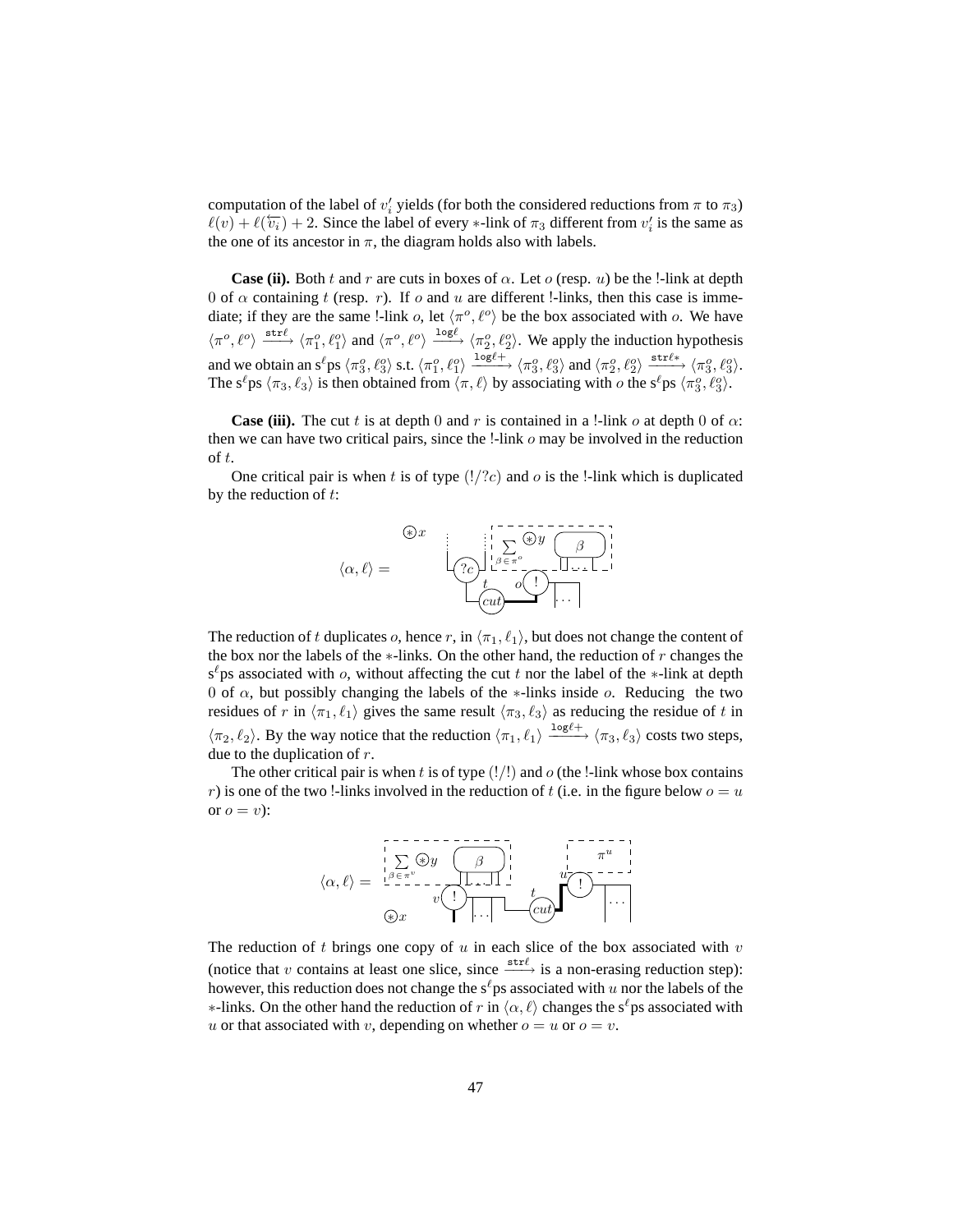<span id="page-47-4"></span><span id="page-47-3"></span>The case  $o = u$  is simple: let  $\overrightarrow{r}_1, \ldots, \overrightarrow{r}_n$  (where  $n \ge 1$ , as we noticed above) be the residues of r in  $\langle \pi_1, \ell_1 \rangle$ . Reducing these n cuts gives the same result as reducing the unique residue of t in  $\langle \pi_2, \ell_2 \rangle$ .

If  $o = v$ , then one has to notice that even if the reduction of t changes the box  $\pi^v$  associated with v (bringing "inside v" the !-link u), cuts and \*-links of  $\pi^v$  are not affected by this reduction. In particular we can reduce the residue of r in  $\langle \pi_1, \ell_1 \rangle$  like the reduction step  $\langle \alpha, \ell \rangle \stackrel{\text{log}\ell}{\longrightarrow} \langle \pi_2, \ell_2 \rangle$  does, thus obtaining the s<sup> $\ell$ </sup>ps  $\langle \pi_3, \ell_3 \rangle$  which is also the result of reducing the residue of t in  $\langle \pi_2, \ell_2 \rangle$ .

<span id="page-47-1"></span>**Lemma 4.17.** *The reductions*  $\xrightarrow{\text{str}\ell}$  *and*  $\xrightarrow{\text{log}\ell}$  *commute* (see Figure 4(*d*)).

PROOF. It is a consequence of Lemma [4.16,](#page-45-0) Prop. [3.4](#page-25-0) and a Lemma by Di Cosmo, Piperno and Geser (here Lemma [2.9\)](#page-12-10). □

<span id="page-47-0"></span>**Theorem 4.18.** *The reduction*  $\xrightarrow{\ell}$  *is confluent on s*<sup> $\ell$ </sup>*ps satisfying* AC.

PROOF. Consequence of Prop. [4.13,](#page-42-3) Prop. [4.15,](#page-45-3) Lemma [4.17](#page-47-1) and the Hindley-Rosen Lemma (Lemma [2.8\)](#page-12-8).  $\Box$ 

<span id="page-47-2"></span>**Remark 4.19.** One can easily adapt Theorem [4.18](#page-47-0) and prove the confluence of  $\frac{\text{cut}}{\text{}}$ for ⊤-free sps satisying AC: just check that  $\frac{log}{ }$  and  $\frac{str}{ }$  are locally confluent (i.e. add the erasing steps to the proof of Lemma [4.12](#page-41-0) and Lemma [4.14\)](#page-42-0) and that they commute.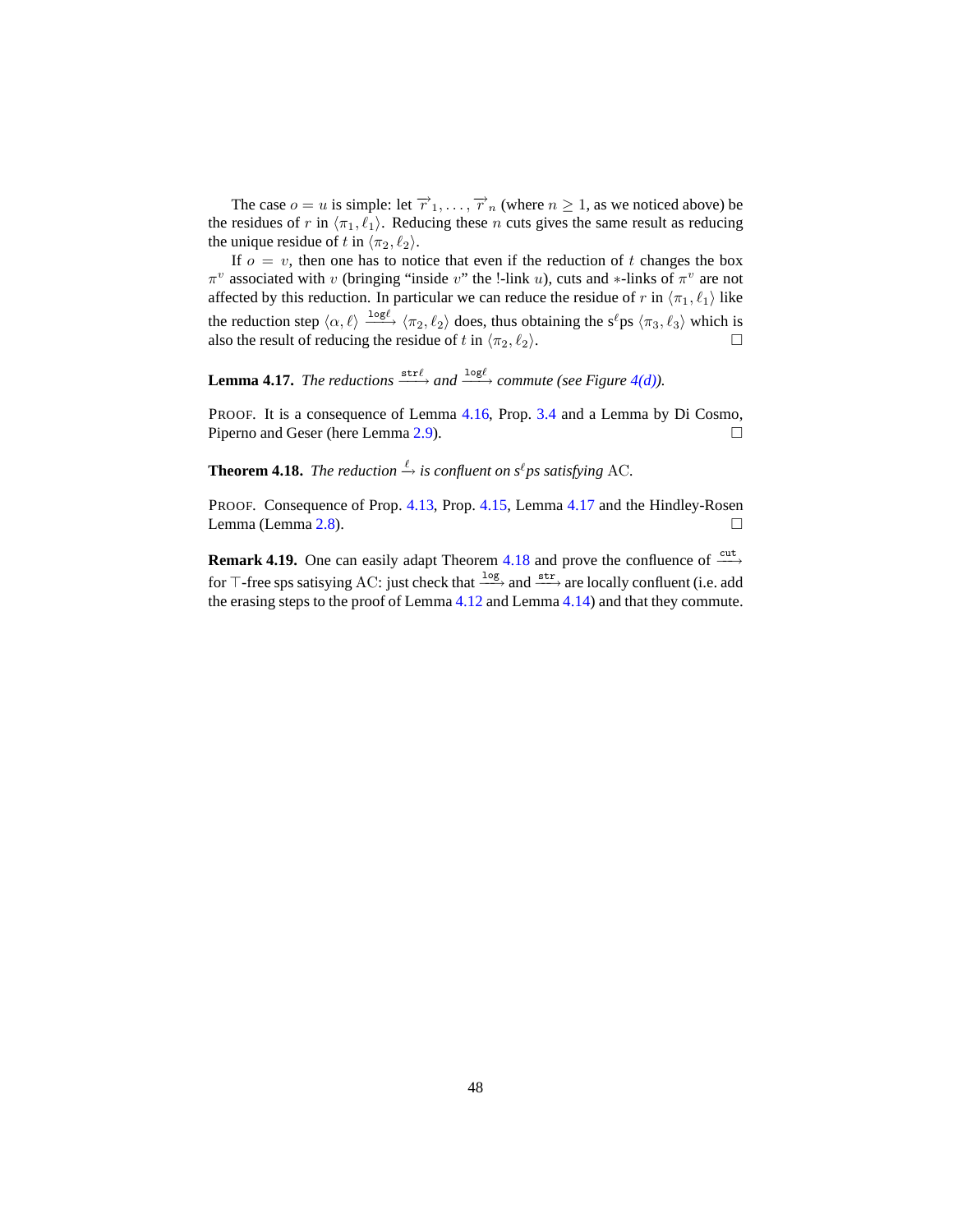<span id="page-48-2"></span>

|  |  | $F := a \mid 1 \mid F \otimes F \mid 0 \mid F \oplus F \mid F \mid \exists a.F$      |  |  |
|--|--|--------------------------------------------------------------------------------------|--|--|
|  |  | $a^{\perp}$   $\perp$   $F \mathcal{R} F$   $\top$   $F \& F$   $?F$   $\forall a.F$ |  |  |
|  |  |                                                                                      |  |  |

Figure 17: Grammar of LL formulas

### <span id="page-48-0"></span>**5. Strong Normalization for Linear Logic**

We now want to apply our (rather general) main result (Theorem [4.2\)](#page-37-0) in order to prove strong normalization for full second order LL (Theorem [5.12\)](#page-58-0). As proof-nets, we take here the most general currently used notion, obtained by combining [\[7\]](#page-59-4), [\[9](#page-59-14)] and [\[2\]](#page-59-6), and by generalizing the (ccad) and the  $(\top/cc)$  reduction steps (see below). These proof-nets are defined in [\[24](#page-60-2)]: let's call them simply *nets*, and denote them with initial Greek letters  $\alpha, \beta$ ...

This last section requires some knowledge on nets, mainly some acquaintance with the additive and second order cut-elimination and the notion of sequentialization: all the precise definitions are in [\[24\]](#page-60-2).

## <span id="page-48-1"></span>*5.1. The syntax of nets*

There are two main differences between nets and sps: (i) nets are typed by second order LL formulas (Figure [17](#page-48-2) recalls the grammar of LL) and (ii) nets use additive boxes to handle the & rule. Let us comment this last feature.

In the framework of nets,  $&$ -links behave like !-links (see Figure [18\)](#page-48-3): they have 0 premises and  $n + 1$  conclusions, a distinguished one (the main conclusion, typed by a &-formula, say  $A \& B$ ) and possibly others (the auxiliary conclusions); with every &-link with  $n + 1$  conclusions are associated two nets  $\beta_1$  and  $\beta_2$ , called *first (or left)* and *second (or right)* component of the &-link. The nets  $\beta_1$  and  $\beta_2$  have the same n conclusions as the auxiliary conclusions of the  $&$ -link (called the auxiliary conclusions of the component of the  $&$ -link) and one distinguished conclusion (of type respectively A and B, and called the main conclusion of the component of the  $&$ -link).

The presence of additive boxes has two main consequences in the definition of the cut-elimination steps: (1) there is a unique additive step  $(\&/\oplus_i)$  which combines an erasing feature (like the step  $(\&i_{i}/\oplus j)$  with  $i \neq j$ , in sps) and a non-erasing feature (like the step  $(\&i_{i}/\oplus j)$  in sps); (2) it yields a new type of reduction step, called (ccad), which

<span id="page-48-3"></span>

Figure 18: An example of additive box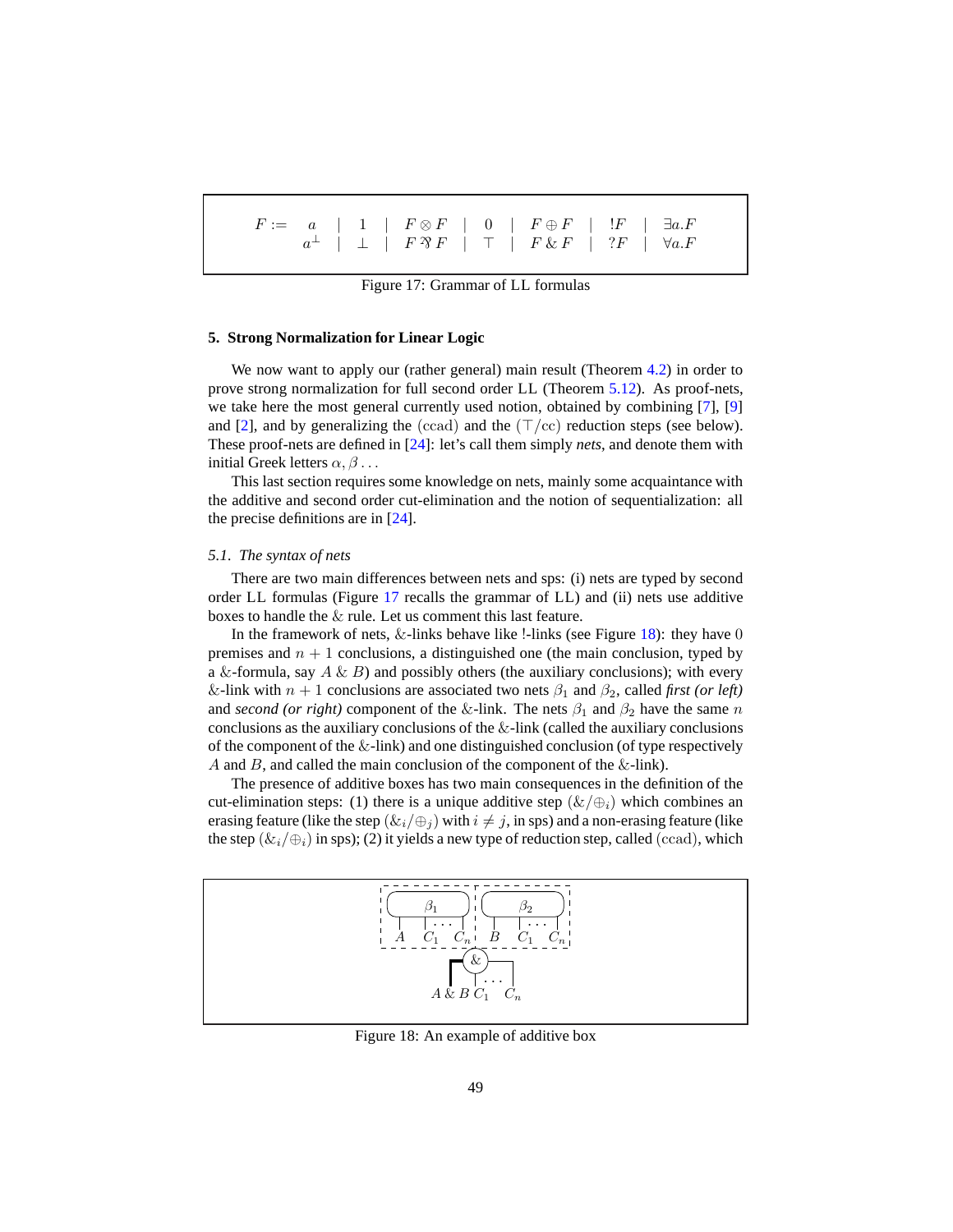<span id="page-49-0"></span>

Figure 19: The reduction steps associated with the additive box

is the nightmare of this way of representing proofs (the same holds for the  $(\top/cc)$ ) step of Definition [2.12\)](#page-14-0).

**The step** ( $\&/\oplus_i$ ). A redex of type ( $\&/\oplus_i$ ) is made of a cut t, a  $\&$ -link and a  $\oplus_i$ -link such that one premise of t is the main conclusion of the  $&$ -link and the other premise of t is the conclusion of the  $\bigoplus_i$ -link (see Figure [19\)](#page-49-0). The contractum is defined by erasing the  $\oplus_i$ -link, by substituting the &-link with its  $i^{th}$  component and cutting the premise of the erased  $\oplus_i$ -link and the main conclusion of the  $i^{th}$  component of the &-link. As already mentioned, this reduction step is both erasing (it erases one component of the &-link) and non-erasing (it modifies the cut formula like for example the  $(\otimes/\mathfrak{D})$  step). This mix is critical with respect to standardization, as we will discuss in details in the next Subsection [5.2.](#page-50-0)

**The step** (ccad). A redex of type (ccad) is made of a cut t, a &-link l and a net  $\alpha$  not containing l; moreover, one premise of t, call it  $a$ , is an auxiliary conclusion of l, and the other premise of t is conclusion of  $\alpha$  (see Figure [19\)](#page-49-0). The contractum is defined as follows. We substitute l, the cut link t and  $\alpha$  by a new &-link (which we still call l), having the same conclusions as the original  $l$  where we have substituted the edge  $a$  by the conclusions of  $\alpha$  (different from t's premise). The  $i^{th}$  component of the new link l is obtained by cutting the conclusion corresponding to the edge  $a$  of the  $i^{th}$  component of the original l and the conclusion of  $\alpha$  which is a premise of t. Notice that a cut of type (ccad) of a net  $\beta$  can be associated with different redexes, since it is not clear which subnet  $\alpha$  of  $\beta$  should be selected (for example, in [\[7\]](#page-59-4)  $\alpha$  is the *empire of* a, in [\[24](#page-60-2)]  $\alpha$  is any subnet having a among its conclusions). We take here the (more general) option of [\[24\]](#page-60-2), which is also applied to the (⊤/cc) step. Notice that, as for (⊤/cc) (Remark [2.13\)](#page-16-3), the presence of (ccad)-reduction steps entails the failure of confluence.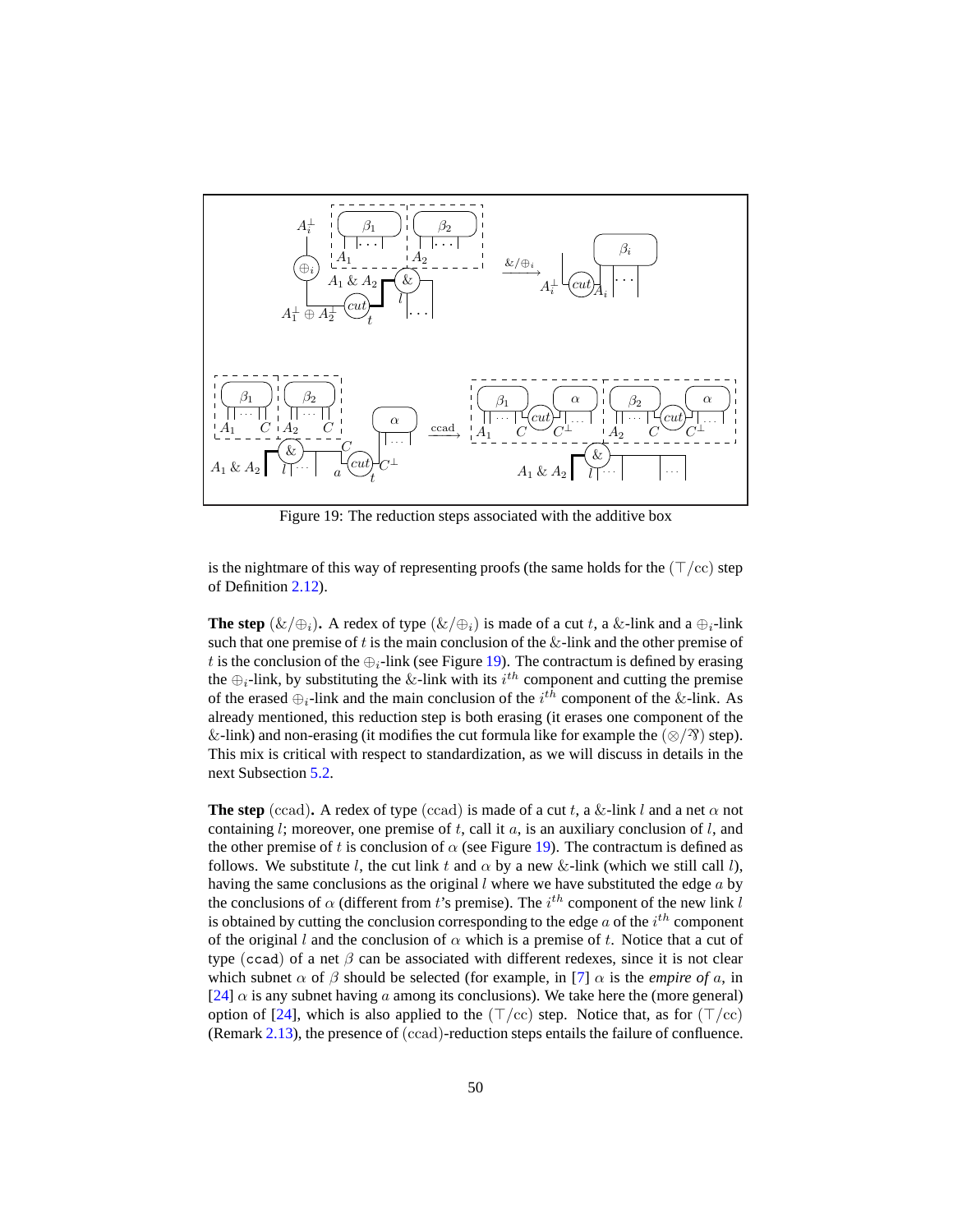<span id="page-50-1"></span>

<span id="page-50-2"></span>Figure 20: Untyped nets which are WN but not SN ( $\delta$  is defined in Figure [9\)](#page-20-1)

Despite these differences, the cut-elimination procedure for sps is the key tool to prove SN for nets. We associate (Subsection [5.3\)](#page-52-0) with every net  $\beta$  its set of slices sl( $\beta$ ) (which is an sps), and we prove that  $\beta \in SN$  by proving that sl( $\beta$ )  $\in SN$ . More precisely, we prove that for every net  $\beta$ :

- (i) sl( $\beta$ ) satisfies AC,
- (ii)  $\beta \in SN$  if sl( $\beta$ )  $\in SN$ ,
- (iii)  $sl(\beta) \in SN$  if  $sl(\beta) \in WN^{-e}$ ,
- (iv)  $\mathrm{sl}(\beta) \in \mathrm{WN}^{-e}$ .

Point (i) is trivial (Proposition [5.1\)](#page-53-0); point (ii) is Proposition [5.6;](#page-55-0) point (iii) is a consequence of point (i) and of our standardization theorem (Theorem [4.2\)](#page-37-0), this is the real missing point in Girard's original proof; point (iv) is the "difficult" part of the SN proof (which is outside Peano arithmetic): one uses Girard's reducibility candidates to prove  $\text{sl}(\beta) \in \text{WN}^{-e}$ . It is well known that this kind of tool is very powerful and can be adapted to a lot of different situations. Indeed, Girard's proof of [\[7\]](#page-59-4) works perfectly well if one substitutes "strong normalization" with "weak normalization", and the reader acquainted with reducibility candidates is probably already convinced that the changes needed to prove  $sl(\beta) \in WN^{-e}$  (instead of  $\beta \in WN$ ) present no major difficulty. We nevertheless give the precise definition of reducibility candidate (Definition  $5.10$ ) that we need in order to prove Theorem  $5.11$  (that is point (iv)), thus concluding with the strong normalization theorem for second order LL nets (Theorem [5.12\)](#page-58-0).

At first sight, an alternative solution was to use Theorem [4.2](#page-37-0) in order to prove the original Girard's standardization theorem (Theorem 4.25 p.72 of [\[7\]](#page-59-4)). We explain in the next Subsection [5.2](#page-50-0) why this alternative fails.

## <span id="page-50-0"></span>*5.2. A digression on standardization*

Before proving the points  $(i)-(iv)$  stated in Subsection [5.1,](#page-48-1) let us discuss the alternative solution mentioned, namely to use Theorem [4.2](#page-37-0) in order to prove the original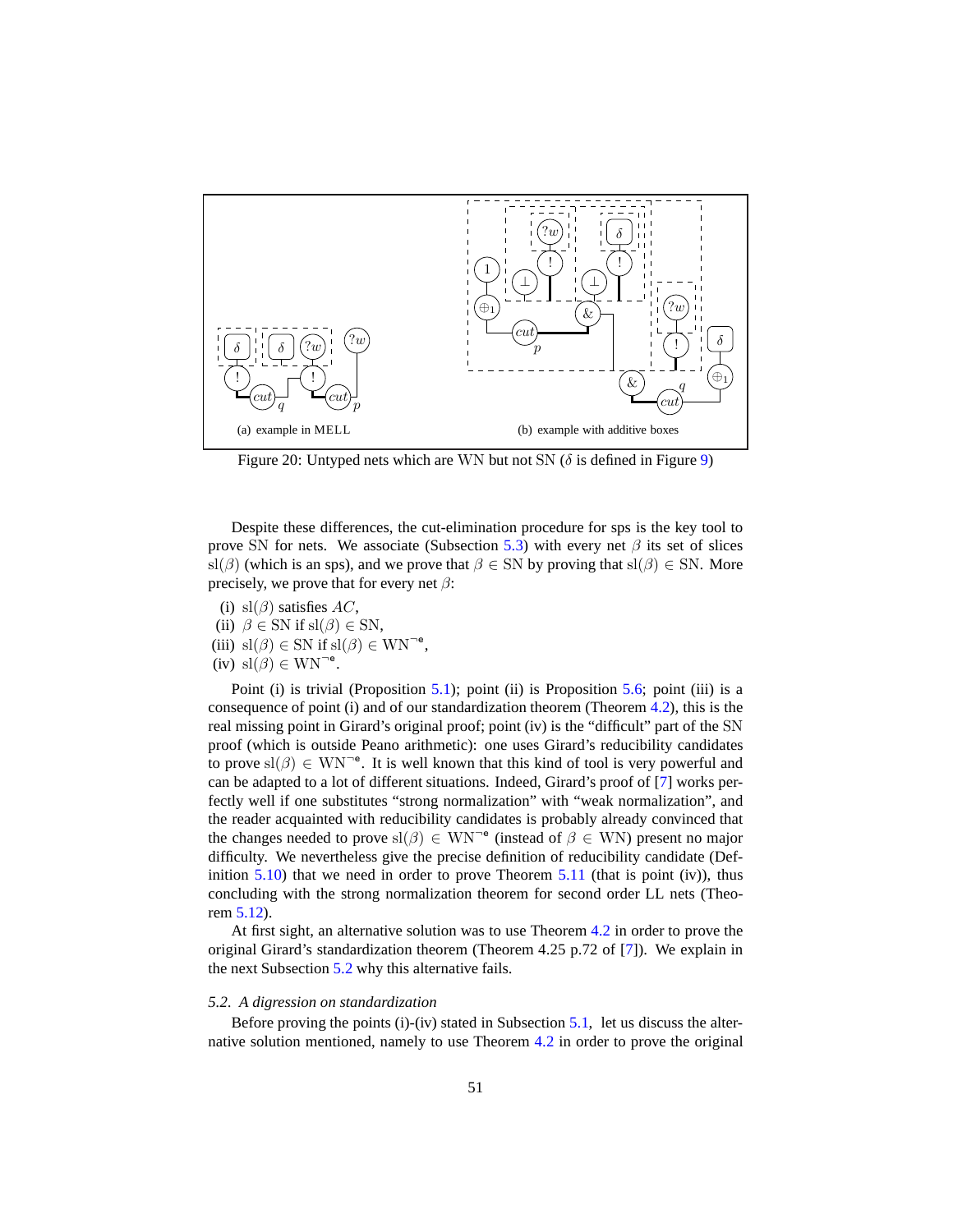standardization theorem (Theorem 4.25 p.72 of [\[7\]](#page-59-4)). We claim that this approach fails, since the original standardization is based on a "wrong" definition of standard reduction. To help the reader, we reproduce verbatim Definition 4.24 and Theorem 4.25 p.72 of [\[7\]](#page-59-4).

4.24. Definition. A contraction is *standard* when it does not erase any symbol CUT besides the one explicitly considered. Concretely, this means that some parts of the configuration we replace have to be cut-free, namely:

- in  $(\&/\oplus_1 SC)$ ,  $\beta_2$  must be cut-free,
- in  $(\&/\oplus_2 SC)$ ,  $\beta_1$  must be cut-free,
- in  $(!/?w SC)$ ,  $\beta_1$  must be cut-free,
- in  $(T SC)$ ,  $eA^{\perp}$  must be cut-free.

A reduction is standard when made of standard contractions.

# 4.25 Theorem (Standardization Lemma). *Let* β *be a proof-net and assume that there is a standard reduction from*  $\beta$  *to a cut-free*  $\beta'$ *. Then*  $\beta$  *is* SN.

The problem with the above definition of standard reduction (*contraction* in the language of [\[7](#page-59-4)]) was already pointed out in [\[2](#page-59-6)] in the restricted MELL framework: recall the slice  $\delta\delta$  of Figure [9,](#page-20-1) which can be considered an "untyped MELL net"<sup>[29](#page-51-0)</sup>. As we pictured in Figure [10,](#page-21-0) we have  $\delta\delta \xrightarrow{\text{cut}+} \delta\delta$ . Now consider the untyped net β of Figure [20\(a\).](#page-50-1) By reducing the cut p of β one obtains a strongly normalizing untyped net; however  $\beta$  *is not* strongly normalizing (reduce the cut q and you will get a net having the net  $\delta\delta$  of Figure [9](#page-20-1) as subnet), despite the fact that the reduction step associated with  $p$  is standard in Girard's sense (Definition 4.24 p.72 of [\[7\]](#page-59-4)). From our point of view, this means that Theorem 4.25 p.72 of [\[7\]](#page-59-4) is "morally wrong", even though it is "technically correct" (it deals only with typed nets, so its conclusion is true...). The solution proposed in  $[2]$  was to freeze the cut link p and consider "strict" reductions, that is the rewriting rule obtained by forbidding  $(!/?w)$  reduction steps: this leads to théorème 8.31 p.64 of  $[2]$ , allowing to prove SN for MELL nets.

In presence of the additives, the same phenomenon occurs, but the solution cannot be that simple, as we now explain. Consider the untyped net  $\beta$  of Figure [20\(b\).](#page-50-2) Again, by reducing the cut p one obtains a strongly normalizing untyped net; however  $\beta$  *is not* strongly normalizing (reduce the cut  $q$  and the (ccad) created by the reduction of q), despite the fact that the reduction step associated with  $p$  is standard in Girard's sense. Following Danos, one would be tempted to freeze  $p$ , but this wouldn't be correct. Indeed, we should then freeze all the cuts of type  $(\&/\oplus_i)$ , and such a freezing hides infinite reduction sequences. For instance, the untyped net  $\beta$  of Figure [20\(b\)](#page-50-2) would be in normal form w.r.t. the rewriting rule induced by this freezing, despite the fact that  $\beta \notin SN$ . The difference between the reduction steps  $(!/?w)$  and  $(\&/\oplus_i)$  is that while

<span id="page-51-0"></span> $^{29}$ In this short discussion, we use the expression "untyped net", referring to the untyped version of the nets considered in this Subsection [5.1.](#page-48-1) An untyped net is not necessarily an sps because of the presence of additive boxes.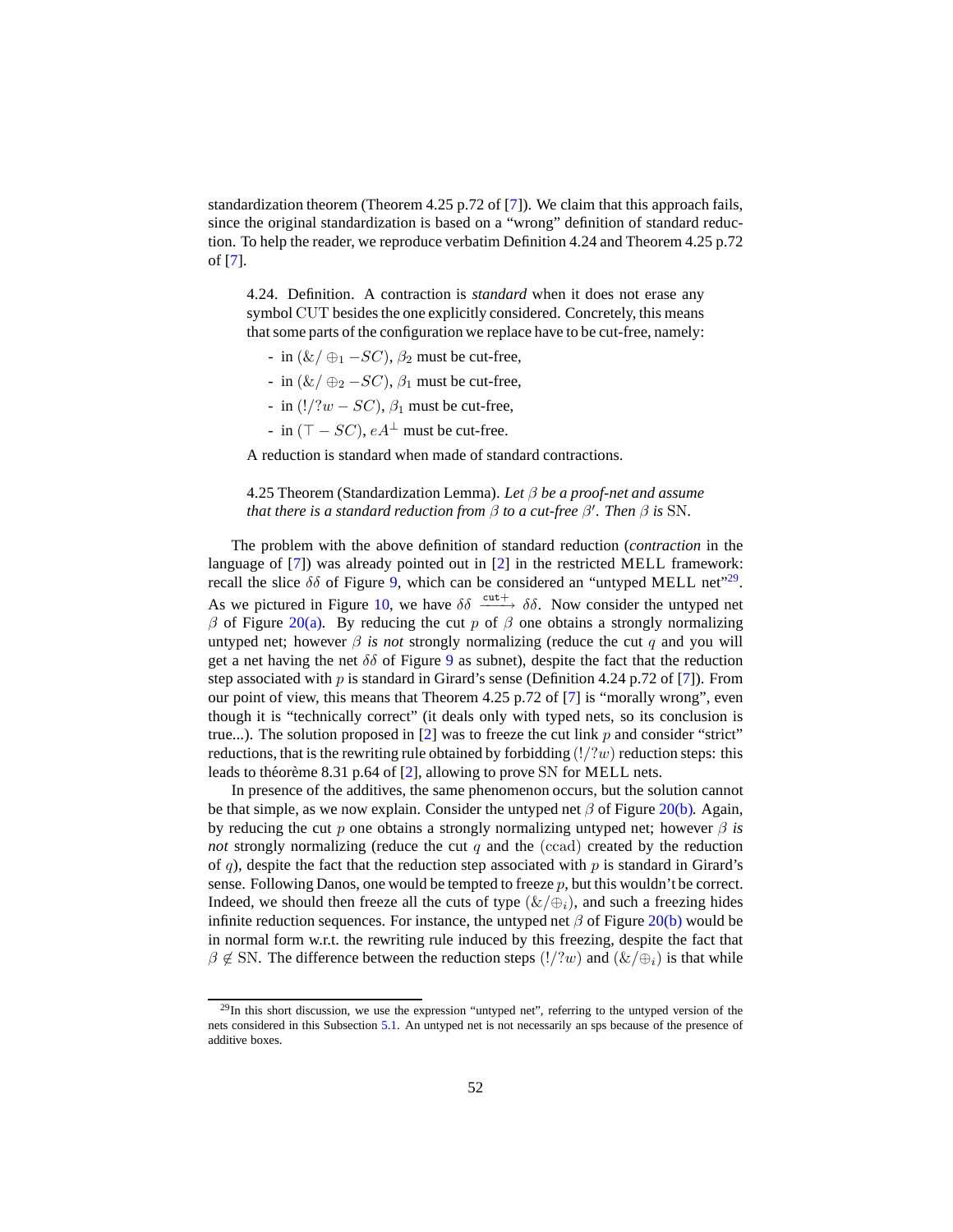the first one is purely erasing, the second one is both erasing and non erasing. A key feature of the introduction of slices is precisely to separate the erasing aspect of the  $(\&/\oplus_i)$  reduction step (taken into account by the  $(\&i/\oplus_i)$  steps with  $i \neq j$ ) from its non erasing aspect (taken into account by the  $(\&i_{i}/\oplus j)$  steps).

For this reason the standardization theorem for full LL can be correctly stated only for sliced pure structures (as we did in Theorem [4.2\)](#page-37-0) and not for nets.

Another attempt to prove SN for LL (in presence of the additives) is contained in Okada's work  $[18]$ . The method proposed is to use phase semantics, which works well for WN, but for SN the same problem as in [\[7\]](#page-59-4) arises (the proof of the standardization theorem), and we have to mention here that (like for [\[7\]](#page-59-4)) the way Okada argues on this point cannot be considered as convincing (the author himself uses the expression "Sketch of proof"). Indeed:

- 1. Okada claims that (in certain circumstances) if  $\beta \xrightarrow{\text{cut}} \beta'$  and the reduced cut is of type (!/!) and if  $\beta' \in SN$ , then  $\beta \in SN$  ("Sketch of Proof" of lemma 6.6 p.364 case (4) of [\[18\]](#page-60-4)). Of course (like Theorem 4.25 p.72 of [\[7](#page-59-4)]) the statement above is true since eventually all nets turn out to be strongly normalizable. However, the author claims that it is possible to "simulate" any reduction sequence of  $\beta$  by a reduction sequence of  $\beta'$ . This is as difficult as proving standardization, and it is the motivation for théorème 8.31 p.64 of  $[2]$ : in order to solve the problem Danos had to make the first very sharp analysis of the rewriting rule induced by LL cut-elimination (in particular he had to prove confluence for MELL);
- 2. in presence of the additives a *very* "restricted" cut-elimination procedure is defined (see the "&-box entering rule" of p.373 of  $[18]$ )<sup>[30](#page-52-1)</sup>, so that even in case the proof were considered convincing (and we believe it shouldn't be) it would still be incomplete. With respect to this restricted procedure the extension to the additives is analysed ("Sketch of Modified Proof of lemma 6.6" p.379 of [\[18](#page-60-4)]). Actually, Okada's restriction is a way to eliminate the intrinsic difficulty of the (ccad) reduction step: in the present paper we found a way to keep control on this step in presence of all the other LL connectives.

#### <span id="page-52-0"></span>*5.3. Slicing nets*

Let us come back to the proof of SN for nets. We hinted in Subsection [5.1](#page-48-1) that the SN of a net is related to the SN of the sps "associated with" that net. Indeed, a net  $\beta$  can be *sliced* in an sps sl( $\beta$ ) which has the same number of conclusions as  $\beta$ (an example is given in Figure [21\)](#page-53-2). Following [\[7\]](#page-59-4) we define sl( $\beta$ ) by induction on a sequentialization of  $\beta$ <sup>[31](#page-52-2)</sup>

• if  $\beta$  is an ax-link (resp. 1-link, ⊤-link), then sl( $\beta$ ) has only one slice, consisting of an  $ax$ -link (resp. 1-link,  $\top$ -link);

<sup>&</sup>lt;sup>30</sup>Okada's procedure does not always allow to reduce all cuts: there are proof-nets with cuts to which the procedure cannot be applied.

<span id="page-52-2"></span><span id="page-52-1"></span><sup>&</sup>lt;sup>31</sup>The procedure of *slicing* is actually independent from the chosen sequentialization and it can be applied also to non-sequentializable proof-structures (see [\[10](#page-59-10)]).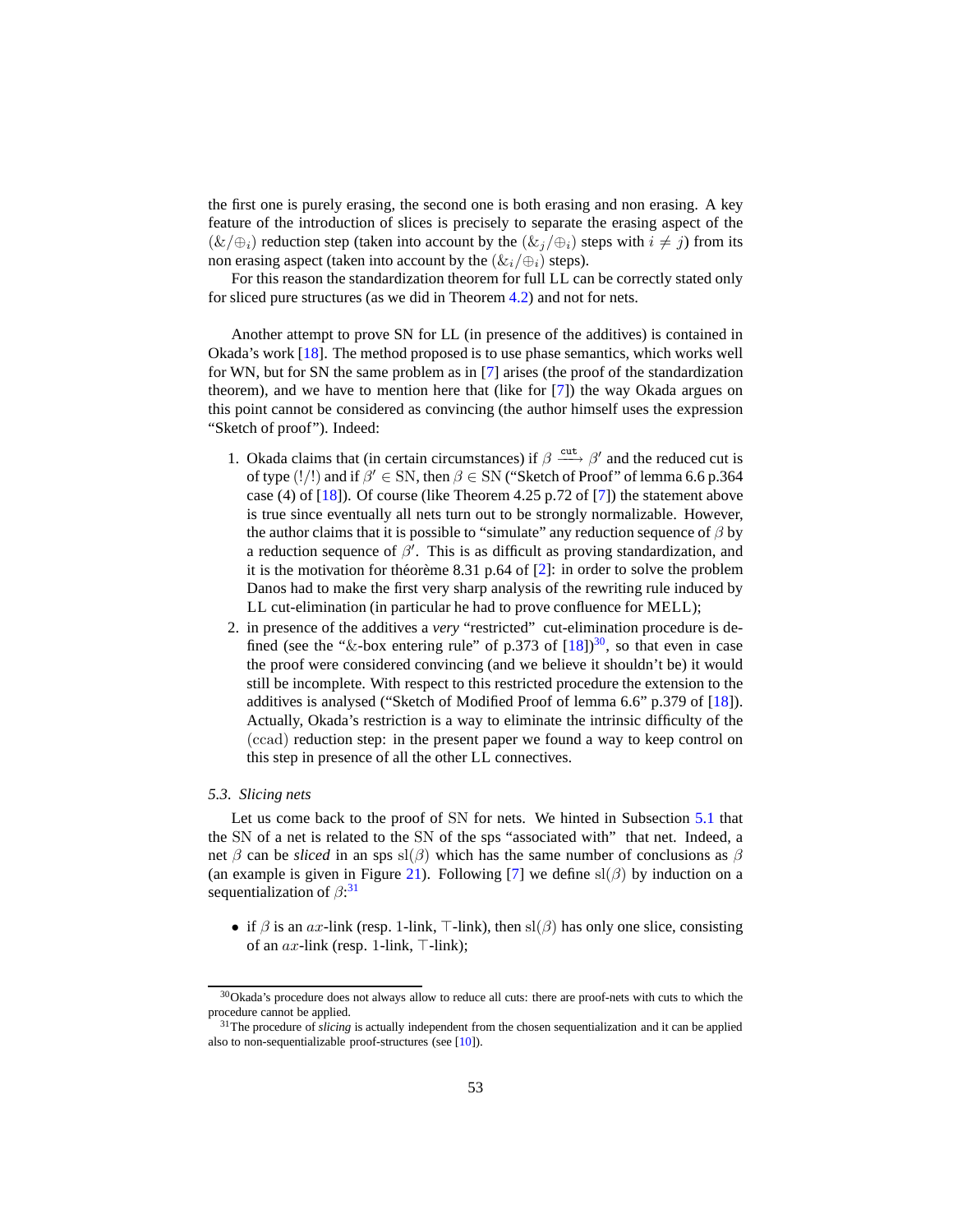<span id="page-53-2"></span><span id="page-53-1"></span>

Figure 21: An example of slicing a net

- if  $\beta$  is a &-link l with associated left (resp. right) component  $\beta'$  (resp.  $\beta''$ ), then sl( $\beta$ ) is obtained by adding a &<sub>1</sub>-link (resp. &<sub>2</sub>-link) to every slice of sl( $\beta'$ ) (resp.  $\text{sl}(\beta'')$ ) and by taking the union of these multisets of slices (with the appropriate equivalence on the conclusions, see Definition [2.2\)](#page-9-2);
- if  $\beta$  is a !-link l with associated net  $\beta'$ , then sl( $\beta$ ) has only one slice consisting of a !-link corresponding to l and s.t. with that link is associated  $sl(\beta')$ ;
- if a conclusion of  $\beta$  is conclusion of a  $\mathcal{R}$ -link (resp. of a ⊥-, ⊕<sub>i</sub>-, ?w-, ?d-, ?clink) l, let  $\beta'$  be the subnet of  $\beta$  obtained by erasing l (and its conclusion), then sl( $\beta$ ) is obtained by adding to every slice of sl( $\beta'$ ) the  $\gamma$ -link (resp.  $\bot$ -,  $\bigoplus_i$ -, ?w-, ?d-, ?c-link) corresponding to  $l$ ;
- if a conclusion of  $\beta$  is conclusion of a  $\forall$  or  $\exists$ -link l, let  $\beta'$  be the subnet of  $\beta$ obtained by erasing l (and its conclusion), then  $sl(\beta) = sl(\beta')$ ;
- if  $\beta$  is the union of two disjoint subnets  $\beta'$ ,  $\beta''$  and of a  $\otimes$ -link (resp. cut) l, then sl( $\beta$ ) is obtained by connecting every slice of sl( $\beta'$ ) and every slice of sl( $\beta''$ ) by means of the  $\otimes$ -link (resp. cut) corresponding to l (and by defining the appropriate equivalence on the conclusions, see Definition [2.2\)](#page-9-2).

<span id="page-53-0"></span>We first note that the slicing of a net is switching acyclic:

**Proposition 5.1.** *If*  $\beta$  *is a net, then* sl( $\beta$ ) *satisfies* AC.

PROOF. By the correctness criterion for nets (see [\[7\]](#page-59-4), [\[24\]](#page-60-2)) and the definition of sl.  $\Box$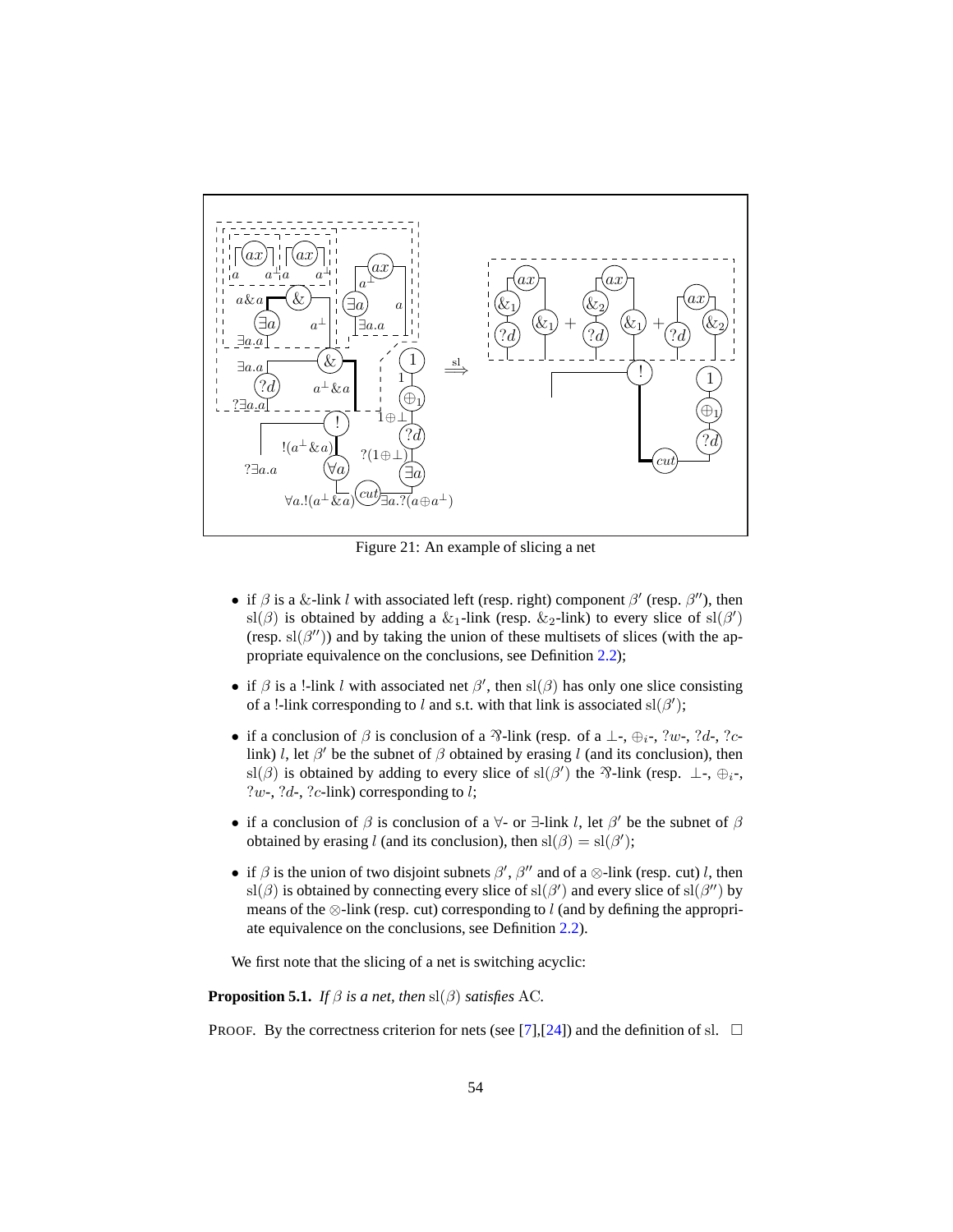**Remark 5.2.** If  $\beta$  is a net, then by Proposition [5.1](#page-53-0) sl( $\beta$ ) is deadlock free. Furthermore, a net is typed by second order LL formulas (remember Figure [17\)](#page-48-2), which implies that sl( $\beta$ ) is also clash free. This means that every cut of sl( $\beta$ ) is reducible, and that sl( $\beta$ ) is a normal sps iff  $sl(\beta)$  is cut free (which is not the case for general sps).

Then we turn to the crucial point: the cut-elimination of nets can be simulated by that of its slicing, i.e. the following diagram commutes

<span id="page-54-1"></span><span id="page-54-0"></span>
$$
\beta \xrightarrow{\text{cut}} \beta'
$$
  
\n
$$
\parallel_{\text{sl}} \parallel \qquad \qquad \parallel_{\text{sl}}
$$
  
\n
$$
\text{sl}(\beta) \xrightarrow{\text{cut*}} \text{sl}(\beta)
$$

An example of this simulation is given in Figure [22.](#page-56-0) The reader should notice that a sequence of steps of type (ccad) or  $(\forall/\exists)$  (denoted by  $\frac{\text{ccad}\forall/\exists^*}{\text{c}}$ ) is "invisible" in sps: this might be a problem to derive  $\beta \in SN$  from sl $(\beta) \in SN$ , but actually it isn't thanks to Lemma [5.5.](#page-54-3)

<span id="page-54-2"></span>We actually have something more than a simulation property (recall that  $t(\beta')$  refers to the result of reducing a cut t in  $\beta'$ , Definition [2.12\)](#page-14-0):

**Lemma 5.3 (Simulation).** *Let t be a cut link of a net*  $\beta$ *. If t is of type* ccad *or*  $\forall/\exists$ *, then*  $\mathrm{sl}(\beta) = \mathrm{sl}(t(\beta))$ ; *otherwise*,  $\mathrm{sl}(\beta) \xrightarrow{+} \mathrm{sl}(t(\beta))$ .

**PROOF.** Straightforward, by inspection of cases.  $\Box$ 

We now want to prove that there is no infinite sequence of reduction steps of type (ccad) or (∀/∃), and we use for this purpose (a straightforward variant of) the separation property proven in  $[24]$ :

<span id="page-54-5"></span>**Lemma 5.4.** *Let*  $\beta$  *be a net.* If  $\beta \xrightarrow{(ccad)\forall/\exists*} \beta'$  *and*  $l'_1$ ,  $l'_2$  *are two (different) residues*<sup>[32](#page-54-4)</sup> *in*  $\beta'$  *of a* &-link l *of*  $\beta$ *, then there exists a* &-link  $m'$  *of*  $\beta'$  *which* separates  $l'_1$  *and*  $l'_2$ *, i.e.*  $l'_1$  *(resp.*  $l'_2$ *) is a link of the component i (resp. j) of m' and*  $i \neq j$  *(in particular,*  $l'_1$ *cannot be a link of a component of* l ′ 2 *, nor the converse).*

PROOF. By induction on the length of the reduction sequence  $\beta \xrightarrow{(ccad)\forall/\exists^*} \beta'$ , see [\[24](#page-60-2)].  $\Box$ 

<span id="page-54-3"></span>**Lemma 5.5.** *There is no infinite sequence of reduction steps of type* (ccad) *or*  $(\forall/\exists)$ *starting from a net.*

PROOF. Let us define the *additive depth* of a link l of a net  $\beta$  as the number of &components of  $\beta$  containing l, and the additive depth of  $\beta$  as the maximal additive depth of its links.

<span id="page-54-4"></span><sup>&</sup>lt;sup>32</sup>We refer here to the obvious adaptation to nets of the notion introduced in Definition [2.14](#page-16-2) for sps.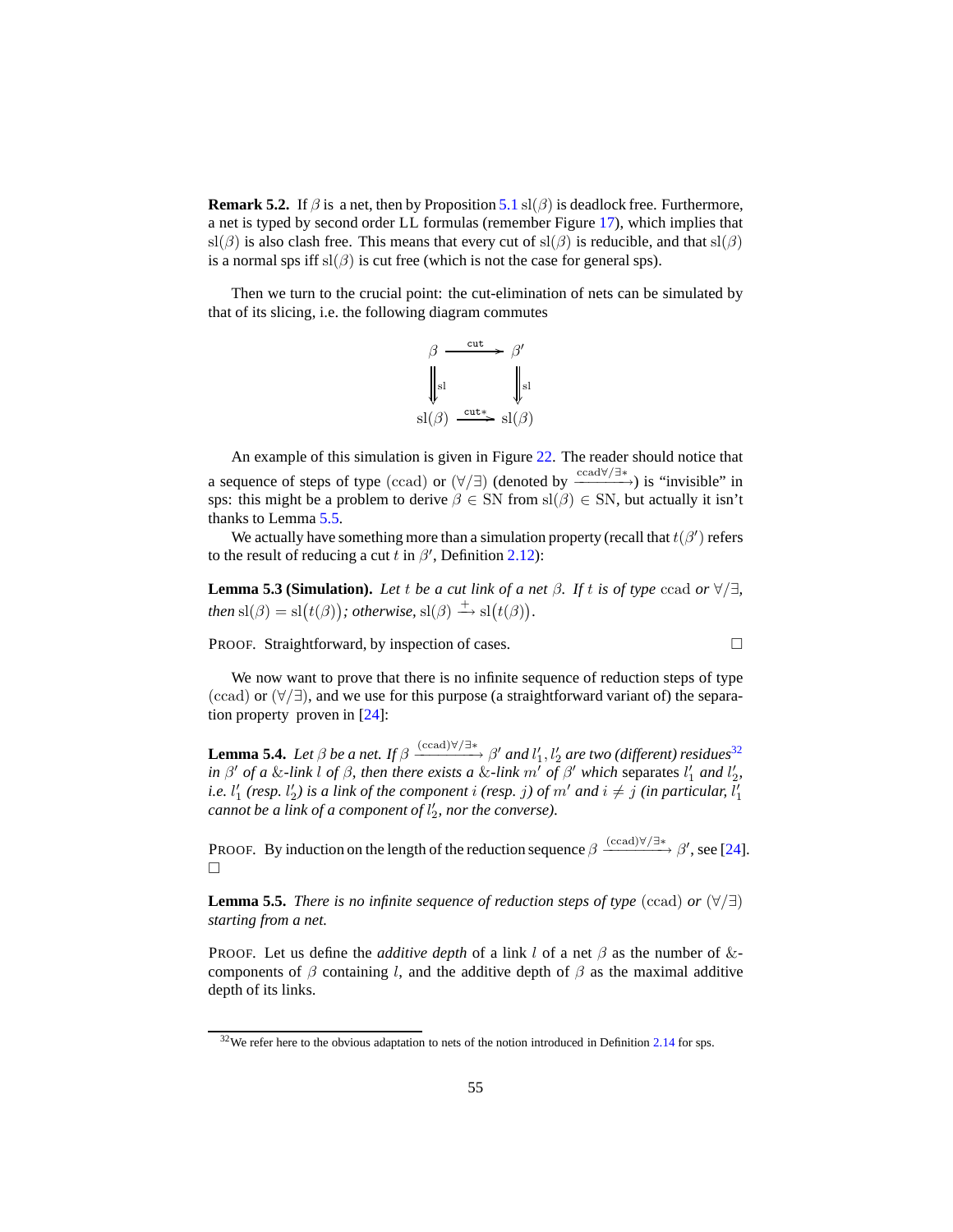<span id="page-55-2"></span>The separation property (Lemma [5.4\)](#page-54-5) implies that for every net  $\beta$  which contains  $n \&$ -links, if  $\beta \xrightarrow{(ccad)\forall/\exists^*} \beta'$ , then the additive depth of  $\beta'$  is at most n. This allows to define a size on every (ccad),  $(\forall/\exists)$ -reduct of  $\beta$ : consider the *n*-tuple whose i<sup>th</sup> component is the number of links of the net having additive depth  $i$ , and order these  $n$ -tuples lexicographically. It is easy to show that this size shrinks at every (ccad) or  $(\forall/\exists)$  step: suppose that  $\beta \xrightarrow{ccad\forall/\exists^*} \beta' \xrightarrow{x} \beta''$ . If x is  $(\forall/\exists)$ , then at some (additive) depth  $0 \le i \le n$  the number of links of  $\beta''$  is strictly less than the number of links of depth *i* of  $\beta'$ , and for every  $0 \le j \ne i \le n$  the number of links of depth *j* in  $\beta'$  and  $\beta''$ is the same. If x is (ccad), then let i be the depth of the &-link  $l'$  of  $\beta'$  playing the role of the link l in the (ccad) step of Figure [19:](#page-49-0) at depth  $j < i$  the number of links of  $\beta'$ and  $\beta''$  is the same, at depth i there are strictly less links in  $\beta''$  than in  $\beta'$ , so that also in this case the previously defined size shrinks.  $\Box$ 

<span id="page-55-0"></span>We can conclude the subsection with the expected result:

**Proposition 5.6.** *Let*  $\beta$  *be a net. If*  $\text{sl}(\beta) \in \text{SN}$  *then*  $\beta \in \text{SN}$ *.* 

PROOF. Immediate consequence of lemmata  $5.3$  and  $5.5$ .

<span id="page-55-3"></span>

## <span id="page-55-1"></span>*5.4. Strong normalization for nets*

Finally we prove that  $sl(\beta) \in WN^{-e}$ , for every net  $\beta$  (Theorem [5.11\)](#page-57-0). Here we need Girard's reducibility candidates. We give the particular definition of reducibility candidates (Definition [5.10\)](#page-55-4) required to prove Theorem [5.11,](#page-57-0) and then we just sketch the proof of the theorem, which is standard after [\[7\]](#page-59-4).

**Definition 5.7.** A *term of type* A is a net  $\beta$  together with a distinguished conclusion which is labelled by A. If  $\beta$  (resp.  $\beta'$ ) is a term of type A (resp.  $A^{\perp}$ ), we denote by CUT( $\beta$ ,  $\beta'$ ) the net obtained by connecting  $\beta$  and  $\beta'$  by means of a cut with premises the two distinguished conclusions  $A, A^{\perp}.$ 

**Definition 5.8 (duality).** Let X be a set of terms of type A; we define  $X^{\perp}$  as follows:

 $X^{\perp} = \{ \beta' \text{ s.t. } \beta' \text{ term of type } A^{\perp} \text{ and } \text{sl}(\text{CUT}(\beta, \beta')) \in \text{WN}^{-\mathsf{e}} \text{ for every } \beta \in X \}$ 

<span id="page-55-5"></span>**Proposition 5.9.** *Let* X *be a set of terms of type* A*:*

- 1. *if* X contains the axiom link with conclusion  $A, A^{\perp}$ , then for every  $\beta \in X^{\perp}$  one  $has$  sl( $\beta$ )  $\in$  WN<sup>-e</sup>;
- 2. *if for every*  $\beta \in X$  *one has*  $\text{sl}(\beta) \in \text{WN}^{\neg e}$ , then  $X^{\perp}$  *contains the axiom link with conclusion*  $A, A^{\perp}$ .

<span id="page-55-4"></span>PROOF. Immediate from the definitions.

**Definition 5.10 (reducibility candidate).** A *reducibility candidate of type* A is a set  $X$  of terms of type  $A$  s.t.:

1.  $X \neq \emptyset$ ;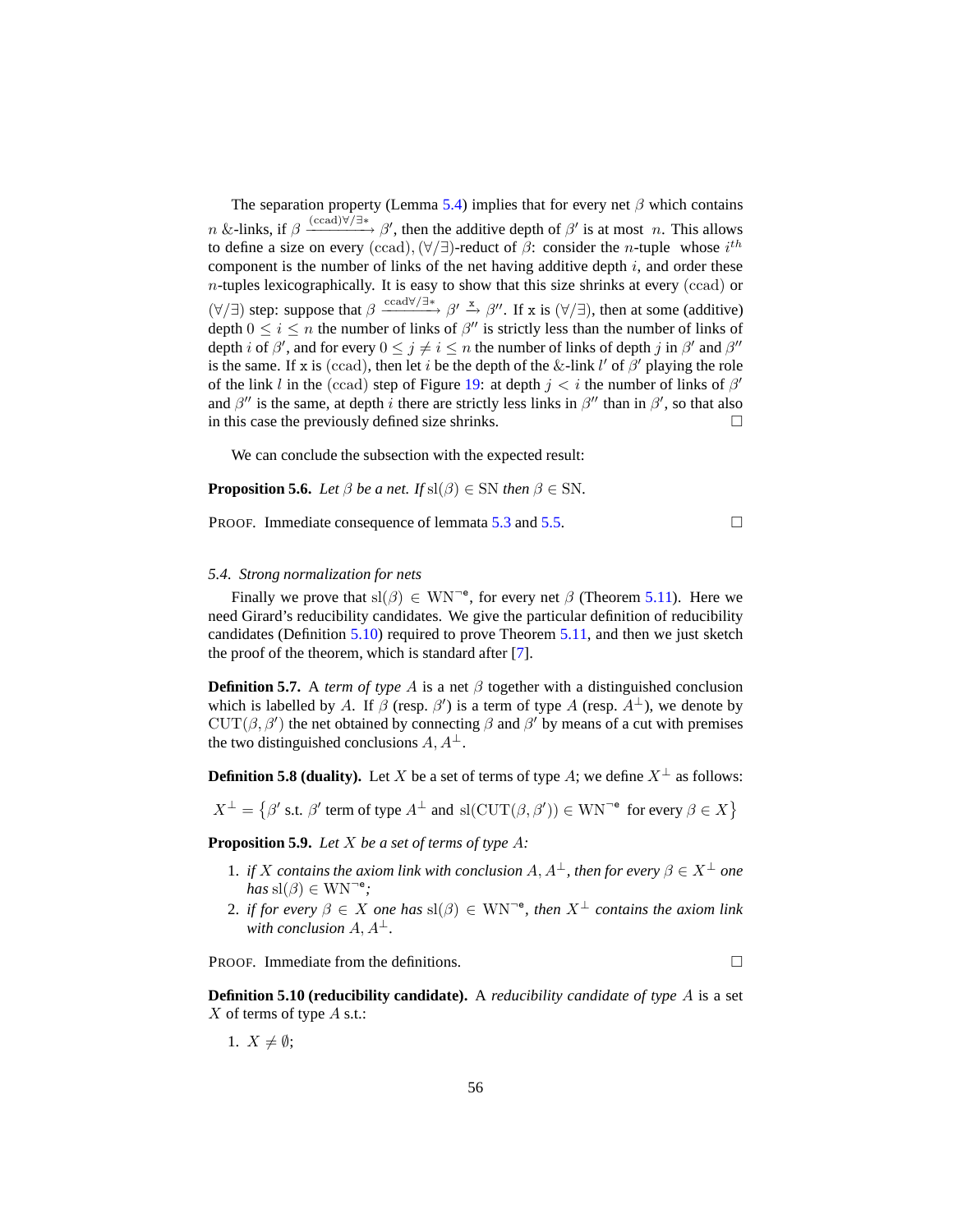<span id="page-56-0"></span>

Figure 22. Example of how sps cut-elimination simulates that of nets: notice that the (ccad) and (∀/∃) steps are invisible in sps reduction

57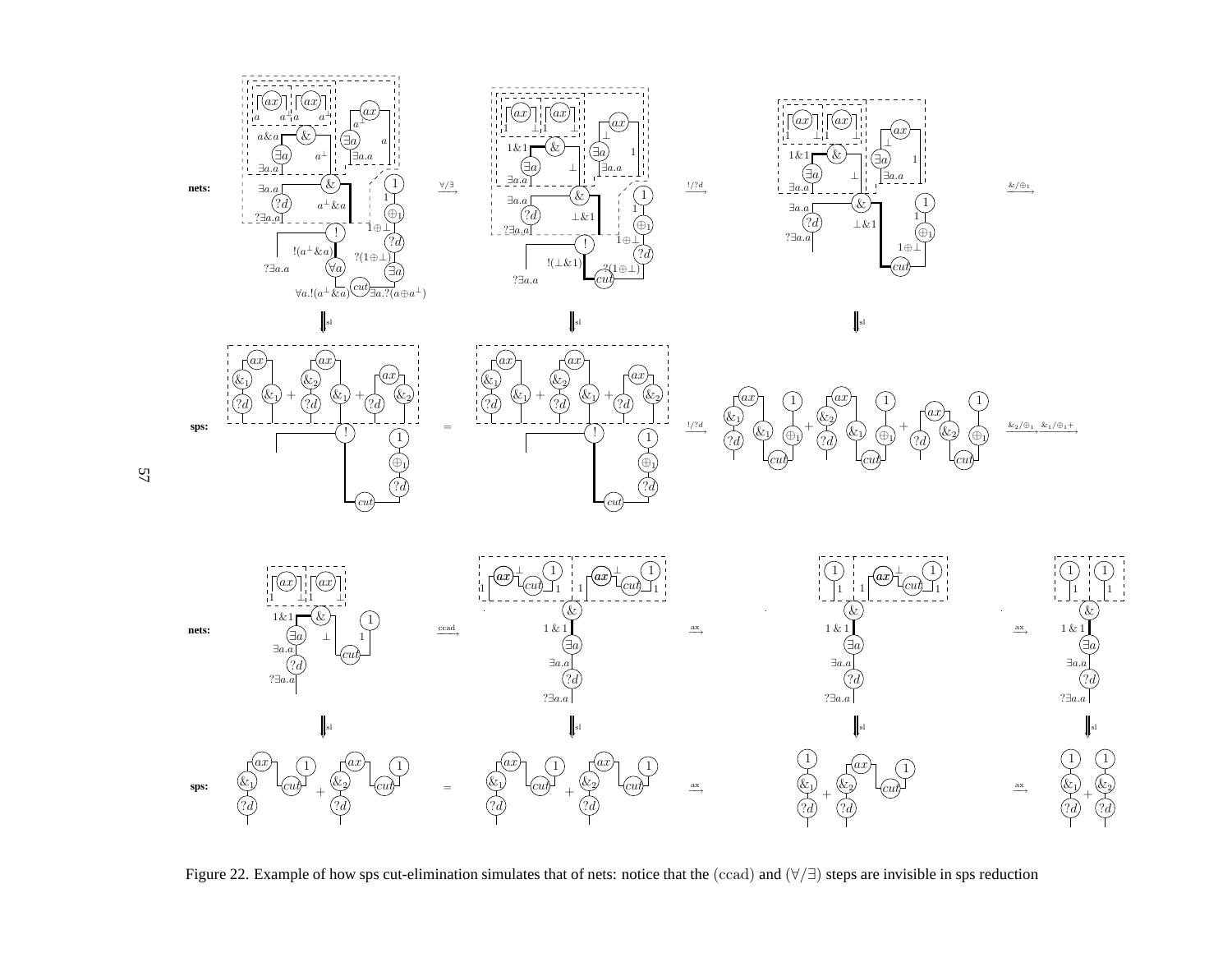<span id="page-57-1"></span>2. for every  $\beta \in X$ , one has  $\text{sl}(\beta) \in \text{WN}^{-\text{e}}$ ; 3.  $X = X^{\perp \perp}$ .

<span id="page-57-0"></span>**Theorem 5.11** ( $WN^{-e}$  **theorem).** *If*  $\beta$  *is a net, then*  $sl(\beta) \in WN^{-e}$ *.* 

PROOF. Girard's proof of Theorem 4.26 ([\[7\]](#page-59-4)) works perfectly if one substitutes " $\beta$  is SN" with "sl( $\beta$ )  $\in$  WN<sup>-e</sup>". We just give here the idea of how to adapt the original proof. In what follows we use the notations and definitions of [\[7\]](#page-59-4).

Let  $\beta$  be a net with conclusions C (where  $C = C_1, \ldots, C_n$  is a sequence of LL formulas), we prove that  $\beta$  is *reducible*, which means that the following holds (see Def-inition 4.26.8 of [\[7\]](#page-59-4)): let  $\mathbf{a} (= a_1, \ldots, a_m)$  be the list of all free variables of C, then for every sequence of formulas  $\mathbf{B} (= B_1, \ldots, B_m)$ , every sequence  $\mathbf{X} (= X_1, \ldots, X_m)$ of reducibility candidates of types **B** and every sequence of terms  $\mathbf{t} = t_1, \dots, t_n$ in RED( $C^{\perp}$  [X/a]) (see Definition 4.26.6 of [\[7\]](#page-59-4)), one has sl( $CUT(\beta [B/a] ; t)$ ) ∈  $\text{WN}^{-\text{e}}$ . The net  $\text{CUT}(\beta \left[\text{B}/\text{a}\right]; \text{t})$  is obtained by:

- substituting in  $\beta$  the free variables  $a_1, \ldots, a_m$  with the formulas  $B_1, \ldots, B_m$ : this yields  $\beta$  [**B**/a]
- given a term  $t_i \in \text{RED}(C_i^{\perp}[\mathbf{X}/\mathbf{a}])$  for every conclusion  $C_i$  [**B**/a] of  $\beta$  [**B**/a], cutting all the  $t_i$  with  $\beta$  [**B**/a].

The proof that  $sl(CUT(\beta [B/a]; t)) \in WN^{-e}$  is by induction on a sequentialization of  $\beta$ , hence it splits in 16 cases (the number of rules of LL: ax, cut,  $\otimes$ , 1,  $\mathcal{R}, \perp, \&$ ,  $\top, \oplus_1, \oplus_2, \perp, \mathcal{W}, \mathcal{U}, \mathcal{U}, \mathcal{X}, \forall^2, \exists^2$ . In every case, we have to prove that sl(CUT( $\beta [\mathbf{B}/\mathbf{a}]; \mathbf{t})$ )  $\in$  WN<sup>-e</sup> whatever  $t_i \in \text{RED}(C_i^{\perp}[\mathbf{X}/\mathbf{a}])$  has been selected. However, a simplification is often useful (and possible): for example in case  $C_i^{\perp} = A \otimes B$  one needs to prove sl(CUT( $\beta [\mathbf{B}/\mathbf{a}]; \mathbf{t})$ )  $\in \text{WN}^{-\mathbf{e}}$  only for those  $t_i$ belonging to  $\text{RED}(C_i^{\perp}[\mathbf{X}/\mathbf{a}])$  and such that  $t_i$  can be obtained by performing a  $\otimes$ link between some  $t_i^1 \in \text{RED}(A[X/a])$  and some  $t_i^2 \in \text{RED}(B[X/a])$ . We shall use this simplification in the sequel of the proof. We consider only two cases: the & and !-cases, which show how works our version of reducibility candidates. Since the substitutions play no active role but make everything hard to read (and to write), we shall not indicate them (thus working with  $RED(C^{\perp})$ , etc...). We also use the fact that by definition of RED (see Definition 4.26.6 of [\[7\]](#page-59-4)), one has  $\text{RED}(C^{\perp}) = \text{RED}(C)^{\perp}$ .

&**-case:**  $\beta$  is obtained from  $\beta_1$  and  $\beta_2$  by the &-box in Figure [18.](#page-48-3) After simplification, we see that we have to check that  $sl(CUT(\beta; \mathbf{c}, \oplus_1 t)) \in WN^{-e}$  and  $\text{sl}(\text{CUT}(\beta; \mathbf{c}, \oplus_2 u)) \in \text{WN}^{-e}$  for any  $\mathbf{c} \in \text{RED}(\mathbf{C})^{\perp}$ ,  $t \in \text{RED}(A)^{\perp}$ , and  $u \in \text{RED}(B)^{\perp}$ . By induction hypothesis sl(CUT $(\beta_1; \mathbf{c}, t)$ )  $\in \text{WN}^{-e}$  and  $\text{sl}(\text{CUT}(\beta_2;\mathbf{c},u)) \in \text{WN}^{-\mathbf{e}}$  for any  $\mathbf{c} \in \text{RED}(\mathbf{C})^{\perp}$ ,  $t \in \text{RED}(A)^{\perp}$ , and  $u \in \text{RED}(B)^{\perp}$ . Since u can be chosen as an axiom, by Proposition [5.9](#page-55-5) we deduce that  $\text{sl}(\text{CUT}(\beta_2; \mathbf{c})) \in \text{WN}^{-\mathbf{e}}$ . Since by Definition [5.10](#page-55-4) the slicing of every element of a reducibility candidate is  $WN^{-e}$ , we also have  $sl(\bigoplus_1 t) \in WN^{-e}$ .

Consider now sl(CUT( $\beta$ ; c,  $\bigoplus_1$ t)) =  $\sigma = \sigma_1 + \sigma_2$ , where  $\sigma_1$  (resp.  $\sigma_2$ ) is the multiset of the slices of CUT( $\beta$ ; c,  $\bigoplus_1 t$ ) which contain the component  $\beta_1$ (resp.  $\beta_2$ ) of the &-box. Notice that  $\sigma_1 \xrightarrow{\&1/\oplus1}$  sl(CUT( $\beta_1$ ; c, t)), hence  $\sigma_1 \in$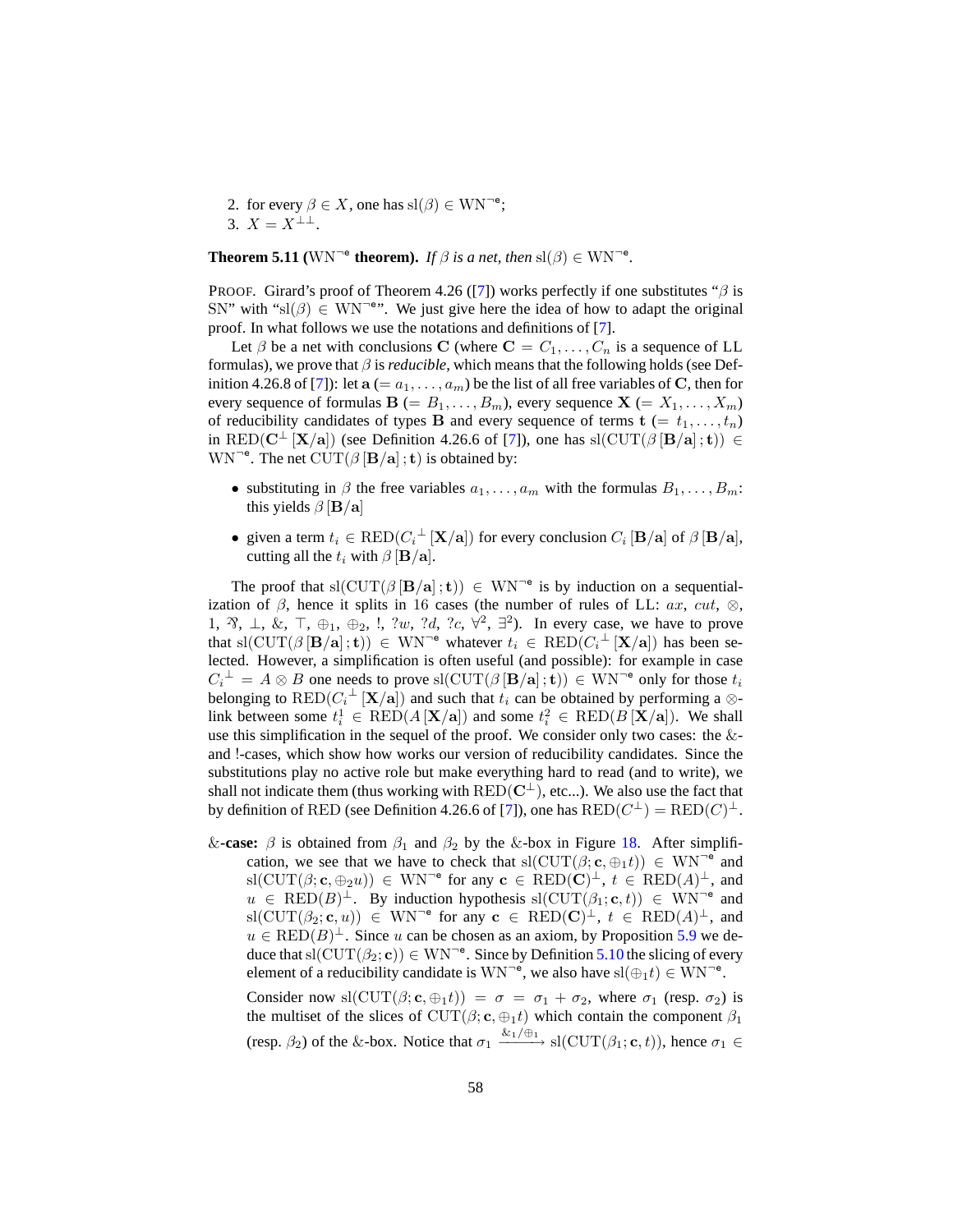<span id="page-58-1"></span>WN<sup> $\pi$ </sup>. But pay attention that we cannot yet infer that also  $\sigma \in WN^{-e}$ , because for reducing  $\sigma$  to sl(CUT( $\beta_1$ ; c, t)) we should perform several ( $\&_2/\oplus_1$ ) reductions, which are erasing. Nevertheless we deduce that  $\sigma_2$  is  $WN^{-e}$  since  $\text{sl}(\text{CUT}(\beta_2; \mathbf{c})) \in \text{WN}^{-\mathbf{e}}$  and  $\text{sl}(\bigoplus_1 t) \in \text{WN}^{-\mathbf{e}}$  and  $\sigma_2$  is obtained by connecting every slice of sl(CUT( $\beta_2$ ; c)) and every slice of sl( $\bigoplus_1 t$ ) by means of a  $(\&_2/\oplus_1)$  cut link. We conclude that sl $(\text{CUT}(\beta; \mathbf{c}, \oplus_1 t)) \in \text{WN}^{-\mathbf{e}}$ .

For symmetric reasons,  $sl(CUT(\beta; \mathbf{c}, \oplus_2 u)) \in \text{WN}^{-\mathbf{e}}$ .

**!-case:**  $\beta$  is a !-link with conclusions  $A, ?C_1, \ldots, ?C_n$  whose associated box is the net  $\beta'$ . The induction hypothesis is that sl(CUT( $\beta'$ ; c, t))  $\in$  WN<sup> $\neg$ e</sup> for all c  $\in$  $RED(?C)^{\perp}$  and  $t \in RED(A)^{\perp}$ ; and we want to conclude that  $sl(CUT(\beta; \mathbf{c}, u))$  $\in$  WN<sup> $\in$ e</sup> for all  $\mathbf{c} \in \text{RED}(?C)^{\perp}$  and for all u in  $\text{RED}(!A)^{\perp}$ . Now, it is easy to show that we can make a simplification on the whole sequence c, namely that c is of the form  $\cdot$ ld, for  $d \in \text{RED}(\mathbf{C})^{\perp}$ . By several  $(!/!)$  reduction steps we reduce  $CUT(\beta; \mathbf{c}, u)$  to  $CUT(\mathrm{CUT}(\beta'; \mathbf{c}), u)$ , where  $\mathrm{CUT}(\beta'; \mathbf{c})$  is the net consisting in a !-link with conclusion !A, whose associated box is the net  $\text{CUT}(\beta'; \mathbf{c})$ with conclusions A. Now, by induction hypothesis  $CUT(\beta'; \mathbf{c}) \in \text{RED}(A)$ , hence !  $\text{CUT}(\beta'; \mathbf{c}) \in \text{RED}(A) \subset \text{RED}(!A)$ . So  $\text{sl}(\text{CUT}(!\text{CUT}(\beta'; \mathbf{c}), u)) \in$ WN<sup> $\neg^e$ </sup>. Finally, since sl(CUT( $\beta$ ; c, u))  $\xrightarrow[]{!/\!|*}$  sl(CUT(!CUT( $\beta$ '; c), u)), we conclude that  $sl(CUT(\beta; \mathbf{c}, u)) \in \text{WN}^{-\mathbf{e}}$ .

<span id="page-58-0"></span>We can eventually conclude:

**Theorem 5.12** (SN **theorem).** *If*  $\beta$  *is a net, then*  $\beta \in SN$ .

PROOF. If  $\beta$  is a net, then sl( $\beta$ ) satisfies AC (Proposition [5.1\)](#page-53-0) and sl( $\beta$ )  $\in$  WN<sup>-e</sup> (Theorem [5.11\)](#page-57-0). We can then apply Theorem [4.2](#page-37-0) and prove that  $sl(\beta) \in SN$ , from which we conclude that  $\beta \in SN$  (Proposition [5.6\)](#page-55-0).

 $\Box$ 

## **Aknowledgements**

We thank Jean-Yves Girard for his course on proof-theory given in Roma Tre in fall 2004, where he presented Gandy's method for natural deduction. We also thank Paolo Tranquilli, Olivier Laurent and Michele Abrusci for several discussions on the subject.

59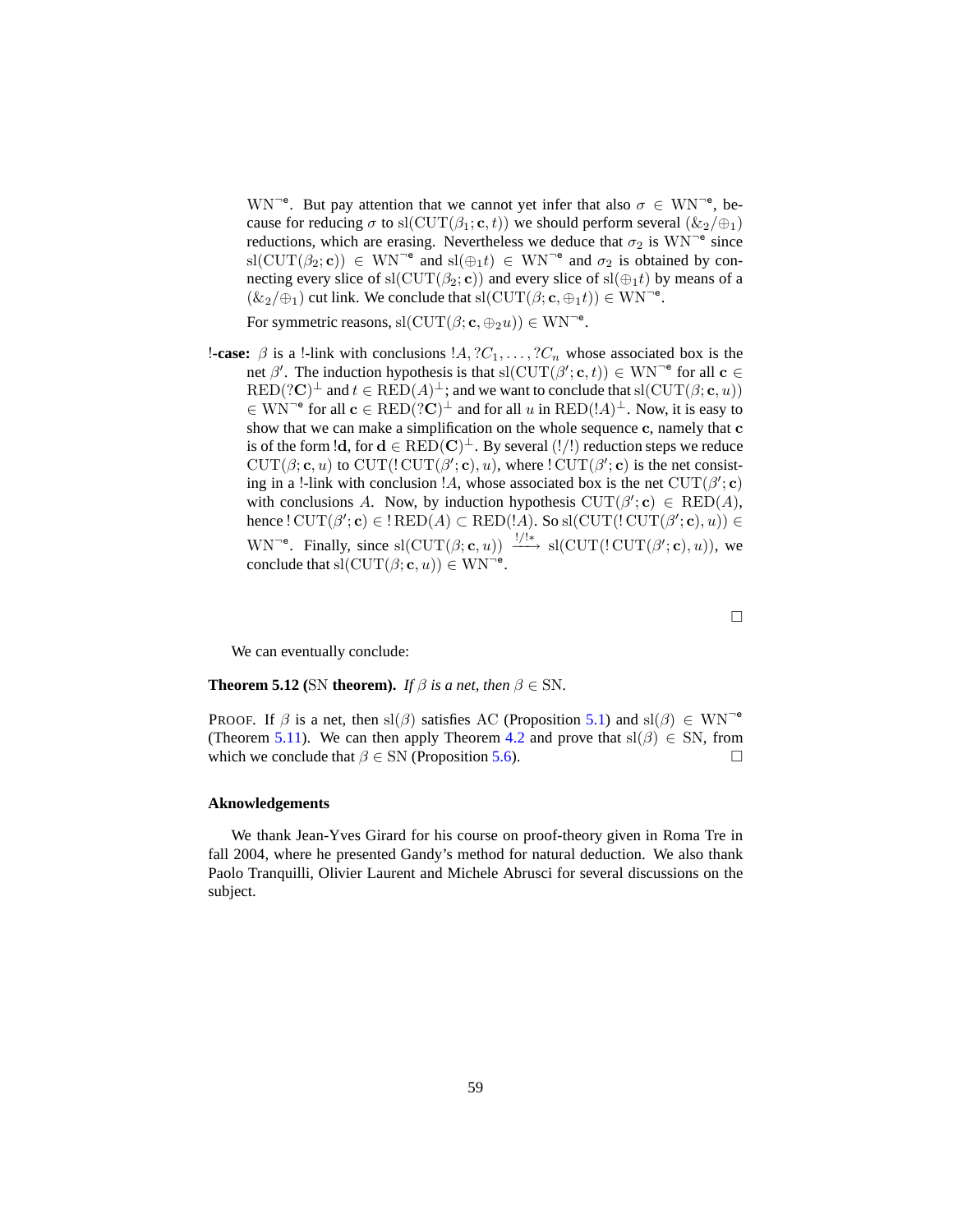### **References**

- <span id="page-59-5"></span>[1] Barendregt, H., 1984. The lambda calculus, its syntax and semantics, 2nd Edition. No. 103 in Studies in Logic and the Foundations of Mathematics. North-Holland.
- <span id="page-59-6"></span>[2] Danos, V., 1990. La logique linéaire appliquée à l'étude de divers processus de normalisation (principalement du  $\lambda$ -calcul). Thèse de doctorat, Université Paris VII.
- <span id="page-59-8"></span>[3] Danos, V., Joinet, J.-B., Schellinx, H., Sep. 1997. A new deconstructive logic: linear logic. Journal of Symbolic Logic 62 (3), 755–807.
- <span id="page-59-7"></span>[4] Di Cosmo, R., Kesner, D., Polonovski, E., Jun. 2003. Proof nets and explicit substitutions. Mathematical Structures in Computer Science 13 (3), 409–450.
- <span id="page-59-3"></span>[5] Gandy, R. O., 1980. Proofs of strong normalization. In: Seldin, J., Hindley, J. (Eds.), To H.B. Curry: Essays on Combinatory Logic, Lambda Calculus and Formalism. Academic Press Limited, pp. 457–477.
- <span id="page-59-1"></span>[6] Girard, J.-Y., 1972. Interprétation fonctionnelle et élimination des coupures de l'arithmétique d'ordre supérieur. Thèse de doctorat d'etat, Université Paris VII.
- <span id="page-59-4"></span>[7] Girard, J.-Y., 1987. Linear logic. Theoretical Computer Science 50, 1–102.
- <span id="page-59-2"></span>[8] Girard, J.-Y., 1987. Proof Theory and Logical Complexity. Studies in Prooftheory. Bibliopolis, Napoli.
- <span id="page-59-14"></span>[9] Girard, J.-Y., 1991. Quantifiers in linear logic II. In: Corsi, Sambin (Eds.), Nuovi problemi della logica e della filosofia della scienza. CLUEB, Bologna, pp. 79–90.
- <span id="page-59-10"></span>[10] Girard, J.-Y., 1996. Proof-nets: the parallel syntax for proof-theory. In: Ursini, A., Agliano, P. (Eds.), Logic and Algebra. Vol. 180 of Lecture Notes In Pure and Applied Mathematics. Marcel Dekker, New York, pp. 97–124.
- <span id="page-59-11"></span>[11] Hughes, D., van Glabbeek, R., Jun. 2003. Proof nets for unit-free multiplicativeadditive linear logic. In: Proceedings of the eighteenth annual symposium on Logic in Computer Science. IEEE, IEEE Comp. Soc. Press, Ottawa, pp. 1–10.
- <span id="page-59-12"></span>[12] Klop, J. W., Jun. 1992. Term rewriting systems. In: Abramsky, S., Gabbay, D., Maibaum, T. (Eds.), Handbook of Logic in Computer Science. Vol. 2. IEEE, Oxford University Press, pp. 1–116.
- <span id="page-59-0"></span>[13] Krivine, J.-L., 1990. Lambda-Calcul : Types et Modèles. Études et Recherches en Informatique. Masson.
- <span id="page-59-13"></span>[14] Laurent, O., Mar. 2002. Étude de la polarisation en logique. Thèse de doctorat, Université Aix-Marseille II.
- <span id="page-59-9"></span>[15] Laurent, O., Quatrini, M., Tortora de Falco, L., Jul. 2005. Polarized and focalized linear and classical proofs. Annals of Pure and Applied Logic 134 (2–3), 217– 264.